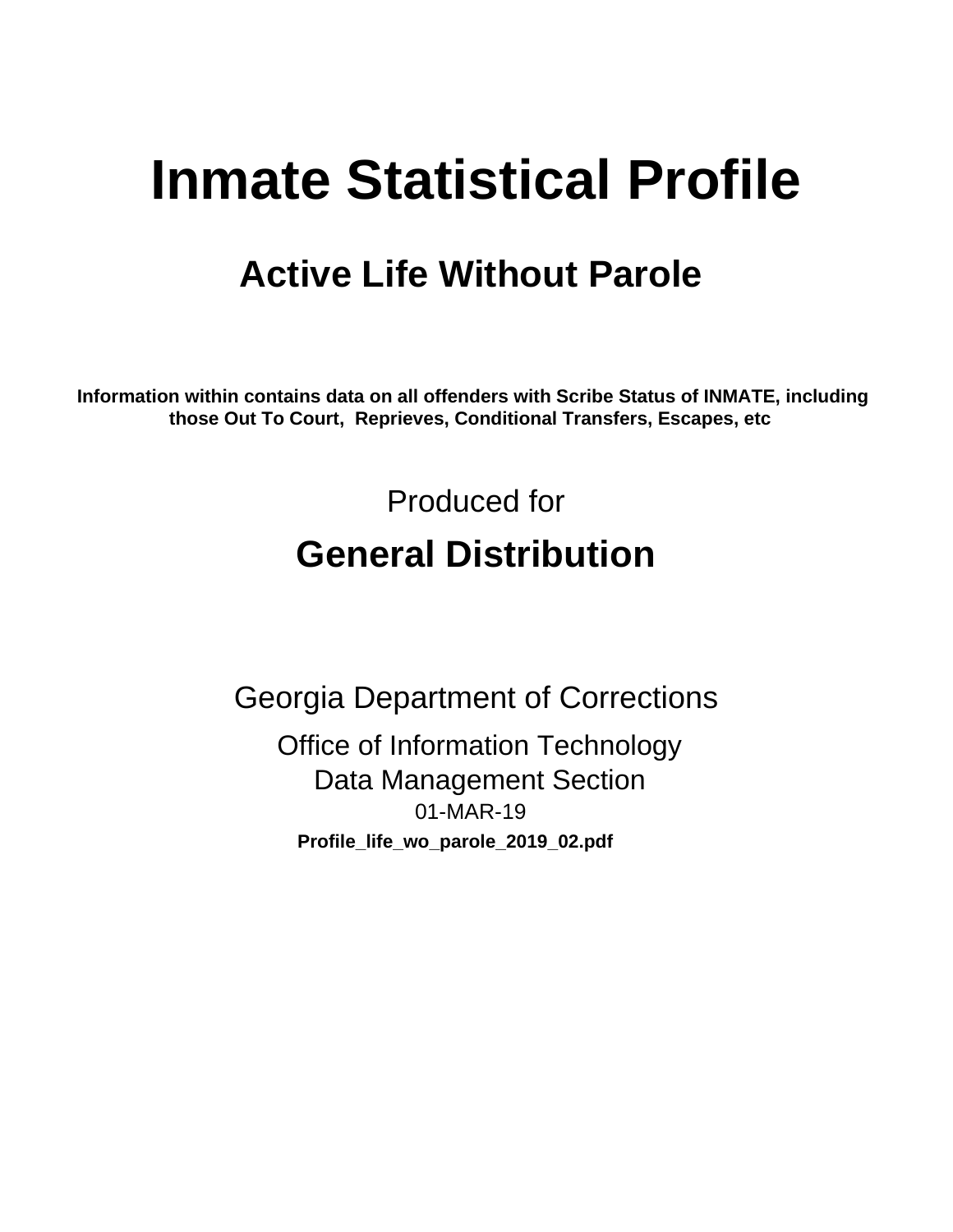#### Inmate Statistical Profile 01-MAR-19 Contents

**Active Life Without Parole** 

Produced for General Distribution

## **Table of Contents**

|    | <b>Demographic information</b>                                        |
|----|-----------------------------------------------------------------------|
|    | 4 Current age, broken out in ten year age groups                      |
|    | 5 Race group                                                          |
|    | 6 Marital status, self-reported at entry to prison                    |
|    | 7 Number of Inmates with Dependents, self-reported at entry to prison |
|    | 8 Religious affiliation, self-reported at entry to prison             |
|    | 9 Home county - self-reported at entry to prison                      |
|    | 13 Employment status before prison, self-reported at entry to prison  |
|    | 14 Age at admission                                                   |
|    | 16 Height, measured at entry to prison                                |
|    | 17 Weight, measured at entry to prison                                |
|    | 18 Military service                                                   |
|    | <b>Correctional information</b>                                       |
|    | 19 Type of admission to prison                                        |
|    | 20 Current / last supervision level                                   |
|    | 21 Current / last institution type                                    |
|    | 22 Institution type - transitional centers                            |
|    | 23 Institution type - county prisons                                  |
|    | 24 Institution type - state prisons                                   |
|    | 25 Institution type - private prisons                                 |
|    | 26 Institution type - inmate boot camp                                |
|    | 27 Number of disciplinary reports                                     |
|    | 28 Number of transfers                                                |
|    | 29 Number of escapes                                                  |
|    | 30 Time served in current (or last) institution                       |
|    | Educational, psychological and physical information                   |
| 31 | Highest grade level attained                                          |
|    | 32 Culture fair IQ scores                                             |
|    | 33 Wide Range Achievement Test (WRAT) reading score                   |
|    | 34 Wide Range Achievement Test (WRAT) math score                      |
|    | 35 Wide Range Achievement Test (WRAT) spelling score                  |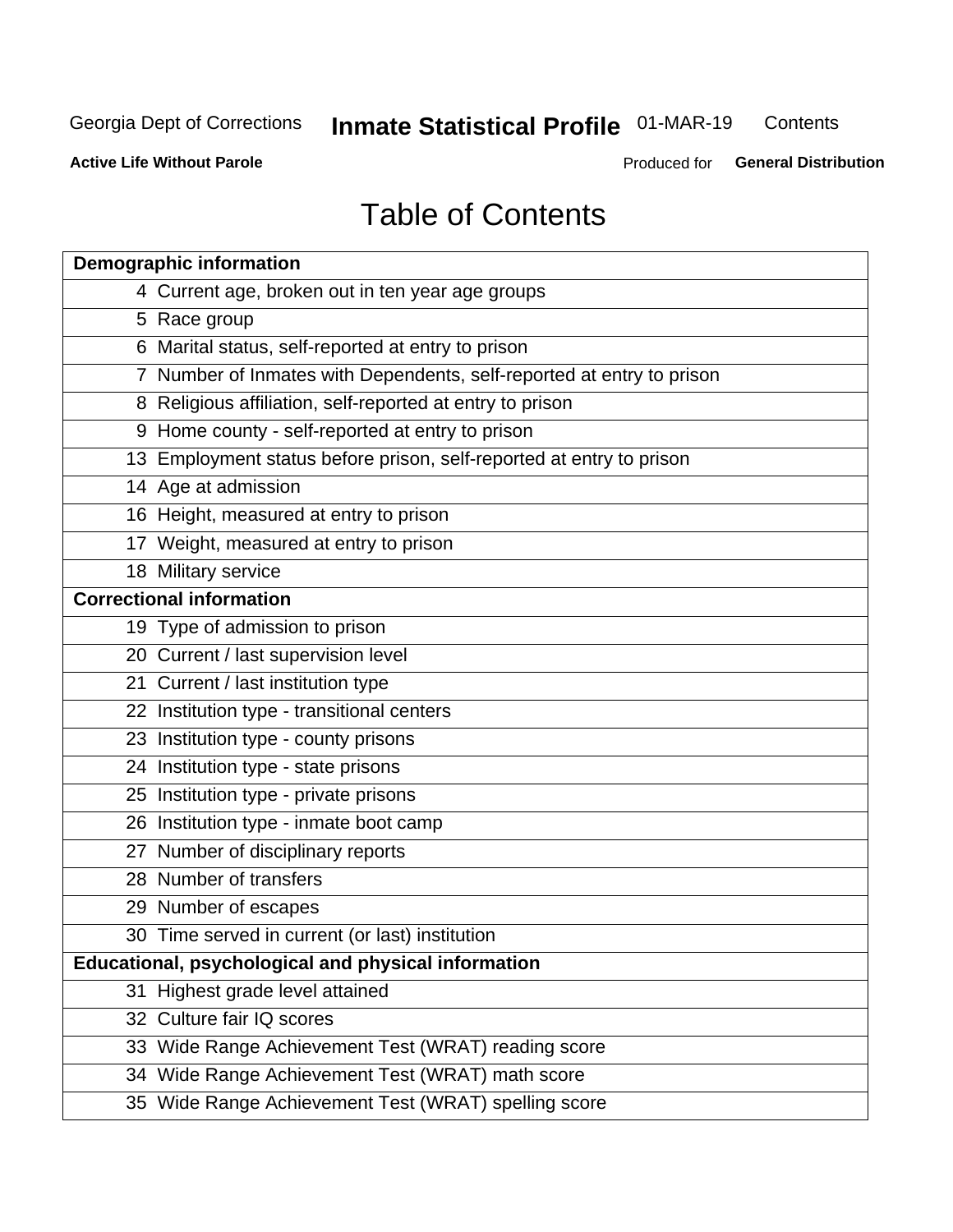#### Inmate Statistical Profile 01-MAR-19 Contents

**Active Life Without Parole** 

Produced for General Distribution

## **Table of Contents**

| Educational, psychological and physical information              |
|------------------------------------------------------------------|
| 36 Current / last mental health treatment level                  |
| 37 PULHESDWIT medical scale - 'P' overall condition ('P'hysical) |
| 38 PULHESDWIT medical scale - 'U' upper body                     |
| 39 PULHESDWIT medical scale - 'L' lower body                     |
| 40 PULHESDWIT medical scale - 'H' hearing                        |
| 41 PULHESDWIT medical scale - 'E' vision                         |
| 42 PULHESDWIT medical scale -'S' psychiatric                     |
| 43 PULHESDWIT medical scale - 'D' dental                         |
| 44 PULHESDWIT medical scale - 'W' work ability                   |
| 45 PULHESDWIT medical scale - 'I' impairment                     |
| 46 PULHESDWIT medical scale - 'T' transportability               |
| <b>Crimes and criminal history information</b>                   |
| 47 Number of prior Georgia incarcerations                        |
| 48 Prison sentence in years                                      |
| 49 Primary offense, broken out into felonies vs misdemeanors     |
| 50 Primary offense, broken out into six broad crime categories   |
| 51 Primary offense, detailed offense code                        |
| 52 County of conviction of primary offense                       |
| 56 Circuit of conviction of primary offense                      |
| 58 Years served (jail + prison) in this incarceration            |
| <b>Medical information</b>                                       |
| 59 Results of most recent HIV test                               |
| 60 Results of most recent tuberculosis test                      |
| 61 Results of most recent syphilis test                          |
| 62 Results of most recent Hepatitis-C test                       |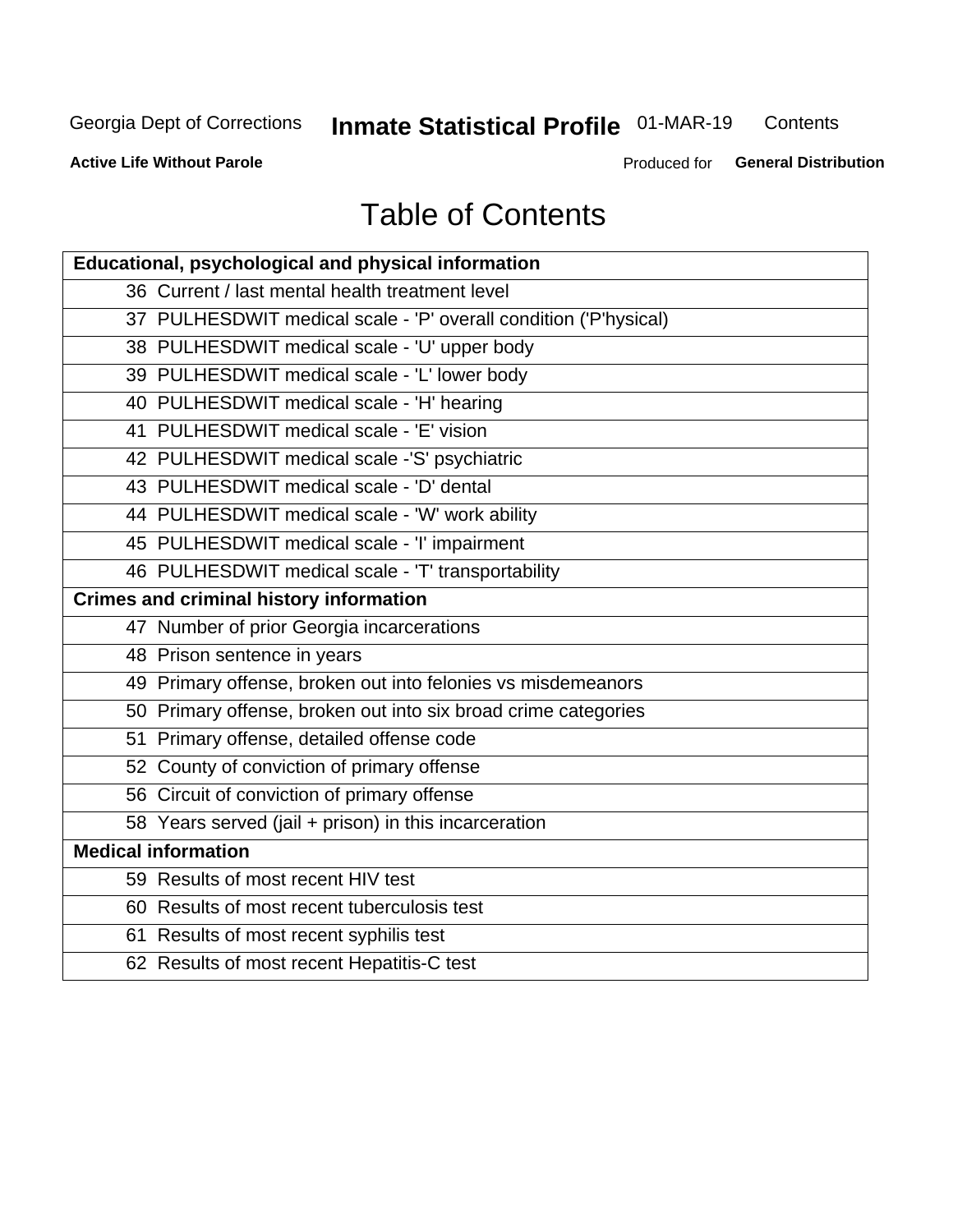#### **Active Life Without Parole**

#### Produced for General Distribution

### Current age, broken out in ten-year age groups

COL % - percent each COUNT is of its particular column

|                          |              | <b>Male</b> |         |              | <b>Female</b> |          |              | <b>Total</b> |
|--------------------------|--------------|-------------|---------|--------------|---------------|----------|--------------|--------------|
| <b>Current Age</b>       | <b>Count</b> | Col %       | Row %   | <b>Count</b> | Col %         | Row %    | <b>Total</b> | Col %        |
| <b>Teens (1-19)</b>      |              | 0.14%       | 100.00% |              |               |          |              | 0.13%        |
| <b>Twenties (20-29)</b>  | 238          | 16.18%      | 95.58%  | 11           | 20.00%        | 4.42%    | 249          | 16.32%       |
| Thirties (30-39)         | 400          | 27.19%      | 95.47%  | 19           | 34.55%        | 4.53%    | 419          | 27.46%       |
| <b>Forties (40-49)</b>   | 383          | 26.04%      | 96.47%  | 14           | 25.45%        | 3.53%    | 397          | 26.02%       |
| <b>Fifties (50-59)</b>   | 297          | 20.19%      | 97.38%  | 8            | 14.55%        | $2.62\%$ | 305          | 19.99%       |
| <b>Sixties (60-69)</b>   | 124          | 8.43%       | 97.64%  | 3            | 5.45%         | 2.36%    | 127          | 8.32%        |
| Seventy + (70 and above) | 27           | 1.84%       | 100.00% |              |               |          | 27           | 1.77%        |
| <b>Total Reported</b>    | 1,471        | 100%        | 96.40%  | 55           | 100%          | 3.60%    | 1,526        | 100.0%       |

| <b>Continued in the Continued Inc.</b><br>N<br>тет. |                |         |      |
|-----------------------------------------------------|----------------|---------|------|
| $C = 4$<br>_____                                    | $\overline{A}$ | --<br>v | ,526 |

| <b>Mean</b><br>(average) | 42.99 | 40.07 | 42.89 |
|--------------------------|-------|-------|-------|
| Median (middle)          |       | 39    |       |
| Mode (most frequent)     | 38    |       | 38    |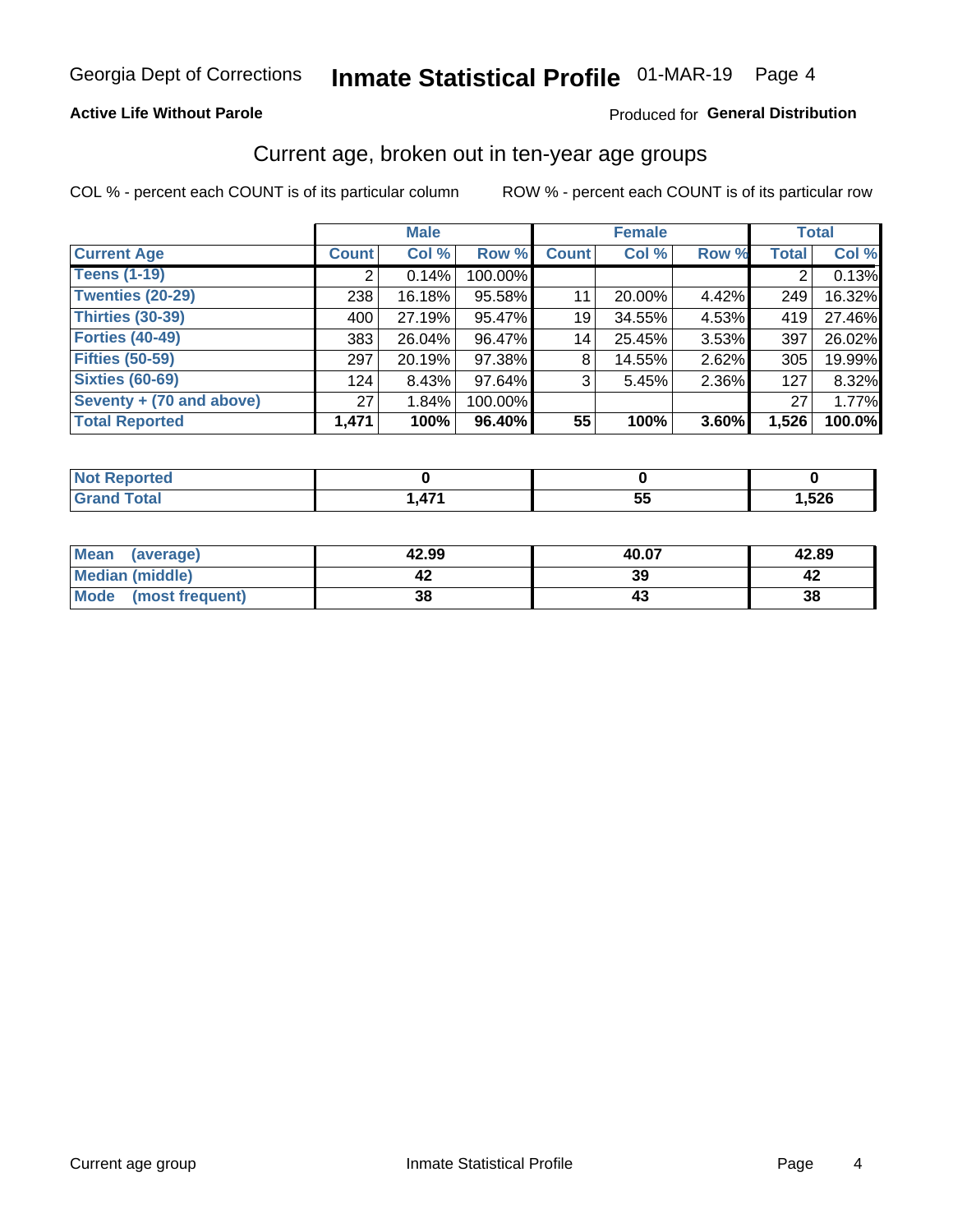## Inmate Statistical Profile 01-MAR-19 Page 5

#### **Active Life Without Parole**

Produced for General Distribution

### Race group

COL % - percent each COUNT is of its particular column

|                              | <b>Male</b>  |         |           | <b>Female</b>      |        |          | <b>Total</b> |        |
|------------------------------|--------------|---------|-----------|--------------------|--------|----------|--------------|--------|
| <b>Race Group</b>            | <b>Count</b> | Col %   |           | <b>Row % Count</b> | Col %  | Row %    | <b>Total</b> | Col %  |
| <b>White</b>                 | 313          | 21.28%  | 93.99%    | 20                 | 36.36% | 6.01%    | 333          | 21.82% |
| <b>Black</b><br>$\mathbf{2}$ | 1.121        | 76.21%  | $97.14\%$ | 33                 | 60.00% | 2.86%    | 1,154        | 75.62% |
| <b>Other</b><br>5.           |              | $.14\%$ | 100.00%   |                    |        |          | 2            | .13%   |
| <b>Asian</b><br>6            | 5            | $.34\%$ | 100.00%   |                    |        |          | 5            | .33%   |
| <b>Hispanic</b><br>10        | 30           | 2.04%   | 93.75%    | 2                  | 3.64%  | $6.25\%$ | 32           | 2.10%  |
| <b>Total Reported</b>        | 1,471        | 100%    | 96.4%     | 55                 | 100%   | 3.6%     | 1,526        | 100%   |

| ----<br>rreo<br>N |               |     |      |
|-------------------|---------------|-----|------|
| $C = 4 - 7$       | $\rightarrow$ | --  | ,526 |
| _____             |               | ູບປ |      |

| –•••• |  | M |  |  |  |
|-------|--|---|--|--|--|
|-------|--|---|--|--|--|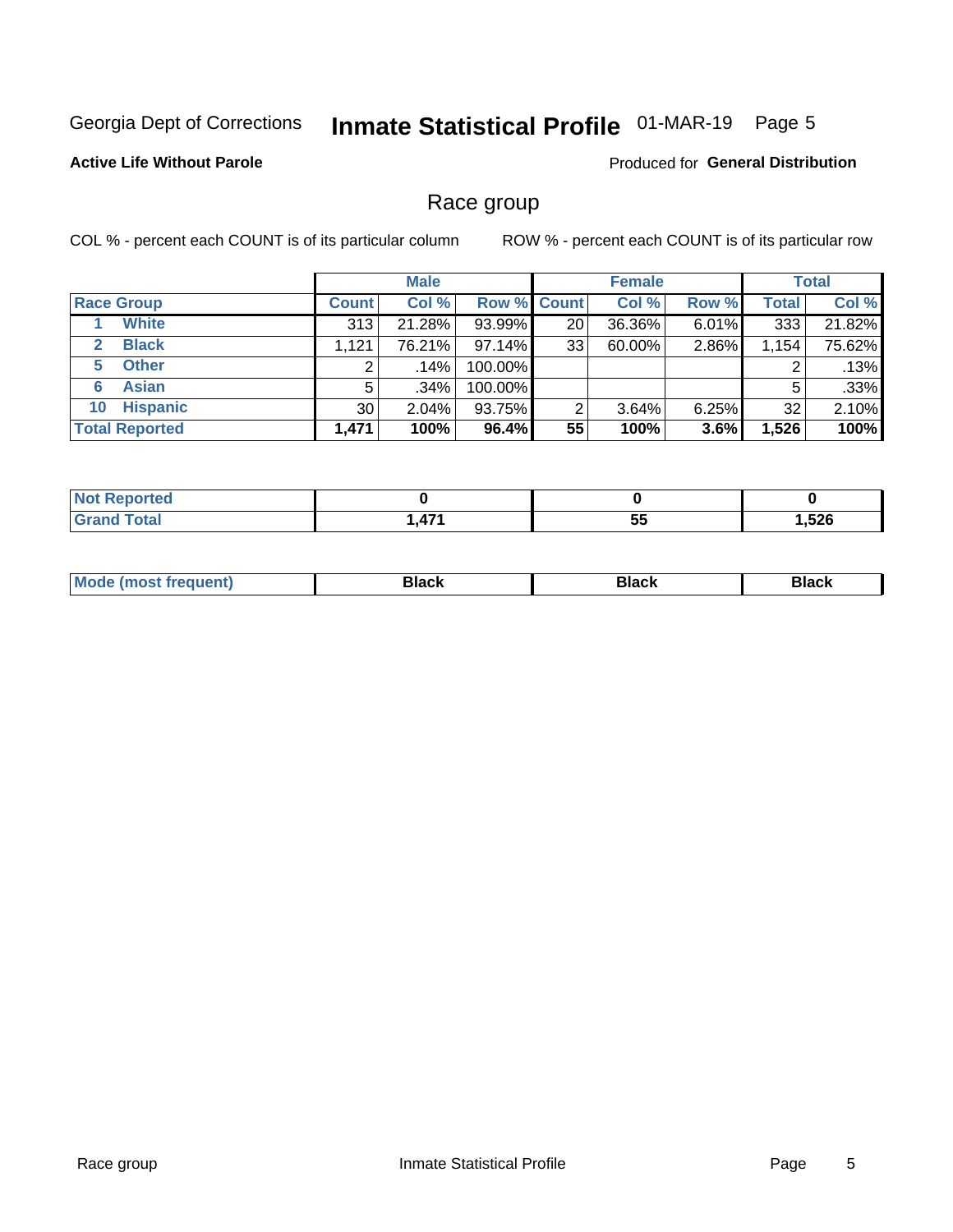## Inmate Statistical Profile 01-MAR-19 Page 6

#### **Active Life Without Parole**

#### Produced for General Distribution

### Marital status, self-reported at entry to prison

COL % - percent each COUNT is of its particular column

| <b>Male</b>                |              |        |        | <b>Female</b>   | <b>Total</b> |        |              |        |
|----------------------------|--------------|--------|--------|-----------------|--------------|--------|--------------|--------|
| <b>Marital Status</b>      | <b>Count</b> | Col %  | Row %  | <b>Count</b>    | Col %        | Row %  | <b>Total</b> | Col %  |
| <b>Unknown</b><br>$\bf{0}$ | 16           | 1.09%  | 94.12% |                 | 1.82%        | 5.88%  | 17           | 1.11%  |
| <b>Divorced</b><br>D       | 116          | 7.89%  | 96.67% | 4               | 7.27%        | 3.33%  | 120          | 7.86%  |
| <b>Married</b><br>М        | 207          | 14.07% | 95.39% | 10 <sup>1</sup> | 18.18%       | 4.61%  | 217          | 14.22% |
| <b>Separated</b><br>S.     | 43           | 2.92%  | 87.76% | 6               | 10.91%       | 12.24% | 49           | 3.21%  |
| <b>Unmarried</b><br>U      | 1,052        | 71.52% | 97.41% | 28              | 50.91%       | 2.59%  | 1,080        | 70.77% |
| <b>Widow</b><br>W          | 37           | 2.52%  | 86.05% | 6               | 10.91%       | 13.95% | 43           | 2.82%  |
| <b>Total Reported</b>      | 1,471        | 100%   | 96.4%  | 55              | 100%         | 3.6%   | 1,526        | 100%   |

| <b>prted</b><br>NOT RADO |          |    |       |
|--------------------------|----------|----|-------|
| <b>Total</b>             | 171<br>- | J. | 526ء, |

|  | M | . | Unmarried | າmarried<br>_____ |
|--|---|---|-----------|-------------------|
|--|---|---|-----------|-------------------|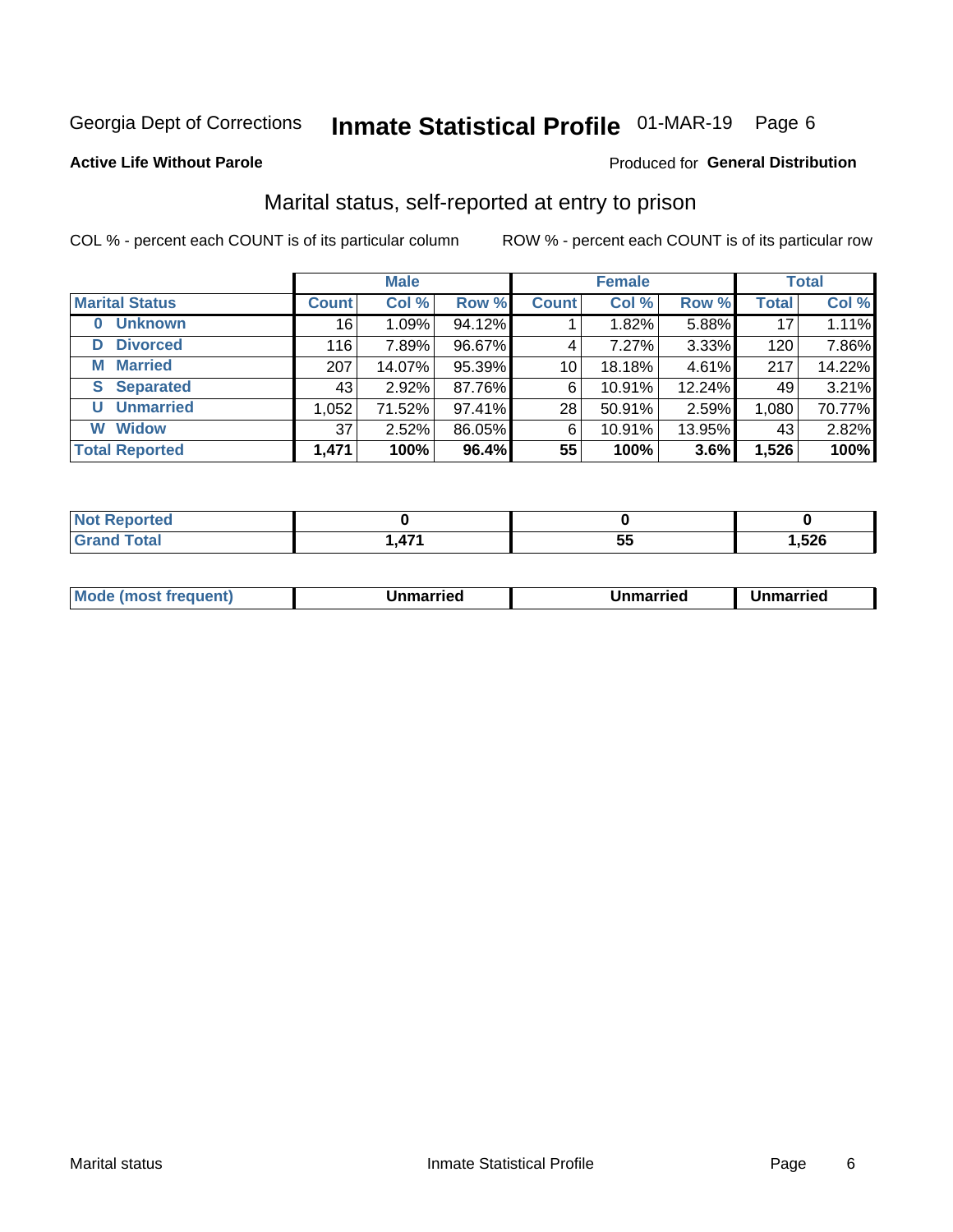## Inmate Statistical Profile 01-MAR-19 Page 7

#### **Active Life Without Parole**

#### Produced for General Distribution

### Number of Inmates with Dependents, Self-Reported at Entry to Prison

COL % - percent each COUNT is of its particular column

|                             |              | <b>Male</b> |         |              | <b>Female</b> |       |              | <b>Total</b> |
|-----------------------------|--------------|-------------|---------|--------------|---------------|-------|--------------|--------------|
| <b>Number of dependents</b> | <b>Count</b> | Col %       | Row %   | <b>Count</b> | Col %         | Row % | <b>Total</b> | Col %        |
| $\bf{0}$                    | 350          | 32.08%      | 94.85%  | 19           | 38.78%        | 5.15% | 369          | 32.37%       |
|                             | 256          | 23.46%      | 96.97%  | 8            | 16.33%        | 3.03% | 264          | 23.16%       |
| $\overline{2}$              | 192          | 17.60%      | 96.48%  |              | 14.29%        | 3.52% | 199          | 17.46%       |
| 3                           | 126          | 11.55%      | 93.33%  | 9            | 18.37%        | 6.67% | 135          | 11.84%       |
| 4                           | 81           | 7.42%       | 96.43%  | 3            | 6.12%         | 3.57% | 84           | 7.37%        |
| 5                           | 37           | 3.39%       | 94.87%  | 2            | 4.08%         | 5.13% | 39           | 3.42%        |
| $6\phantom{1}6$             | 23           | 2.11%       | 95.83%  |              | 2.04%         | 4.17% | 24           | 2.11%        |
| 7                           | 13           | 1.19%       | 100.00% |              |               |       | 13           | 1.14%        |
| 8                           | 6            | 0.55%       | 100.00% |              |               |       | 6            | 0.53%        |
| $\boldsymbol{9}$            | 2            | 0.18%       | 100.00% |              |               |       | 2            | 0.18%        |
| Over 10                     | 5            | 0.46%       | 100.00% |              |               |       | 5            | 0.44%        |
| <b>Total Reported</b>       | 1,091        | 100%        | 95.70%  | 49           | 100%          | 4.30% | 1,140        | 100.0%       |

| 380          |                 | 386          |
|--------------|-----------------|--------------|
| $A - A$<br>л | --<br>. .<br>J. | 526,<br>$ -$ |

| Mean<br>(average)      | 72<br>I . / J | . 57 | ר ⊤<br>I . <i>I 4</i> |
|------------------------|---------------|------|-----------------------|
| <b>Median (middle)</b> |               |      |                       |
| Mode (most frequent)   |               |      |                       |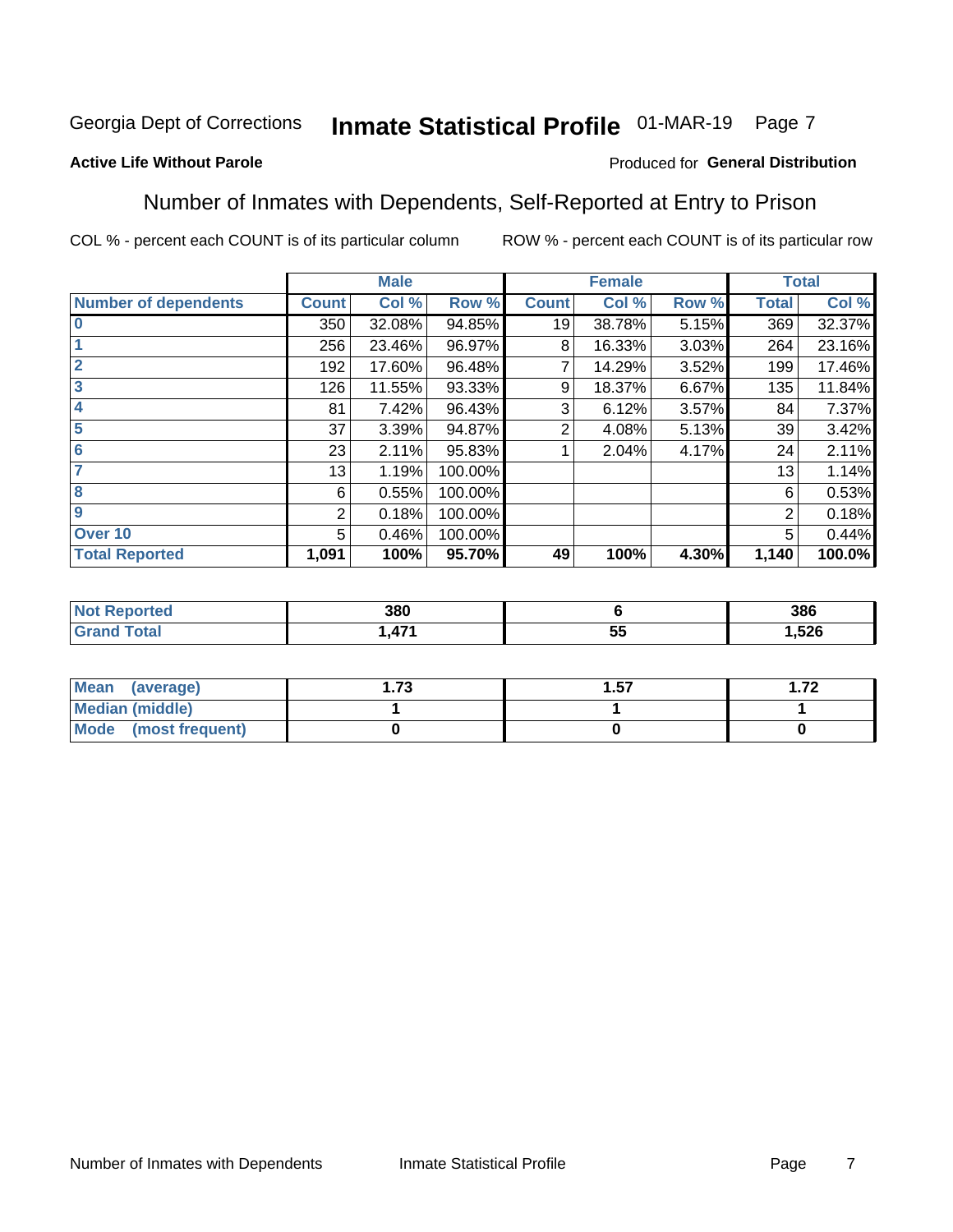## Inmate Statistical Profile 01-MAR-19 Page 8

#### **Active Life Without Parole**

#### Produced for General Distribution

## Religious affiliation, self-reported at entry to prison

COL % - percent each COUNT is of its particular column

|              |                              |              | <b>Male</b> |         |              | <b>Female</b> |        |                | <b>Total</b> |
|--------------|------------------------------|--------------|-------------|---------|--------------|---------------|--------|----------------|--------------|
|              | <b>Religious Affiliation</b> | <b>Count</b> | Col %       | Row %   | <b>Count</b> | Col %         | Row %  | <b>Total</b>   | Col %        |
|              | <b>Islam</b>                 | 67           | 9.50%       | 97.10%  | 2            | 5.13%         | 2.90%  | 69             | 9.27%        |
| $\mathbf{2}$ | <b>Catholic</b>              | 22           | 3.12%       | 88.00%  | 3            | 7.69%         | 12.00% | 25             | 3.36%        |
| 3            | <b>Baptist</b>               | 380          | 53.90%      | 92.91%  | 29           | 74.36%        | 7.09%  | 409            | 54.97%       |
| 4            | <b>Methodist</b>             | 12           | 1.70%       | 92.31%  |              | 2.56%         | 7.69%  | 13             | 1.75%        |
| 7            | <b>Chc Of God</b>            | 2            | .28%        | 100.00% |              |               |        | 2              | .27%         |
| 8            | <b>Holiness</b>              | 20           | 2.84%       | 90.91%  | 2            | 5.13%         | 9.09%  | 22             | 2.96%        |
| 9            | <b>Jewish</b>                | 2            | .28%        | 100.00% |              |               |        | $\overline{2}$ | .27%         |
| 10           | <b>Anglican</b>              |              | .14%        | 100.00% |              |               |        |                | .13%         |
| 12           | <b>Hindu</b>                 | 2            | .28%        | 100.00% |              |               |        | $\overline{2}$ | .27%         |
| 16           | <b>Seven D Ad</b>            | 4            | .57%        | 100.00% |              |               |        | 4              | .54%         |
| 17           | <b>Jehovah Wt</b>            | 10           | 1.42%       | 100.00% |              |               |        | 10             | 1.34%        |
| 18           | <b>Latr Day S</b>            |              | .14%        | 100.00% |              |               |        |                | .13%         |
| 20           | <b>Other Prot</b>            | 76           | 10.78%      | 97.44%  | 2            | 5.13%         | 2.56%  | 78             | 10.48%       |
| 96           | <b>None</b>                  | 106          | 15.04%      | 100.00% |              |               |        | 106            | 14.25%       |
|              | <b>Total Reported</b>        | 705          | 100%        | 94.76%  | 39           | 100%          | 5.24%  | 744            | 100%         |

| ı teu<br>$\sim$ | 766                      | 10 | 702<br>' O∠ |
|-----------------|--------------------------|----|-------------|
| ______          | $\overline{\phantom{a}}$ | -- | 526         |
|                 |                          | v. | ∪⊾טו        |

| <b>Mode (most frequent)</b> | 3aptist | 3aptist | Baptist |
|-----------------------------|---------|---------|---------|
|-----------------------------|---------|---------|---------|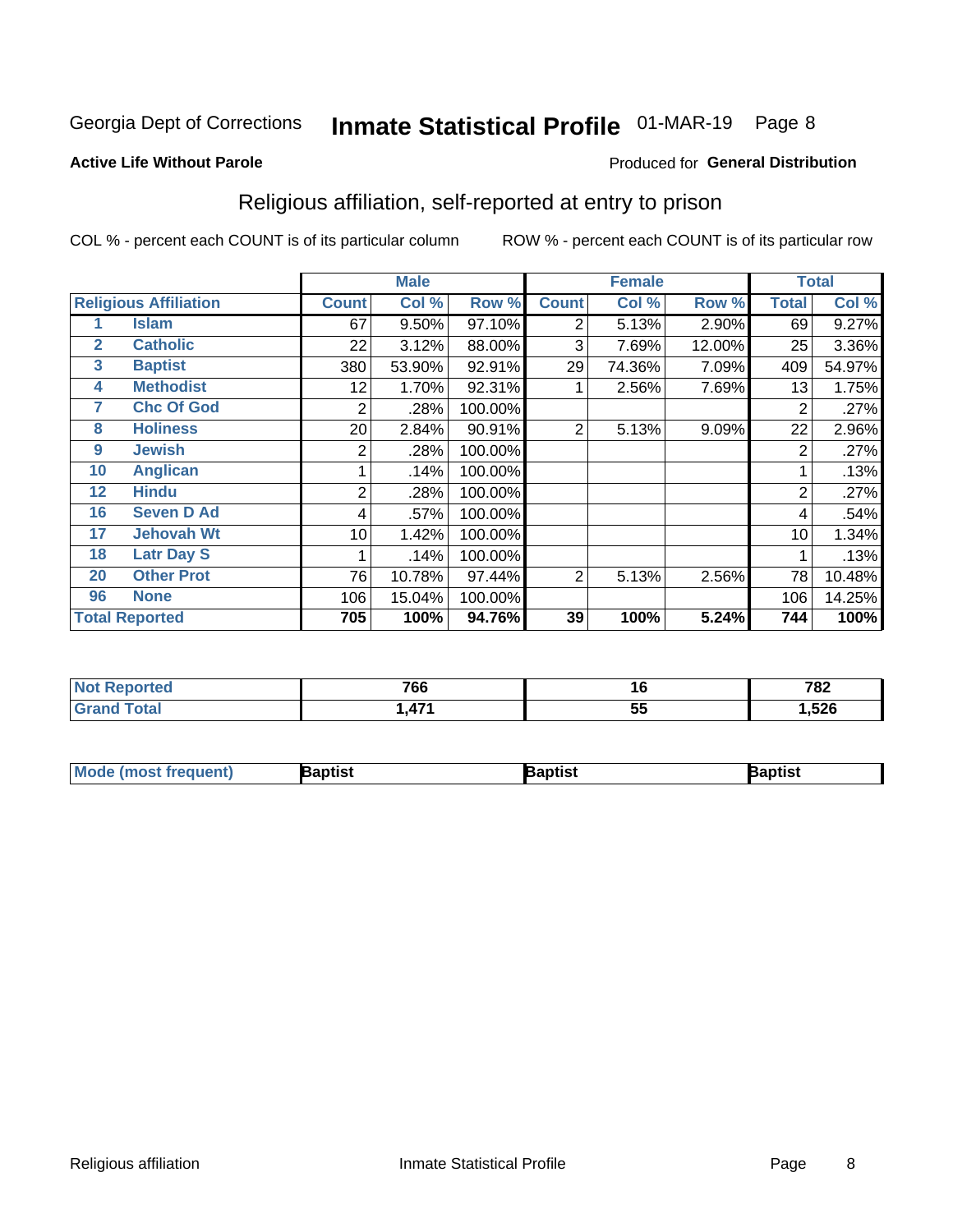## Inmate Statistical Profile 01-MAR-19 Page 9

#### **Active Life Without Parole**

#### Produced for General Distribution

### Home county, self-reported at entry to prison

COL % - percent each COUNT is of its particular column

|     |                             |                         | <b>Male</b> |         |                | <b>Female</b> |        | <b>Total</b>   |        |
|-----|-----------------------------|-------------------------|-------------|---------|----------------|---------------|--------|----------------|--------|
|     | <b>Home County</b>          | <b>Count</b>            | Col %       | Row %   | <b>Count</b>   | Col %         | Row %  | <b>Total</b>   | Col %  |
| 000 | <b>Unknown</b>              | $\overline{275}$        | 18.69%      | 93.54%  | 19             | 34.55%        | 6.46%  | 294            | 19.27% |
| 001 | <b>Appling County</b>       | 5                       | .34%        | 100.00% |                |               |        | 5              | .33%   |
| 002 | <b>Atkinson County</b>      | $\overline{2}$          | .14%        | 100.00% |                |               |        | $\overline{2}$ | .13%   |
| 003 | <b>Bacon County</b>         | $\mathbf{1}$            | .07%        | 100.00% |                |               |        | 1              | .07%   |
| 004 | <b>Baker County</b>         | $\mathbf 1$             | .07%        | 100.00% |                |               |        | 1              | .07%   |
| 005 | <b>Baldwin County</b>       | 3                       | .20%        | 100.00% |                |               |        | 3              | .20%   |
| 006 | <b>Banks County</b>         | $\mathbf{1}$            | .07%        | 100.00% |                |               |        | 1              | .07%   |
| 007 | <b>Barrow County</b>        | 10                      | .68%        | 100.00% |                |               |        | 10             | .66%   |
| 008 | <b>Bartow County</b>        | 10                      | .68%        | 100.00% |                |               |        | 10             | .66%   |
| 009 | <b>Ben Hill County</b>      | $\overline{7}$          | .48%        | 100.00% |                |               |        | $\overline{7}$ | .46%   |
| 010 | <b>Berrien County</b>       | 4                       | .27%        | 100.00% |                |               |        | 4              | .26%   |
| 011 | <b>Bibb County</b>          | 43                      | 2.92%       | 95.56%  | $\overline{2}$ | 3.64%         | 4.44%  | 45             | 2.95%  |
| 012 | <b>Bleckley County</b>      | 1                       | .07%        | 100.00% |                |               |        | 1              | .07%   |
| 013 | <b>Brantley County</b>      | $\mathbf 1$             | .07%        | 100.00% |                |               |        | 1              | .07%   |
| 014 | <b>Brooks County</b>        | 3                       | .20%        | 100.00% |                |               |        | 3              | .20%   |
| 015 | <b>Bryan County</b>         | 1                       | .07%        | 100.00% |                |               |        | 1              | .07%   |
| 016 | <b>Bulloch County</b>       | 5                       | .34%        | 100.00% |                |               |        | 5              | .33%   |
| 017 | <b>Burke County</b>         | 10                      | .68%        | 100.00% |                |               |        | 10             | .66%   |
| 018 | <b>Butts County</b>         | 4                       | .27%        | 100.00% |                |               |        | 4              | .26%   |
| 019 | <b>Calhoun County</b>       | $\overline{c}$          | .14%        | 100.00% |                |               |        | $\overline{2}$ | .13%   |
| 020 | <b>Camden County</b>        | 5                       | .34%        | 100.00% |                |               |        | 5              | .33%   |
| 021 | <b>Candler County</b>       | 5                       | .34%        | 100.00% |                |               |        | 5              | .33%   |
| 022 | <b>Carroll County</b>       | 5                       | .34%        | 83.33%  | 1              | 1.82%         | 16.67% | 6              | .39%   |
| 023 | <b>Catoosa County</b>       | 4                       | .27%        | 100.00% |                |               |        | 4              | .26%   |
| 025 | <b>Chatham County</b>       | 52                      | 3.54%       | 100.00% |                |               |        | 52             | 3.41%  |
| 026 | <b>Chattahoochee County</b> | $\mathbf 1$             | .07%        | 100.00% |                |               |        | 1              | .07%   |
| 027 | <b>Chattooga County</b>     | $\mathbf 1$             | .07%        | 100.00% |                |               |        | 1              | .07%   |
| 028 | <b>Cherokee County</b>      | 6                       | .41%        | 100.00% |                |               |        | 6              | .39%   |
| 029 | <b>Clarke County</b>        | 23                      | 1.56%       | 100.00% |                |               |        | 23             | 1.51%  |
| 030 | <b>Clay County</b>          | $\overline{2}$          | .14%        | 100.00% |                |               |        | $\overline{2}$ | .13%   |
| 031 | <b>Clayton County</b>       | 55                      | 3.74%       | 96.49%  | $\overline{c}$ | 3.64%         | 3.51%  | 57             | 3.74%  |
| 033 | <b>Cobb County</b>          | 50                      | 3.40%       | 98.04%  | 1              | 1.82%         | 1.96%  | 51             | 3.34%  |
| 034 | <b>Coffee County</b>        | $\overline{7}$          | .48%        | 100.00% |                |               |        | $\overline{7}$ | .46%   |
| 035 | <b>Colquitt County</b>      | $\overline{2}$          | .14%        | 100.00% |                |               |        | $\overline{2}$ | .13%   |
| 036 | <b>Columbia County</b>      | 11                      | .75%        | 100.00% |                |               |        | 11             | .72%   |
| 037 | <b>Cook County</b>          | $\overline{\mathbf{4}}$ | .27%        | 100.00% |                |               |        | 4              | .26%   |
| 038 | <b>Coweta County</b>        | 6                       | .41%        | 100.00% |                |               |        | 6              | .39%   |
| 040 | <b>Crisp County</b>         | 5                       | .34%        | 100.00% |                |               |        | 5              | .33%   |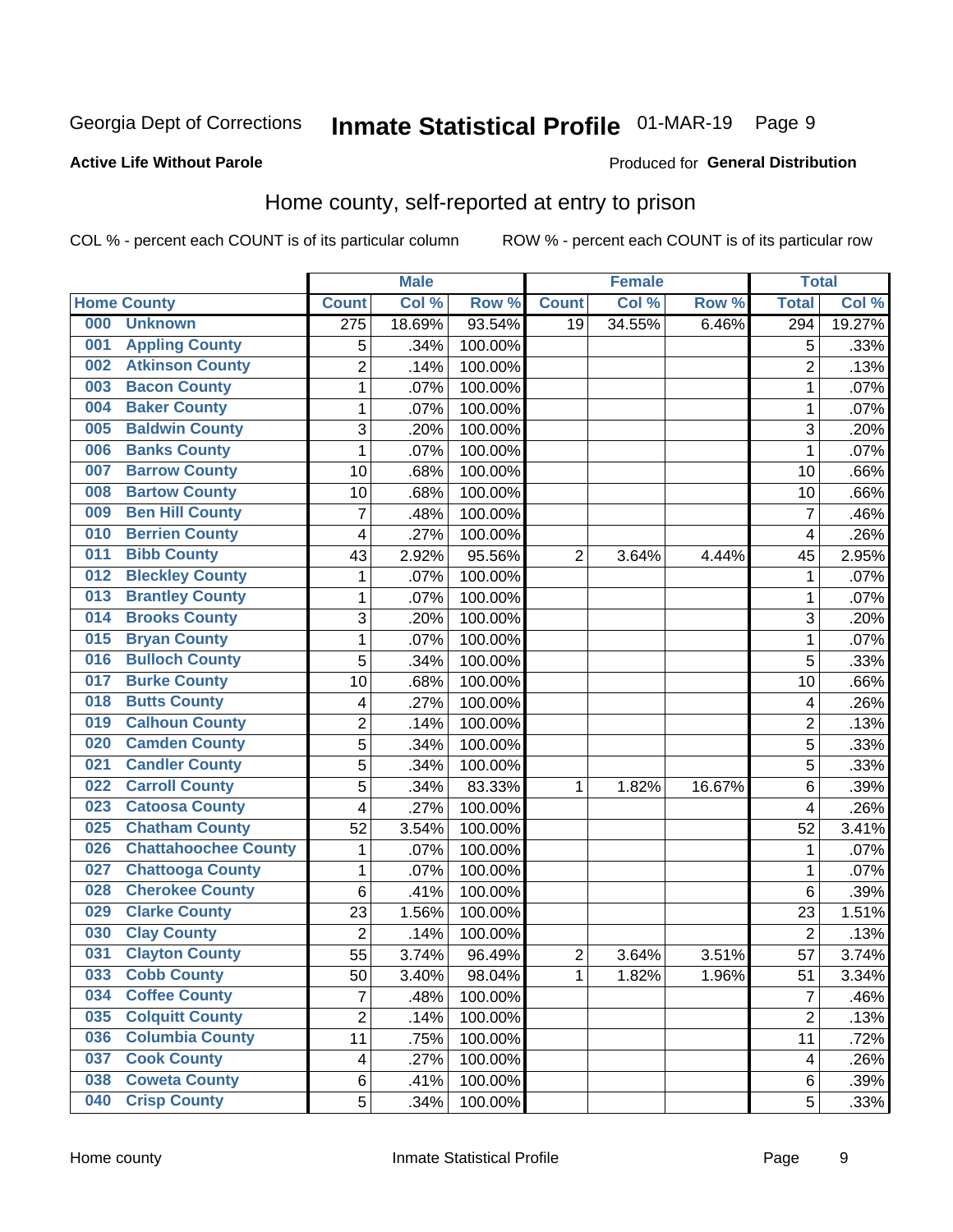## Inmate Statistical Profile 01-MAR-19 Page 10

#### **Active Life Without Parole**

#### Produced for General Distribution

### Home county, self-reported at entry to prison

COL % - percent each COUNT is of its particular column

|     |                          |                | <b>Male</b> |         |                | <b>Female</b> |        | <b>Total</b>   |        |
|-----|--------------------------|----------------|-------------|---------|----------------|---------------|--------|----------------|--------|
|     | <b>Home County</b>       | <b>Count</b>   | Col %       | Row %   | <b>Count</b>   | Col %         | Row %  | <b>Total</b>   | Col %  |
| 043 | <b>Decatur County</b>    | 6              | .41%        | 100.00% |                |               |        | $\overline{6}$ | .39%   |
| 044 | <b>Dekalb County</b>     | 107            | 7.27%       | 99.07%  | 1              | 1.82%         | .93%   | 108            | 7.08%  |
| 045 | <b>Dodge County</b>      | 1              | .07%        | 100.00% |                |               |        | 1              | .07%   |
| 046 | <b>Dooly County</b>      | 1              | .07%        | 100.00% |                |               |        | 1              | .07%   |
| 047 | <b>Dougherty County</b>  | 23             | 1.56%       | 92.00%  | $\overline{c}$ | 3.64%         | 8.00%  | 25             | 1.64%  |
| 048 | <b>Douglas County</b>    | 17             | 1.16%       | 94.44%  | 1              | 1.82%         | 5.56%  | 18             | 1.18%  |
| 049 | <b>Early County</b>      | $\overline{2}$ | .14%        | 100.00% |                |               |        | $\overline{2}$ | .13%   |
| 051 | <b>Effingham County</b>  | 3              | .20%        | 100.00% |                |               |        | 3              | .20%   |
| 052 | <b>Elbert County</b>     | $\overline{2}$ | .14%        | 100.00% |                |               |        | $\overline{2}$ | .13%   |
| 053 | <b>Emanuel County</b>    | 4              | .27%        | 100.00% |                |               |        | 4              | .26%   |
| 056 | <b>Fayette County</b>    | 4              | .27%        | 100.00% |                |               |        | 4              | .26%   |
| 057 | <b>Floyd County</b>      | 19             | 1.29%       | 90.48%  | 2              | 3.64%         | 9.52%  | 21             | 1.38%  |
| 058 | <b>Forsyth County</b>    | $\overline{2}$ | .14%        | 66.67%  | 1              | 1.82%         | 33.33% | 3              | .20%   |
| 059 | <b>Franklin County</b>   | $\overline{3}$ | .20%        | 75.00%  | $\mathbf{1}$   | 1.82%         | 25.00% | 4              | .26%   |
| 060 | <b>Fulton County</b>     | 173            | 11.76%      | 97.74%  | 4              | 7.27%         | 2.26%  | 177            | 11.60% |
| 061 | <b>Gilmer County</b>     | 1              | .07%        | 100.00% |                |               |        | 1              | .07%   |
| 063 | <b>Glynn County</b>      | 12             | .82%        | 100.00% |                |               |        | 12             | .79%   |
| 064 | <b>Gordon County</b>     | 8              | .54%        | 100.00% |                |               |        | $\,8\,$        | .52%   |
| 066 | <b>Greene County</b>     | 3              | .20%        | 100.00% |                |               |        | 3              | .20%   |
| 067 | <b>Gwinnett County</b>   | 41             | 2.79%       | 93.18%  | 3              | 5.45%         | 6.82%  | 44             | 2.88%  |
| 068 | <b>Habersham County</b>  | $\overline{2}$ | .14%        | 100.00% |                |               |        | $\overline{2}$ | .13%   |
| 069 | <b>Hall County</b>       | 13             | .88%        | 92.86%  | 1              | 1.82%         | 7.14%  | 14             | .92%   |
| 070 | <b>Hancock County</b>    | $\overline{2}$ | .14%        | 100.00% |                |               |        | $\overline{2}$ | .13%   |
| 071 | <b>Haralson County</b>   | 3              | .20%        | 100.00% |                |               |        | 3              | .20%   |
| 072 | <b>Harris County</b>     | 3              | .20%        | 100.00% |                |               |        | 3              | .20%   |
| 073 | <b>Hart County</b>       | 3              | .20%        | 100.00% |                |               |        | 3              | .20%   |
| 074 | <b>Heard County</b>      | 1              | .07%        | 100.00% |                |               |        | 1              | .07%   |
| 075 | <b>Henry County</b>      | 16             | 1.09%       | 94.12%  | 1              | 1.82%         | 5.88%  | 17             | 1.11%  |
| 076 | <b>Houston County</b>    | 20             | 1.36%       | 95.24%  | 1              | 1.82%         | 4.76%  | 21             | 1.38%  |
| 078 | <b>Jackson County</b>    | 11             | .75%        | 100.00% |                |               |        | 11             | .72%   |
| 079 | <b>Jasper County</b>     | 1              | .07%        | 100.00% |                |               |        | 1              | .07%   |
| 080 | <b>Jeff Davis County</b> | 1              | .07%        | 100.00% |                |               |        | 1              | .07%   |
| 081 | <b>Jefferson County</b>  | 6              | .41%        | 85.71%  | 1              | 1.82%         | 14.29% | 7              | .46%   |
| 082 | <b>Jenkins County</b>    | $\overline{2}$ | .14%        | 100.00% |                |               |        | $\overline{2}$ | .13%   |
| 084 | <b>Jones County</b>      | $\mathbf 1$    | .07%        | 100.00% |                |               |        | 1              | .07%   |
| 087 | <b>Laurens County</b>    | 4              | .27%        | 100.00% |                |               |        | 4              | .26%   |
| 088 | <b>Lee County</b>        | $\overline{2}$ | .14%        | 100.00% |                |               |        | 2              | .13%   |
| 089 | <b>Liberty County</b>    | 10             | .68%        | 90.91%  | $\mathbf 1$    | 1.82%         | 9.09%  | 11             | .72%   |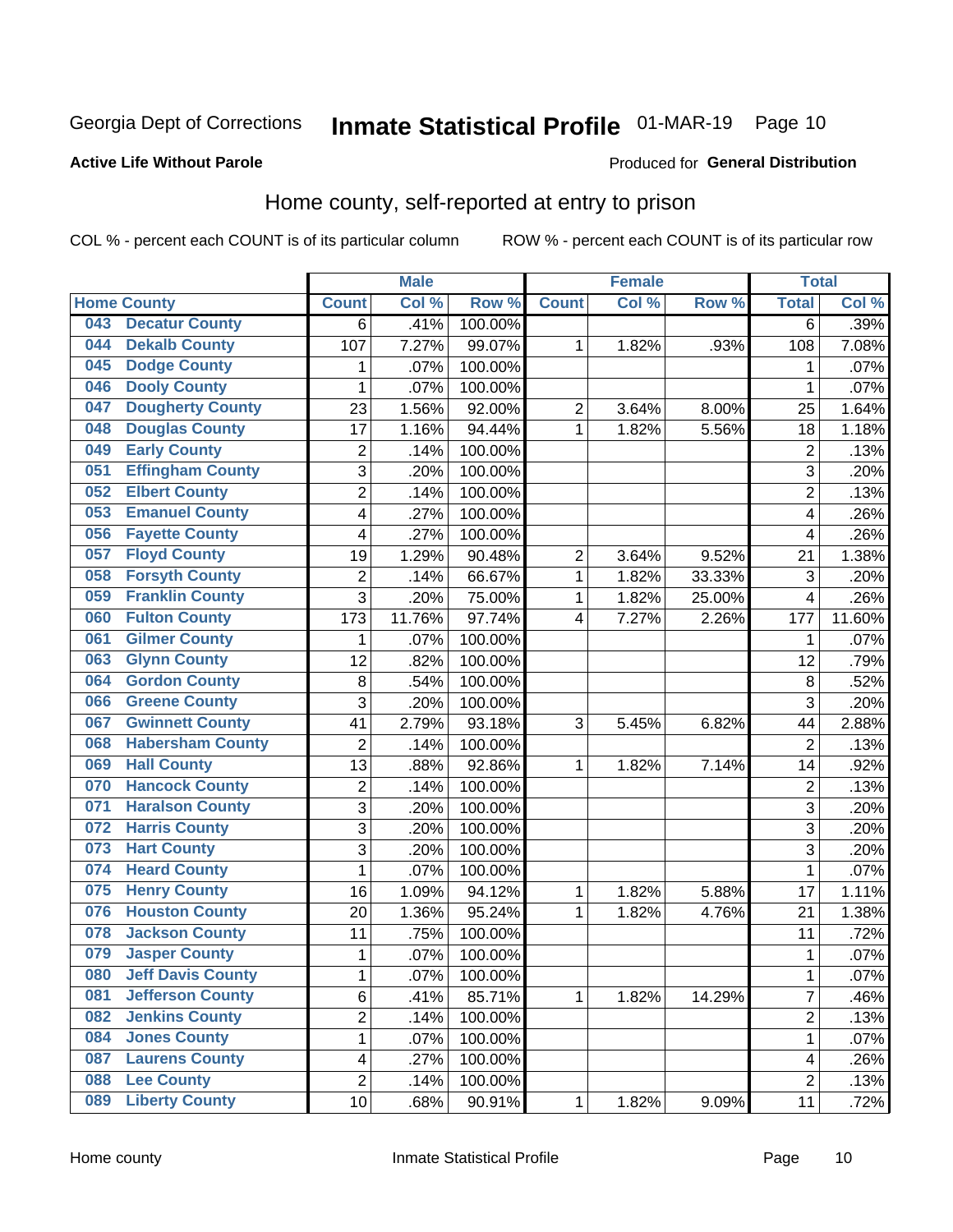## Inmate Statistical Profile 01-MAR-19 Page 11

#### **Active Life Without Parole**

#### Produced for General Distribution

## Home county, self-reported at entry to prison

COL % - percent each COUNT is of its particular column

|                  |                          |                           | <b>Male</b> |         | <b>Female</b> |       | <b>Total</b> |                           |         |
|------------------|--------------------------|---------------------------|-------------|---------|---------------|-------|--------------|---------------------------|---------|
|                  | <b>Home County</b>       | <b>Count</b>              | Col %       | Row %   | <b>Count</b>  | CoI%  | Row %        | <b>Total</b>              | Col %   |
| 090              | <b>Lincoln County</b>    | 1                         | .07%        | 100.00% |               |       |              | 1                         | .07%    |
| 091              | <b>Long County</b>       | 1                         | .07%        | 100.00% |               |       |              | 1                         | .07%    |
| 092              | <b>Lowndes County</b>    | $\boldsymbol{9}$          | .61%        | 100.00% |               |       |              | 9                         | .59%    |
| 093              | <b>Lumpkin County</b>    | $\overline{2}$            | .14%        | 100.00% |               |       |              | $\overline{2}$            | .13%    |
| 094              | <b>Macon County</b>      | $\mathbf 1$               | .07%        | 100.00% |               |       |              | 1                         | .07%    |
| 095              | <b>Madison County</b>    | $\overline{2}$            | .14%        | 100.00% |               |       |              | $\overline{2}$            | .13%    |
| 096              | <b>Marion County</b>     | $\mathbf 1$               | .07%        | 100.00% |               |       |              | 1                         | .07%    |
| 097              | <b>Mcduffie County</b>   | $\ensuremath{\mathsf{3}}$ | .20%        | 100.00% |               |       |              | 3                         | .20%    |
| 098              | <b>Mcintosh County</b>   | $\mathbf 1$               | .07%        | 100.00% |               |       |              | 1                         | .07%    |
| 099              | <b>Meriwether County</b> | $\mathbf 1$               | .07%        | 100.00% |               |       |              | 1                         | .07%    |
| 100              | <b>Miller County</b>     | $\overline{c}$            | .14%        | 100.00% |               |       |              | $\overline{2}$            | .13%    |
| 101              | <b>Mitchell County</b>   | $\mathbf{1}$              | .07%        | 100.00% |               |       |              | 1                         | .07%    |
| 102              | <b>Monroe County</b>     | 7                         | .48%        | 100.00% |               |       |              | 7                         | .46%    |
| 103              | <b>Montgomery County</b> | $\overline{2}$            | .14%        | 100.00% |               |       |              | $\overline{2}$            | .13%    |
| 104              | <b>Morgan County</b>     | $\mathbf 1$               | .07%        | 100.00% |               |       |              | 1                         | .07%    |
| 106              | <b>Muscogee County</b>   | 29                        | 1.97%       | 100.00% |               |       |              | 29                        | 1.90%   |
| 107              | <b>Newton County</b>     | 6                         | .41%        | 85.71%  | 1             | 1.82% | 14.29%       | 7                         | .46%    |
| 108              | <b>Oconee County</b>     |                           |             |         | 1             | 1.82% | 100.00%      | 1                         | $.07\%$ |
| 109              | <b>Oglethorpe County</b> | 3                         | .20%        | 100.00% |               |       |              | 3                         | .20%    |
| 110              | <b>Paulding County</b>   | 11                        | .75%        | 100.00% |               |       |              | 11                        | .72%    |
| 111              | <b>Peach County</b>      | $\mathbf 1$               | .07%        | 100.00% |               |       |              | 1                         | .07%    |
| $\overline{112}$ | <b>Pickens County</b>    | $\mathbf 1$               | .07%        | 100.00% |               |       |              | 1                         | .07%    |
| 113              | <b>Pierce County</b>     | 4                         | .27%        | 100.00% |               |       |              | 4                         | .26%    |
| 114              | <b>Pike County</b>       | 3                         | .20%        | 100.00% |               |       |              | 3                         | .20%    |
| $\overline{115}$ | <b>Polk County</b>       | 5                         | .34%        | 100.00% |               |       |              | 5                         | .33%    |
| 117              | <b>Putnam County</b>     | 4                         | .27%        | 100.00% |               |       |              | 4                         | .26%    |
| 119              | <b>Rabun County</b>      | $\overline{2}$            | .14%        | 100.00% |               |       |              | $\overline{2}$            | .13%    |
| 120              | <b>Randolph County</b>   | 3                         | .20%        | 100.00% |               |       |              | 3                         | .20%    |
| 121              | <b>Richmond County</b>   | 56                        | 3.81%       | 94.92%  | 3             | 5.45% | 5.08%        | 59                        | 3.87%   |
| 122              | <b>Rockdale County</b>   | 8                         | .54%        | 100.00% |               |       |              | 8                         | .52%    |
| 124              | <b>Screven County</b>    | 1                         | .07%        | 100.00% |               |       |              | 1                         | .07%    |
| 125              | <b>Seminole County</b>   | 2                         | .14%        | 100.00% |               |       |              | $\overline{c}$            | .13%    |
| 126              | <b>Spalding County</b>   | 13                        | .88%        | 100.00% |               |       |              | 13                        | .85%    |
| 127              | <b>Stephens County</b>   | $\overline{c}$            | .14%        | 66.67%  | 1             | 1.82% | 33.33%       | $\ensuremath{\mathsf{3}}$ | .20%    |
| 128              | <b>Stewart County</b>    | $\mathbf{1}$              | .07%        | 100.00% |               |       |              | 1                         | .07%    |
| 129              | <b>Sumter County</b>     | $\overline{\mathbf{c}}$   | .14%        | 100.00% |               |       |              | $\overline{2}$            | .13%    |
| 132              | <b>Tattnall County</b>   | 6                         | .41%        | 85.71%  | 1             | 1.82% | 14.29%       | $\overline{7}$            | .46%    |
| $\overline{133}$ | <b>Taylor County</b>     | $\mathbf{1}$              | .07%        | 100.00% |               |       |              | 1                         | .07%    |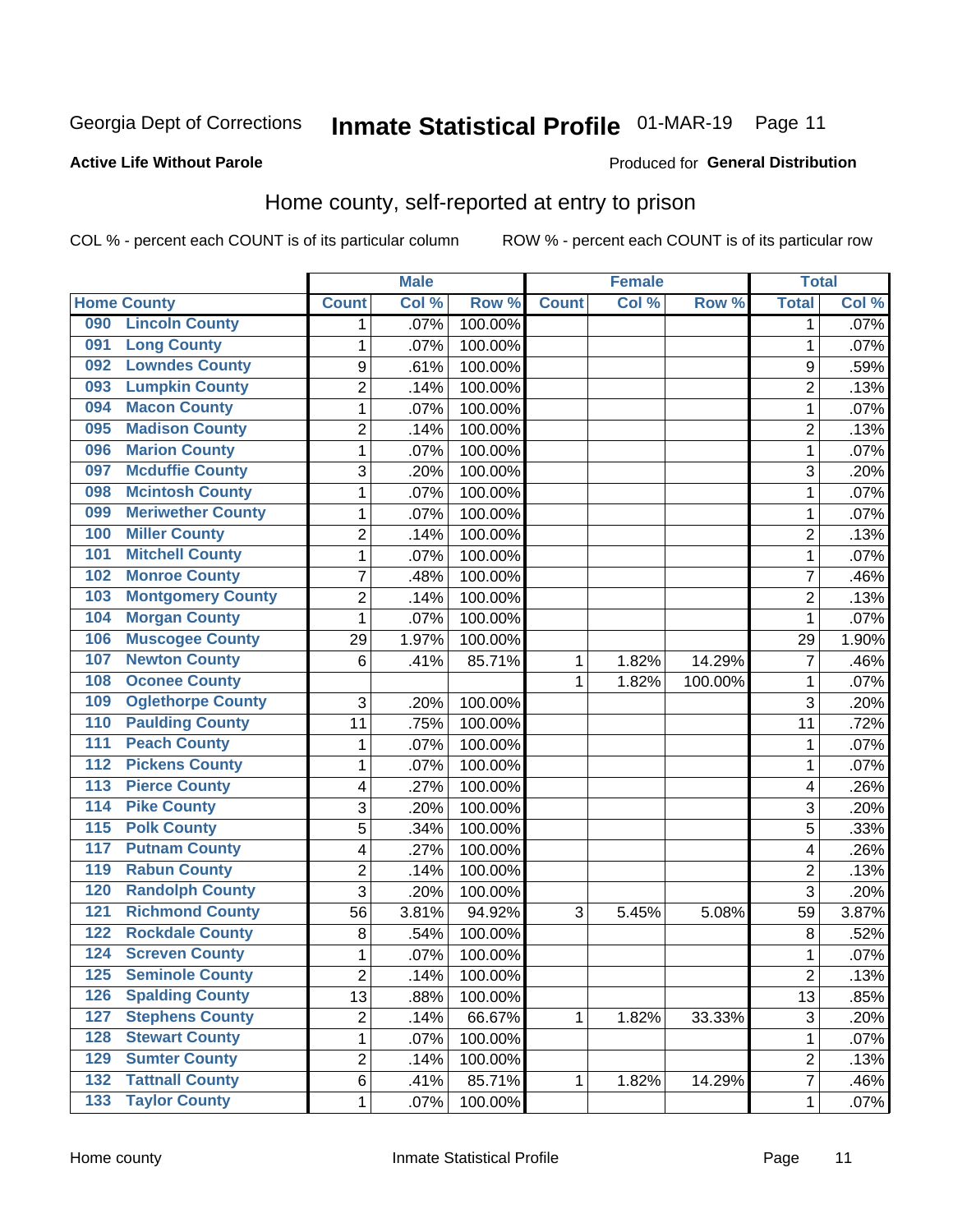## Inmate Statistical Profile 01-MAR-19 Page 12

#### **Active Life Without Parole**

#### Produced for General Distribution

### Home county, self-reported at entry to prison

COL % - percent each COUNT is of its particular column

|                                    |                | <b>Male</b> |         | <b>Female</b>   |       | <b>Total</b> |                |         |
|------------------------------------|----------------|-------------|---------|-----------------|-------|--------------|----------------|---------|
| <b>Home County</b>                 | <b>Count</b>   | Col %       | Row %   | <b>Count</b>    | Col % | Row %        | <b>Total</b>   | Col %   |
| <b>Telfair County</b><br>134       | 1              | .07%        | 100.00% |                 |       |              | 1              | $.07\%$ |
| <b>Thomas County</b><br>136        | 5              | .34%        | 100.00% |                 |       |              | 5              | .33%    |
| <b>Tift County</b><br>137          | 9              | .61%        | 100.00% |                 |       |              | 9              | .59%    |
| <b>Toombs County</b><br>138        | 10             | .68%        | 100.00% |                 |       |              | 10             | .66%    |
| <b>Treutlen County</b><br>140      | 4              | .27%        | 100.00% |                 |       |              | 4              | .26%    |
| <b>Troup County</b><br>141         | 6              | .41%        | 100.00% |                 |       |              | 6              | .39%    |
| <b>Twiggs County</b><br>143        | $\overline{2}$ | .14%        | 100.00% |                 |       |              | $\overline{2}$ | .13%    |
| <b>Union County</b><br>144         | 1              | .07%        | 100.00% |                 |       |              | 1              | .07%    |
| <b>Upson County</b><br>145         | 5              | .34%        | 100.00% |                 |       |              | 5              | .33%    |
| <b>Walker County</b><br>146        | 4              | .27%        | 80.00%  | 1               | 1.82% | 20.00%       | 5              | .33%    |
| <b>Walton County</b><br>147        | 14             | .95%        | 100.00% |                 |       |              | 14             | .92%    |
| <b>Ware County</b><br>148          | 8              | .54%        | 100.00% |                 |       |              | 8              | .52%    |
| <b>Warren County</b><br>149        | 1              | .07%        | 50.00%  | 1               | 1.82% | 50.00%       | $\overline{2}$ | .13%    |
| <b>Washington County</b><br>150    | 7              | .48%        | 100.00% |                 |       |              | 7              | .46%    |
| <b>Wayne County</b><br>151         | 8              | .54%        | 100.00% |                 |       |              | 8              | .52%    |
| <b>Wheeler County</b><br>153       | 1              | .07%        | 100.00% |                 |       |              | 1              | .07%    |
| <b>White County</b><br>154         | 1              | .07%        | 50.00%  | 1               | 1.82% | 50.00%       | $\overline{2}$ | .13%    |
| <b>Whitfield County</b><br>155     | 8              | .54%        | 100.00% |                 |       |              | 8              | .52%    |
| <b>Wilcox County</b><br>156        | 1              | .07%        | 100.00% |                 |       |              |                | .07%    |
| <b>Wilkes County</b><br>157        | 4              | .27%        | 100.00% |                 |       |              | 4              | .26%    |
| <b>Wilkinson County</b><br>158     | $\overline{2}$ | .14%        | 100.00% |                 |       |              | $\overline{2}$ | .13%    |
| <b>Worth County</b><br>159         | 1              | .07%        | 100.00% |                 |       |              | 1              | .07%    |
| <b>Other Custody/Out Of</b><br>999 | 3              | .20%        | 100.00% |                 |       |              | 3              | .20%    |
| <b>State</b>                       |                |             |         |                 |       |              |                |         |
| <b>Total Rported</b>               | 1,471          | 100%        | 96.4%   | $\overline{55}$ | 100%  | 3.6%         | 1,526          | 100%    |

| <b>Not Reported</b> |     |    |      |
|---------------------|-----|----|------|
| `otal               | . . | ັບ | ,526 |

| Mode (most frequent) | <b>Fulton County</b> | <b>Fulton County</b> | <b>Fulton County</b> |
|----------------------|----------------------|----------------------|----------------------|
|----------------------|----------------------|----------------------|----------------------|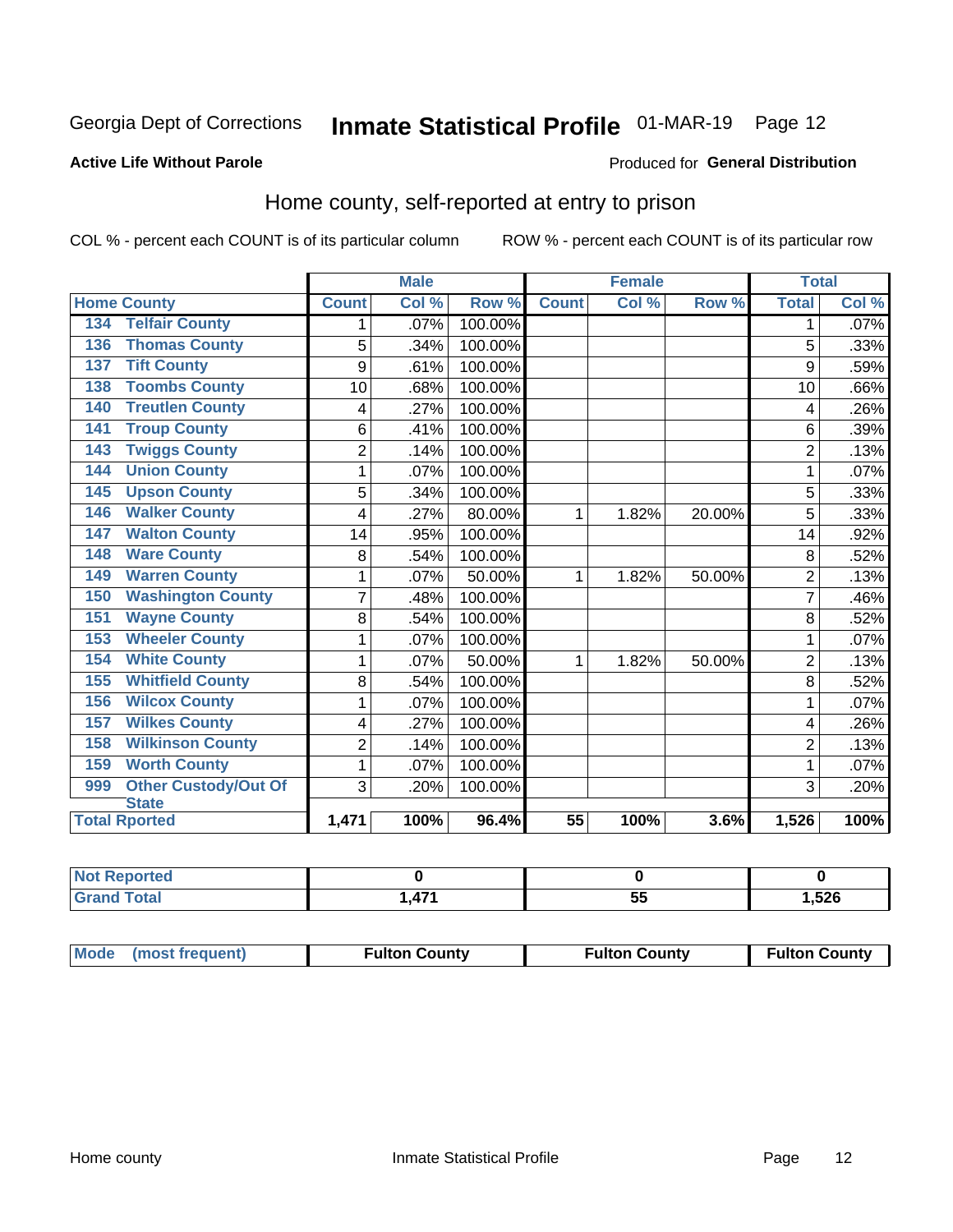## Inmate Statistical Profile 01-MAR-19 Page 13

#### **Active Life Without Parole**

#### Produced for General Distribution

### Employment status before prison, self-reported at entry to prison

COL % - percent each COUNT is of its particular column

|                           |              | <b>Male</b> |         |              | <b>Female</b> |       |       | <b>Total</b> |
|---------------------------|--------------|-------------|---------|--------------|---------------|-------|-------|--------------|
| <b>Employment Status</b>  | <b>Count</b> | Col %       | Row %   | <b>Count</b> | Col %         | Row % | Total | Col %        |
| <b>Full Time</b><br>01    | 507          | 45.88%      | 96.02%  | 21           | 47.73%        | 3.98% | 528   | 45.95%       |
| <b>Part Time</b><br>02    | 71           | 6.43%       | 100.00% |              |               |       | 71    | 6.18%        |
| Unempl $<$ 6M<br>03       | 70           | 6.33%       | 98.59%  |              | 2.27%         | 1.41% | 71    | 6.18%        |
| Unempl > 6M<br>04         | 272          | 24.62%      | 94.44%  | 16           | 36.36%        | 5.56% | 288   | 25.07%       |
| <b>Never Worked</b><br>05 | 96           | 8.69%       | 100.00% |              |               |       | 96    | 8.36%        |
| <b>Student</b><br>06      | 34           | 3.08%       | 100.00% |              |               |       | 34    | 2.96%        |
| <b>Incapable</b><br>07    | 55           | 4.98%       | 90.16%  | 6            | 13.64%        | 9.84% | 61    | 5.31%        |
| <b>Total Reported</b>     | 1,105        | 100%        | 96.17%  | 44           | 100%          | 3.83% | 1,149 | 100%         |

| 366             |    | 277<br><b>Pri</b> |
|-----------------|----|-------------------|
| 171<br>л<br>- . | ວະ | 1,526             |

| Mc | ∴ull | ----<br>ıme<br>w |
|----|------|------------------|
|    |      |                  |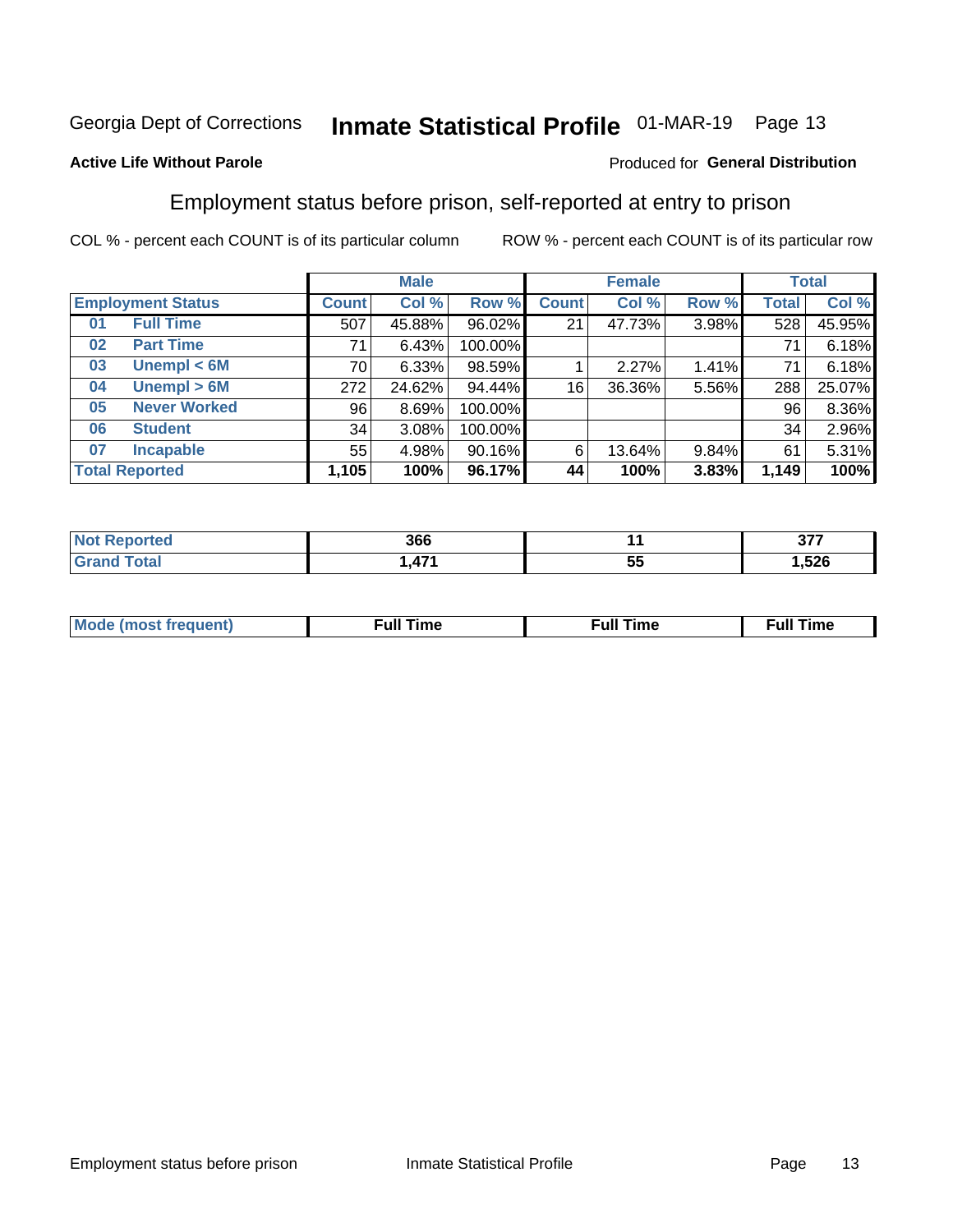#### **Active Life Without Parole**

Produced for General Distribution

### Age at admission

COL % - percent each COUNT is of its particular column

|                         |              | <b>Male</b> |         |                | <b>Female</b> |        |              | <b>Total</b> |
|-------------------------|--------------|-------------|---------|----------------|---------------|--------|--------------|--------------|
| <b>Age At Admission</b> | <b>Count</b> | Col %       | Row %   | <b>Count</b>   | Col %         | Row %  | <b>Total</b> | Col %        |
| 15                      | 2            | 0.14%       | 100.00% |                |               |        | 2            | 0.13%        |
| 16                      | 1            | 0.07%       | 100.00% |                |               |        | 1            | 0.07%        |
| $\overline{17}$         | 8            | 0.54%       | 100.00% |                |               |        | 8            | 0.52%        |
| 18                      | 9            | 0.61%       | 100.00% |                |               |        | 9            | 0.59%        |
| 19                      | 18           | 1.22%       | 100.00% |                |               |        | 18           | 1.18%        |
| $\overline{20}$         | 35           | 2.38%       | 97.22%  | 1              | 1.82%         | 2.78%  | 36           | 2.36%        |
| 21                      | 35           | 2.38%       | 97.22%  | 1              | 1.82%         | 2.78%  | 36           | 2.36%        |
| 22                      | 63           | 4.28%       | 96.92%  | $\overline{2}$ | 3.64%         | 3.08%  | 65           | 4.26%        |
| 23                      | 56           | 3.81%       | 98.25%  | 1              | 1.82%         | 1.75%  | 57           | 3.74%        |
| 24                      | 55           | 3.74%       | 96.49%  | $\overline{2}$ | 3.64%         | 3.51%  | 57           | 3.74%        |
| $\overline{25}$         | 65           | 4.42%       | 94.20%  | 4              | 7.27%         | 5.80%  | 69           | 4.52%        |
| 26                      | 66           | 4.49%       | 97.06%  | $\overline{2}$ | 3.64%         | 2.94%  | 68           | 4.46%        |
| $\overline{27}$         | 54           | 3.67%       | 93.10%  | 4              | 7.27%         | 6.90%  | 58           | 3.80%        |
| 28                      | 62           | 4.21%       | 96.88%  | $\overline{2}$ | 3.64%         | 3.13%  | 64           | 4.19%        |
| 29                      | 58           | 3.94%       | 98.31%  | 1              | 1.82%         | 1.69%  | 59           | 3.87%        |
| 30                      | 47           | 3.20%       | 100.00% |                |               |        | 47           | 3.08%        |
| $\overline{31}$         | 66           | 4.49%       | 98.51%  | 1              | 1.82%         | 1.49%  | 67           | 4.39%        |
| 32                      | 59           | 4.01%       | 95.16%  | 3              | 5.45%         | 4.84%  | 62           | 4.06%        |
| 33                      | 52           | 3.54%       | 96.30%  | $\overline{2}$ | 3.64%         | 3.70%  | 54           | 3.54%        |
| 34                      | 31           | 2.11%       | 91.18%  | 3              | 5.45%         | 8.82%  | 34           | 2.23%        |
| 35                      | 38           | 2.58%       | 97.44%  | 1              | 1.82%         | 2.56%  | 39           | 2.56%        |
| 36                      | 49           | 3.33%       | 96.08%  | $\overline{2}$ | 3.64%         | 3.92%  | 51           | 3.34%        |
| $\overline{37}$         | 40           | 2.72%       | 97.56%  | 1              | 1.82%         | 2.44%  | 41           | 2.69%        |
| 38                      | 48           | 3.26%       | 100.00% |                |               |        | 48           | 3.15%        |
| 39                      | 37           | 2.52%       | 86.05%  | 6              | 10.91%        | 13.95% | 43           | 2.82%        |
| 40                      | 31           | 2.11%       | 93.94%  | $\overline{2}$ | 3.64%         | 6.06%  | 33           | 2.16%        |
| 41                      | 39           | 2.65%       | 95.12%  | $\overline{2}$ | 3.64%         | 4.88%  | 41           | 2.69%        |
| 42                      | 35           | 2.38%       | 100.00% |                |               |        | 35           | 2.29%        |
| 43                      | 29           | 1.97%       | 93.55%  | $\overline{2}$ | 3.64%         | 6.45%  | 31           | 2.03%        |
| 44                      | 23           | 1.56%       | 92.00%  | $\overline{2}$ | 3.64%         | 8.00%  | 25           | 1.64%        |
| 45                      | 30           | 2.04%       | 96.77%  | 1              | 1.82%         | 3.23%  | 31           | 2.03%        |
| 46                      | 25           | 1.70%       | 89.29%  | 3              | 5.45%         | 10.71% | 28           | 1.83%        |
| 47                      | 26           | 1.77%       | 100.00% |                |               |        | 26           | 1.70%        |
| 48                      | 26           | 1.77%       | 89.66%  | 3              | 5.45%         | 10.34% | 29           | 1.90%        |
| 49                      | 24           | 1.63%       | 100.00% |                |               |        | 24           | 1.57%        |
| 50                      | 23           | 1.56%       | 100.00% |                |               |        | 23           | 1.51%        |
| $\overline{51}$         | 11           | 0.75%       | 100.00% |                |               |        | 11           | 0.72%        |
| 52                      | 13           | 0.88%       | 100.00% |                |               |        | 13           | 0.85%        |
| 53                      | 14           | 0.95%       | 100.00% |                |               |        | 14           | 0.92%        |
| 54                      | 10           | 0.68%       | 100.00% |                |               |        | 10           | 0.66%        |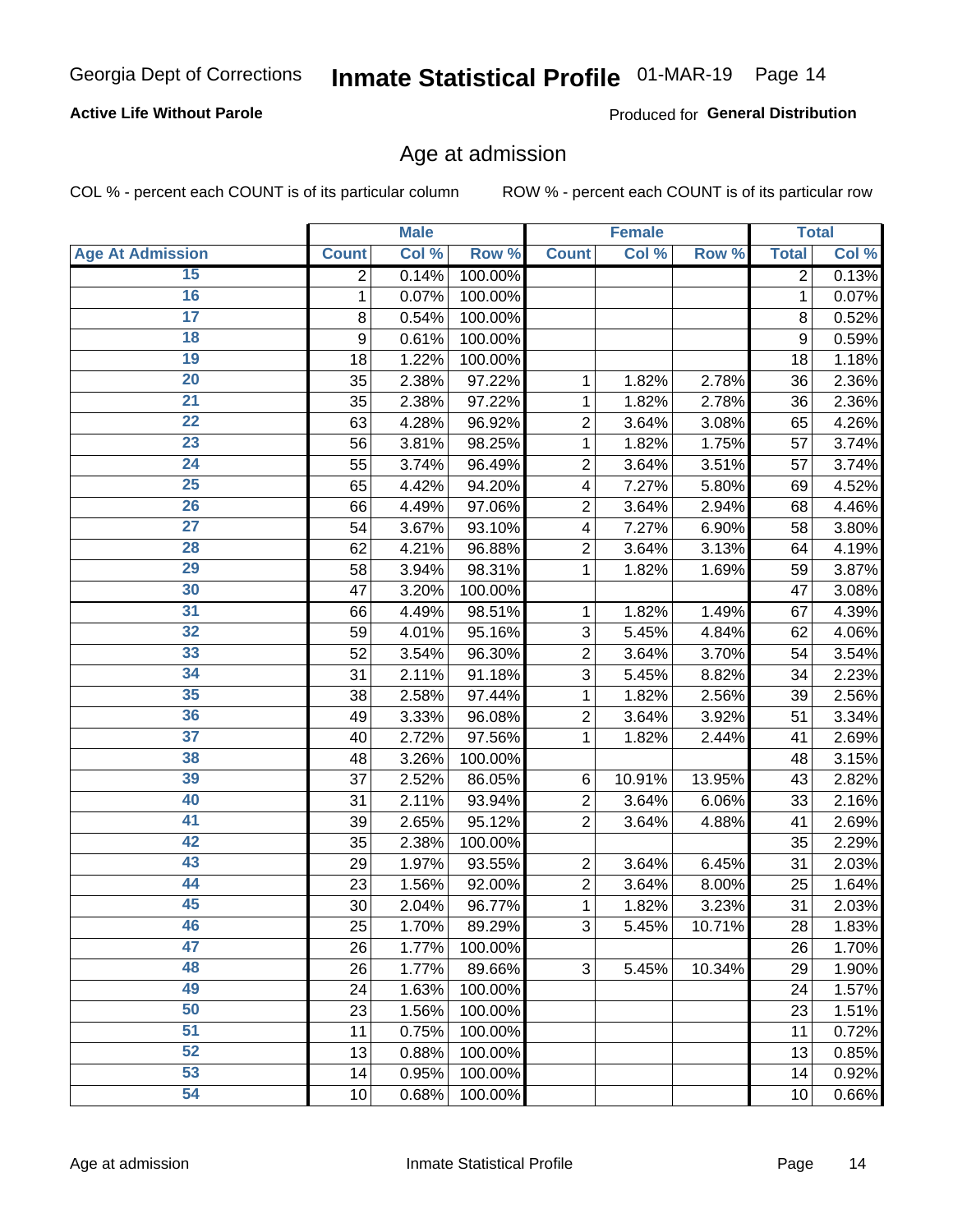#### **Active Life Without Parole**

Produced for General Distribution

## Age at admission

COL % - percent each COUNT is of its particular column

|                         |              | <b>Male</b> |         |              | <b>Female</b> |       |              | <b>Total</b> |
|-------------------------|--------------|-------------|---------|--------------|---------------|-------|--------------|--------------|
| <b>Age At Admission</b> | <b>Count</b> | Col %       | Row %   | <b>Count</b> | Col %         | Row % | <b>Total</b> | Col %        |
| 55                      | 12           | 0.82%       | 92.31%  |              | 1.82%         | 7.69% | 13           | 0.85%        |
| 56                      | 8            | 0.54%       | 100.00% |              |               |       | 8            | 0.52%        |
| 57                      | 8            | 0.54%       | 100.00% |              |               |       | 8            | 0.52%        |
| 58                      | 5            | 0.34%       | 100.00% |              |               |       | 5            | 0.33%        |
| 59                      | 5            | 0.34%       | 100.00% |              |               |       | 5            | 0.33%        |
| 60                      | 3            | 0.20%       | 100.00% |              |               |       | 3            | 0.20%        |
| 61                      |              | $0.07\%$    | 100.00% |              |               |       |              | 0.07%        |
| 62                      | 2            | 0.14%       | 100.00% |              |               |       | 2            | 0.13%        |
| 64                      | 3            | 0.20%       | 100.00% |              |               |       | 3            | 0.20%        |
| 65                      | 2            | 0.14%       | 100.00% |              |               |       | 2            | 0.13%        |
| 66                      | 2            | 0.14%       | 100.00% |              |               |       | 2            | 0.13%        |
| 67                      | 2            | 0.14%       | 100.00% |              |               |       | 2            | 0.13%        |
| 69                      | 3            | 0.20%       | 100.00% |              |               |       | 3            | 0.20%        |
| 73                      |              | 0.07%       | 100.00% |              |               |       |              | 0.07%        |
| 78                      |              | 0.07%       | 100.00% |              |               |       |              | 0.07%        |
| <b>Total Reported</b>   | 1,471        | 100%        | 96.40%  | 55           | 100%          | 3.60% | 1,526        | 100%         |

| <b>Not Reported</b> |          |           |        |
|---------------------|----------|-----------|--------|
| <b>Total</b>        | 47/<br>. | - -<br>JJ | 526, ا |

| <b>Mean</b><br>(average) | 34.08 | 34.4 | 34.09    |
|--------------------------|-------|------|----------|
| <b>Median (middle)</b>   | JZ    |      | ົ<br>-52 |
| Mode (most frequent)     | 26    | 39   | 25       |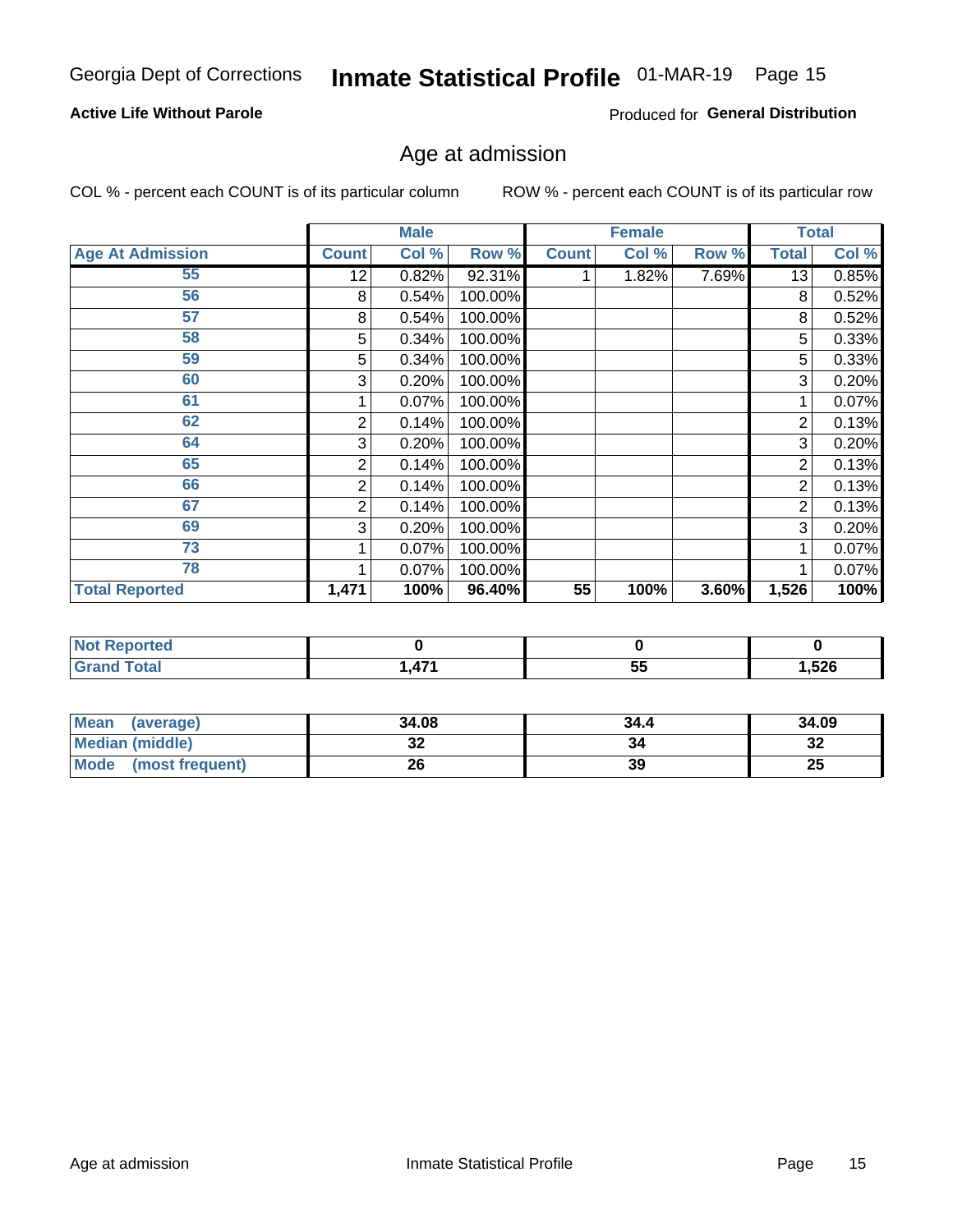#### **Active Life Without Parole**

#### Produced for General Distribution

### Height, measured at entry to prison

COL % - percent each COUNT is of its particular column

|                       |                | <b>Male</b> |         |                 | <b>Female</b> |         |                | <b>Total</b> |
|-----------------------|----------------|-------------|---------|-----------------|---------------|---------|----------------|--------------|
| <b>Height</b>         | <b>Count</b>   | Col %       | Row %   | <b>Count</b>    | Col %         | Row %   | <b>Total</b>   | Col %        |
| $\bf{0}$              | 7              | 0.48%       | 100.00% |                 |               |         | 7              | 0.46%        |
| 4'10"                 |                |             |         | $\mathbf{1}$    | 1.82%         | 100.00% | 1              | 0.07%        |
| 5'00''                | 3              | 0.20%       | 100.00% |                 |               |         | 3              | 0.20%        |
| 5'01"                 | 4              | 0.27%       | 66.67%  | $\overline{2}$  | 3.64%         | 33.33%  | 6              | 0.39%        |
| 5'02"                 | 5              | 0.34%       | 83.33%  | 1               | 1.82%         | 16.67%  | 6              | 0.39%        |
| 5'03''                | 13             | 0.88%       | 56.52%  | 10              | 18.18%        | 43.48%  | 23             | 1.51%        |
| 5'04"                 | 16             | 1.09%       | 53.33%  | 14              | 25.45%        | 46.67%  | 30             | 1.97%        |
| 5'05"                 | 39             | 2.65%       | 84.78%  | 7               | 12.73%        | 15.22%  | 46             | 3.01%        |
| 5'06''                | 101            | 6.87%       | 94.39%  | 6               | 10.91%        | 5.61%   | 107            | 7.01%        |
| 5'07''                | 101            | 6.87%       | 93.52%  | 7               | 12.73%        | 6.48%   | 108            | 7.08%        |
| 5'08''                | 151            | 10.27%      | 99.34%  | 1               | 1.82%         | 0.66%   | 152            | 9.96%        |
| 5'09''                | 191            | 12.98%      | 98.45%  | 3               | 5.45%         | 1.55%   | 194            | 12.71%       |
| 5'10''                | 173            | 11.76%      | 99.43%  | 1               | 1.82%         | 0.57%   | 174            | 11.40%       |
| 5'11"                 | 189            | 12.85%      | 100.00% |                 |               |         | 189            | 12.39%       |
| 6'00''                | 156            | 10.61%      | 99.36%  | 1               | 1.82%         | 0.64%   | 157            | 10.29%       |
| 6'01''                | 117            | 7.95%       | 100.00% |                 |               |         | 117            | 7.67%        |
| 6'02"                 | 103            | 7.00%       | 100.00% |                 |               |         | 103            | 6.75%        |
| 6'03''                | 50             | 3.40%       | 98.04%  | $\mathbf 1$     | 1.82%         | 1.96%   | 51             | 3.34%        |
| 6'04"                 | 35             | 2.38%       | 100.00% |                 |               |         | 35             | 2.29%        |
| 6'05"                 | 8              | 0.54%       | 100.00% |                 |               |         | 8              | 0.52%        |
| 6'06"                 | 5              | 0.34%       | 100.00% |                 |               |         | 5              | 0.33%        |
| 6'07''                | $\overline{2}$ | 0.14%       | 100.00% |                 |               |         | $\overline{2}$ | 0.13%        |
| 6'11''                | $\overline{2}$ | 0.14%       | 100.00% |                 |               |         | $\overline{2}$ | 0.13%        |
| <b>Total Reported</b> | 1,471          | 100%        | 96.40%  | $\overline{55}$ | 100%          | 3.60%   | 1,526          | 100%         |

| <b>Not Reported</b><br>" NOT 1. |     |              |       |
|---------------------------------|-----|--------------|-------|
| <b>Total</b>                    | A7' | --<br><br>v. | l,526 |

| <b>Mean</b> | (average)       | 5'10" | 5'05" | 5'10" |  |
|-------------|-----------------|-------|-------|-------|--|
|             |                 |       |       |       |  |
| Mode        | (most frequent) | 5'09" | 5'04" | 5'09" |  |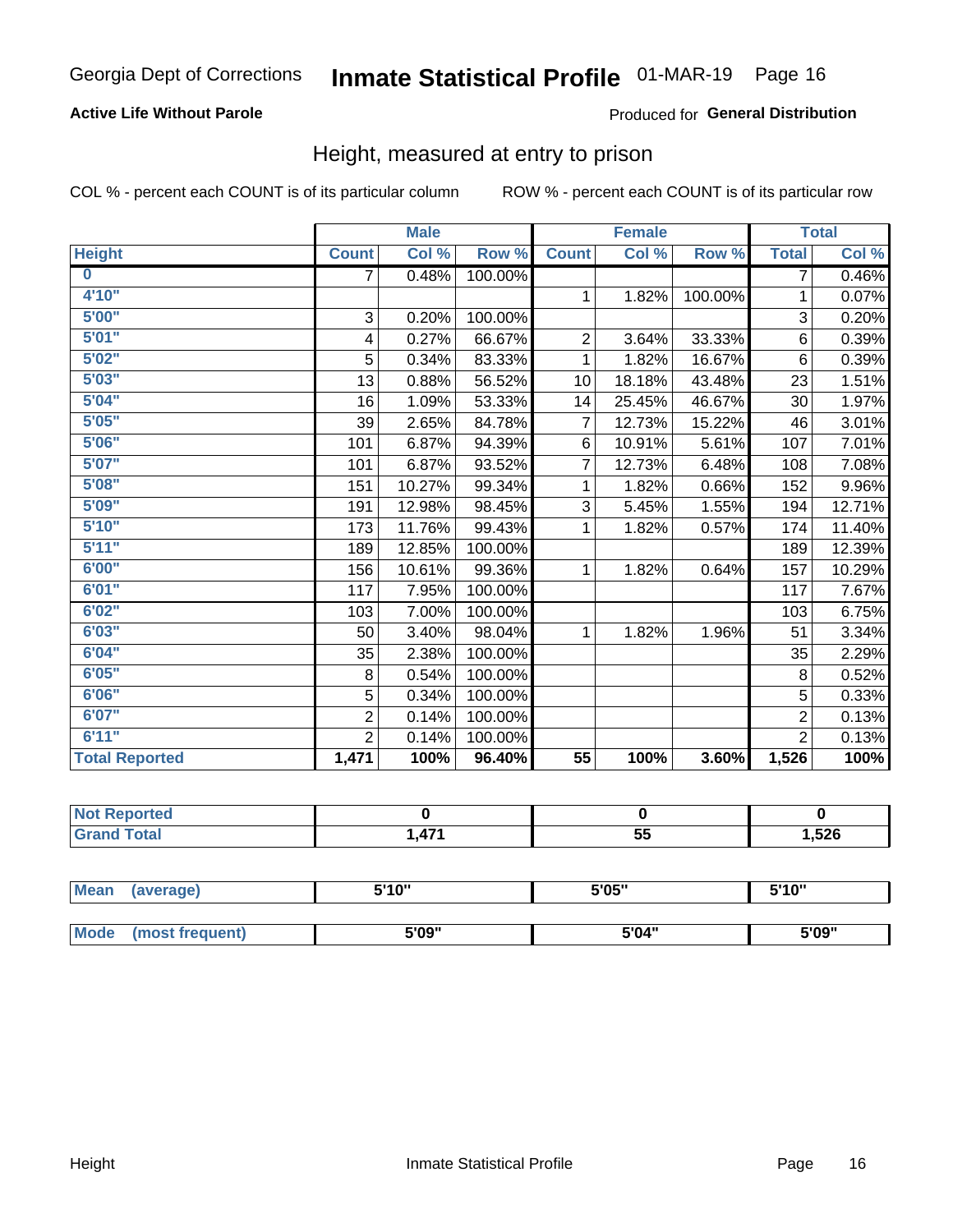#### **Active Life Without Parole**

Produced for General Distribution

### Weight, measured at entry to prison

COL % - percent each COUNT is of its particular column

|                                |              | <b>Male</b>    |         |                 | <b>Female</b>   |         |                | <b>Total</b> |  |
|--------------------------------|--------------|----------------|---------|-----------------|-----------------|---------|----------------|--------------|--|
| Weight                         | <b>Count</b> | Col %          | Row %   | <b>Count</b>    | Col %           | Row %   | <b>Total</b>   | Col %        |  |
| 100 - 109 pounds               |              |                |         | 1               | 1.82%           | 100.00% | 1              | 0.07%        |  |
| 110 - 119 pounds               | 4            | 0.27%          | 66.67%  | $\overline{2}$  | 3.64%           | 33.33%  | 6              | 0.39%        |  |
| 120 - 129 pounds               | 6            | 0.41%          | 100.00% |                 |                 |         | 6              | 0.39%        |  |
| 130 - 139 pounds               | 45           | 3.06%          | 91.84%  | $\overline{4}$  | 7.27%           | 8.16%   | 49             | 3.22%        |  |
| 140 - 149 pounds               | 93           | 6.33%          | 94.90%  | 5               | 9.09%           | 5.10%   | 98             | 6.43%        |  |
| 150 - 159 pounds               | 129          | 8.78%          | 95.56%  | 6               | 10.91%          | 4.44%   | 135            | 8.86%        |  |
| 160 - 169 pounds               | 176          | 11.98%         | 97.78%  | 4               | 7.27%           | 2.22%   | 180            | 11.81%       |  |
| 170 - 179 pounds               | 196          | 13.34%         | 98.00%  | 4               | 7.27%           | 2.00%   | 200            | 13.12%       |  |
| 180 - 189 pounds               | 198          | 13.48%         | 97.54%  | 5               | 9.09%           | 2.46%   | 203            | 13.32%       |  |
| 190 - 199 pounds               | 123          | 8.37%          | 94.62%  | $\overline{7}$  | 12.73%          | 5.38%   | 130            | 8.53%        |  |
| 200 - 209 pounds               | 126          | 8.58%          | 96.18%  | 5               | 9.09%           | 3.82%   | 131            | 8.60%        |  |
| 210 - 219 pounds               | 88           | 5.99%          | 94.62%  | 5               | 9.09%           | 5.38%   | 93             | 6.10%        |  |
| 220 - 229 pounds               | 90           | 6.13%          | 98.90%  | 1               | 1.82%           | 1.10%   | 91             | 5.97%        |  |
| 230 - 239 pounds               | 55           | 3.74%          | 98.21%  | 1               | 1.82%           | 1.79%   | 56             | 3.67%        |  |
| 240 - 249 pounds               | 46           | 3.13%          | 100.00% |                 |                 |         | 46             | 3.02%        |  |
| 250 - 259 pounds               | 29           | 1.97%          | 100.00% |                 |                 |         | 29             | 1.90%        |  |
| 260 - 269 pounds               | 16           | 1.09%          | 94.12%  | 1               | 1.82%           | 5.88%   | 17             | 1.12%        |  |
| 270 - 279 pounds               | 14           | 0.95%          | 100.00% |                 |                 |         | 14             | 0.92%        |  |
| 280 - 289 pounds               | 11           | 0.75%          | 91.67%  | 1               | 1.82%           | 8.33%   | 12             | 0.79%        |  |
| 290 - 299 pounds               | 6            | 0.41%          | 75.00%  | $\overline{2}$  | 3.64%           | 25.00%  | 8              | 0.52%        |  |
| 300 - 309 pounds               | 4            | 0.27%          | 100.00% |                 |                 |         | 4              | 0.26%        |  |
| 310 - 319 pounds               | 1            | 0.07%          | 100.00% |                 |                 |         | $\mathbf 1$    | 0.07%        |  |
| 320 - 329 pounds               | 4            | 0.27%          | 100.00% |                 |                 |         | 4              | 0.26%        |  |
| 330 - 339 pounds               | 4            | 0.27%          | 100.00% |                 |                 |         | 4              | 0.26%        |  |
| 350 - 359 pounds               | 2            | 0.14%          | 100.00% |                 |                 |         | $\overline{2}$ | 0.13%        |  |
| 360 - 369 pounds               | 1            | 0.07%          | 100.00% |                 |                 |         | 1              | 0.07%        |  |
| 370 - 379 pounds               | 1            | 0.07%          | 100.00% |                 |                 |         | 1              | 0.07%        |  |
| 390 - 399 pounds               |              |                |         | 1               | 1.82%           | 100.00% | $\mathbf 1$    | 0.07%        |  |
| 400 pounds and over            | 1            | 0.07%          | 100.00% |                 |                 |         | $\mathbf 1$    | 0.07%        |  |
| <b>Total Reported</b>          | 1,469        | 100%           | 96.39%  | $\overline{55}$ | 100%            | 3.61%   | 1,524          | 100.0%       |  |
| <b>Not Reported</b>            |              | $\overline{2}$ |         |                 | $\pmb{0}$       |         |                | 2.           |  |
| <b>Grand Total</b>             |              | 1,471          |         |                 | $\overline{55}$ |         |                | 1,526        |  |
|                                |              |                |         |                 |                 |         |                |              |  |
| <b>Mean</b><br>(average)       |              | 189            |         |                 | 184             |         |                | 189          |  |
| <b>Median (middle)</b>         |              | 180            |         |                 | 180             |         | 180            |              |  |
| <b>Mode</b><br>(most frequent) |              | 180            |         | 180             |                 |         | 180            |              |  |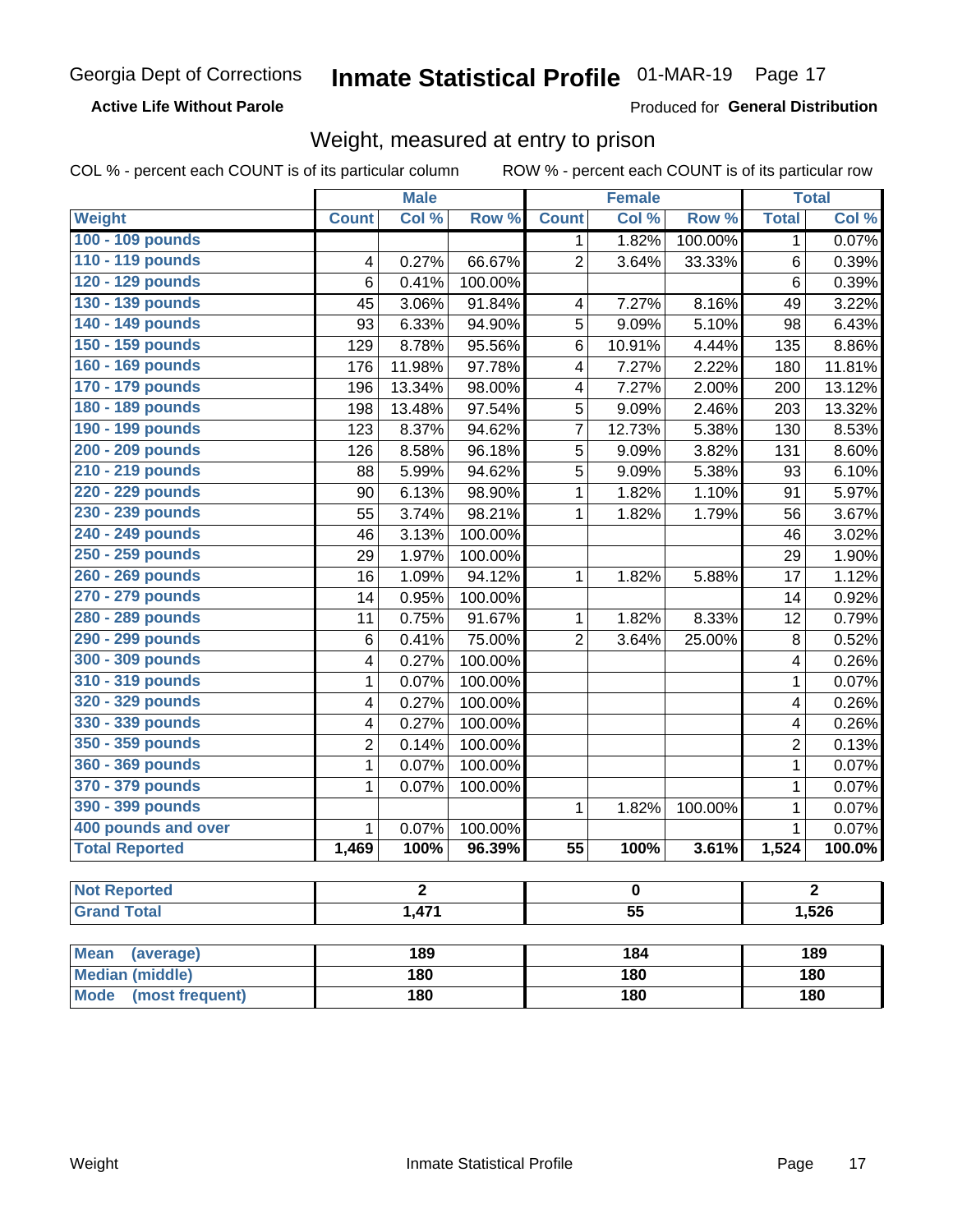## Inmate Statistical Profile 01-MAR-19 Page 18

#### **Active Life Without Parole**

#### Produced for General Distribution

## Veterans validated by Veteran's Administration

COL % - percent each COUNT is of its particular column

|                          |                 | <b>Male</b> |                    | <b>Female</b> |       |              | <b>Total</b> |
|--------------------------|-----------------|-------------|--------------------|---------------|-------|--------------|--------------|
| <b>Military service</b>  | <b>Count</b>    | Col %       | <b>Row % Count</b> | Col %         | Row % | <b>Total</b> | Col %        |
| <b>Others</b><br>0       | 50 <sub>1</sub> | 40.98%      | 100.00%            |               |       | 50           | 40.65%       |
| <b>Air Force</b>         | 48              | 39.34%      | 97.96%             | 100.00%       | 2.04% | 49           | 39.84%       |
| <b>Army</b>              | 6               | 4.92%       | 100.00%            |               |       | 6            | 4.88%        |
| <b>Navy</b><br>3         |                 | 5.74%       | 100.00%            |               |       |              | 5.69%        |
| <b>Coast Guard</b><br>5. | 11              | $9.02\%$    | 100.00%            |               |       | 11           | 8.94%        |
| <b>Total Reported</b>    | 122             | 100%        | $99.19\%$          | 100%          | .81%  | 123          | 100%         |

| тес          | ,349 | 54        | ,403       |
|--------------|------|-----------|------------|
| <b>Total</b> | 474  | --        | <b>EOC</b> |
|              | -    | <b>55</b> | ,040       |

| <b>Moo.</b> |
|-------------|
|-------------|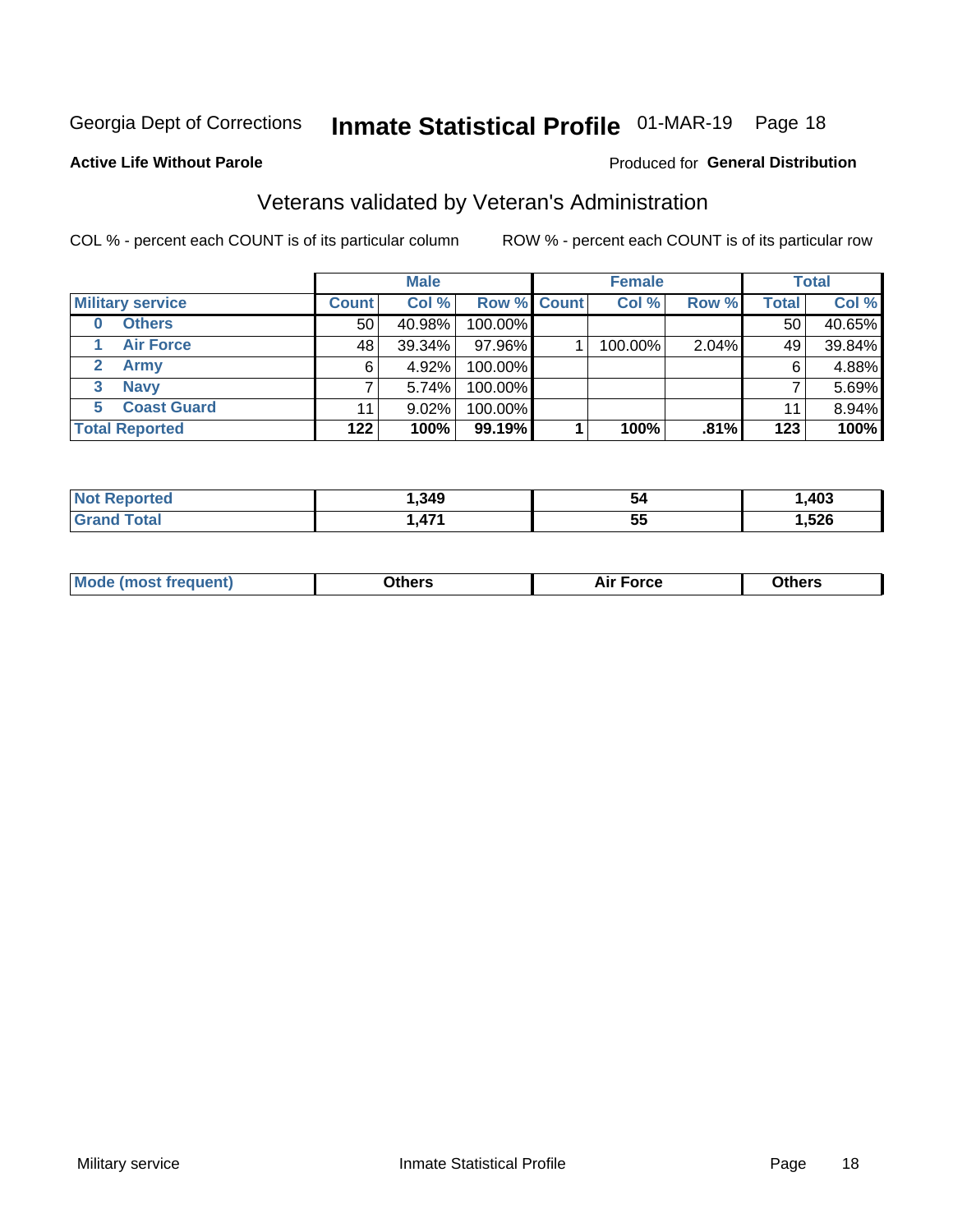## Inmate Statistical Profile 01-MAR-19 Page 19

#### **Active Life Without Parole**

#### Produced for General Distribution

### Type of admission to prison

COL % - percent each COUNT is of its particular column

|                                      |              | <b>Male</b> |                    |    | <b>Female</b> |       |              | <b>Total</b> |
|--------------------------------------|--------------|-------------|--------------------|----|---------------|-------|--------------|--------------|
| <b>Type of Admission</b>             | <b>Count</b> | Col %       | <b>Row % Count</b> |    | Col %         | Row % | <b>Total</b> | Col %        |
| <b>New Sentence</b><br>52            | 1,397        | 94.97%      | 96.21%             | 55 | 100.00%       | 3.79% | 1,452        | 95.15%       |
| <b>Probation Rev Partial</b><br>53   |              | .48%        | 100.00%            |    |               |       |              | .46%         |
| <b>Probation Rev Remainder</b><br>54 |              | 14<br>.95%  | 100.00%            |    |               |       | 14           | .92%         |
| <b>Parole Rev New Sentence</b><br>55 |              | 20<br>1.36% | 100.00%            |    |               |       | 20           | 1.31%        |
| <b>Parole Rev No New</b><br>56       |              | 19<br>1.29% | 100.00%            |    |               |       | 19           | 1.25%        |
| <b>Sentence</b>                      |              |             |                    |    |               |       |              |              |
| <b>Life W/O Parole</b><br>70         |              | .88%<br>13  | 100.00%            |    |               |       | 13           | .85%         |
| <b>Unknown</b><br>82                 |              | .07%        | 100.00%            |    |               |       |              | .07%         |
| <b>Total Reported</b>                | 1,471        | 100%        | 96.4%              | 55 | 100%          | 3.6%  | 1,526        | 100%         |

| <b>Not Reported</b>          |               |                     |        |
|------------------------------|---------------|---------------------|--------|
| <b>Total</b><br><b>Grand</b> | A74<br>- TI I | --<br>$\cdots$<br>ິ | 526، ، |

| Mode (most frequent) | <b>New Sentence</b> | <b>New Sentence</b> | <b>New Sentence</b> |
|----------------------|---------------------|---------------------|---------------------|
|                      |                     |                     |                     |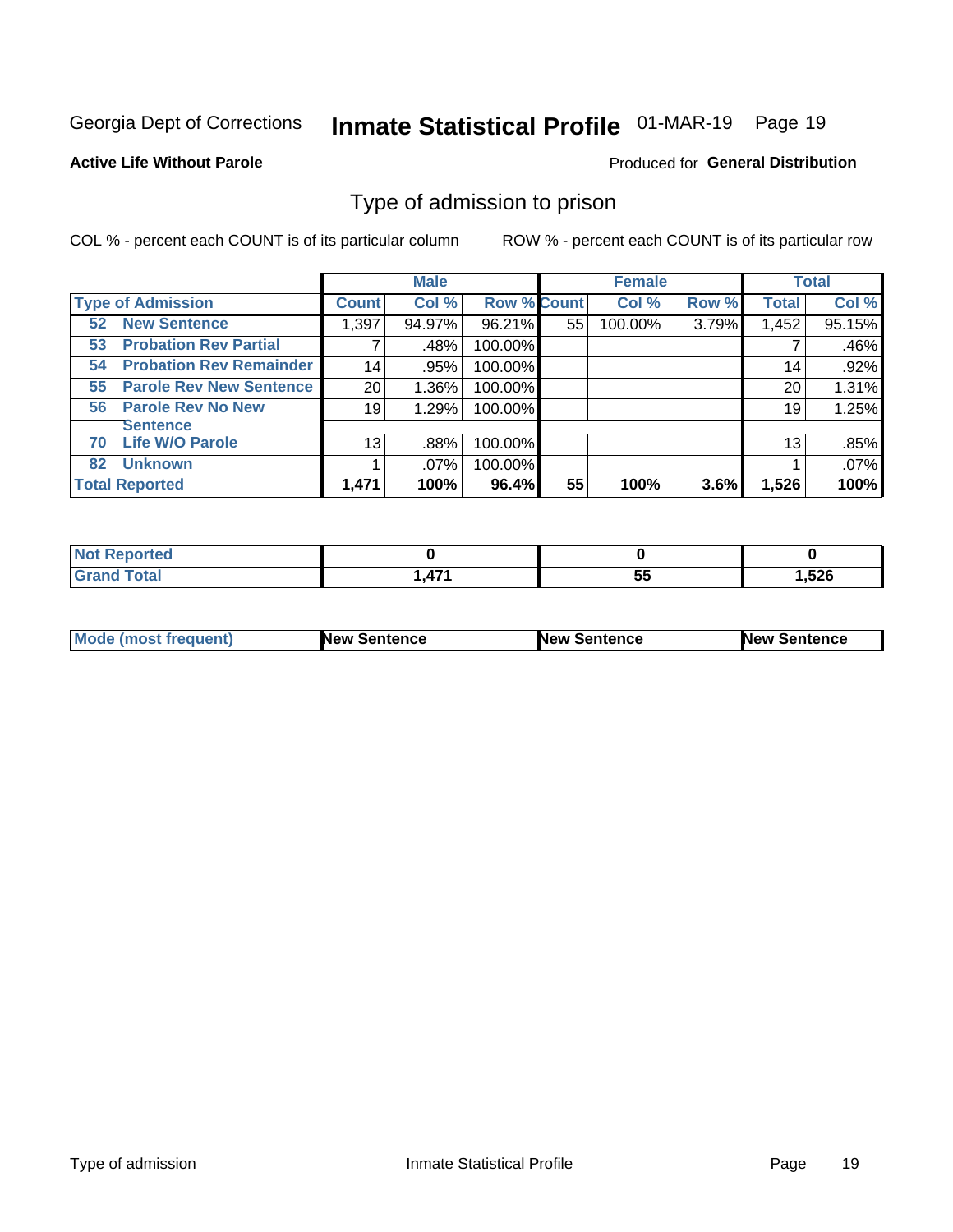## Inmate Statistical Profile 01-MAR-19 Page 20

**Active Life Without Parole** 

#### Produced for General Distribution

## Current / last supervision level

COL % - percent each COUNT is of its particular column

|                        |              | <b>Male</b> |                    |    | <b>Female</b> |         |       | Total  |
|------------------------|--------------|-------------|--------------------|----|---------------|---------|-------|--------|
| <b>Security Status</b> | <b>Count</b> | Col%        | <b>Row % Count</b> |    | Col %         | Row %   | Total | Col %  |
| 4 Medium               |              | ا 20%.      | 100.00%            |    | .00%          |         |       | .20%   |
| 5 Close                | .468         | $99.80\%$   | 96.39%             | 55 | 100.00%       | 3.61%   | 1,523 | 99.80% |
| <b>Total Reported</b>  | 1.471        | 100%        | 96.4%              | 55 | $100\%$       | $3.6\%$ | 1,526 | 100%   |

| <b>Still being diagnosed</b> |       |    |       |
|------------------------------|-------|----|-------|
| <b>Not Reported</b>          |       |    |       |
| <b>Grand Total</b>           | 1,471 | 55 | 1,526 |

| <b>AhoM</b><br>rreauent) | <b>Close</b> | Close | Close |
|--------------------------|--------------|-------|-------|
|                          |              |       |       |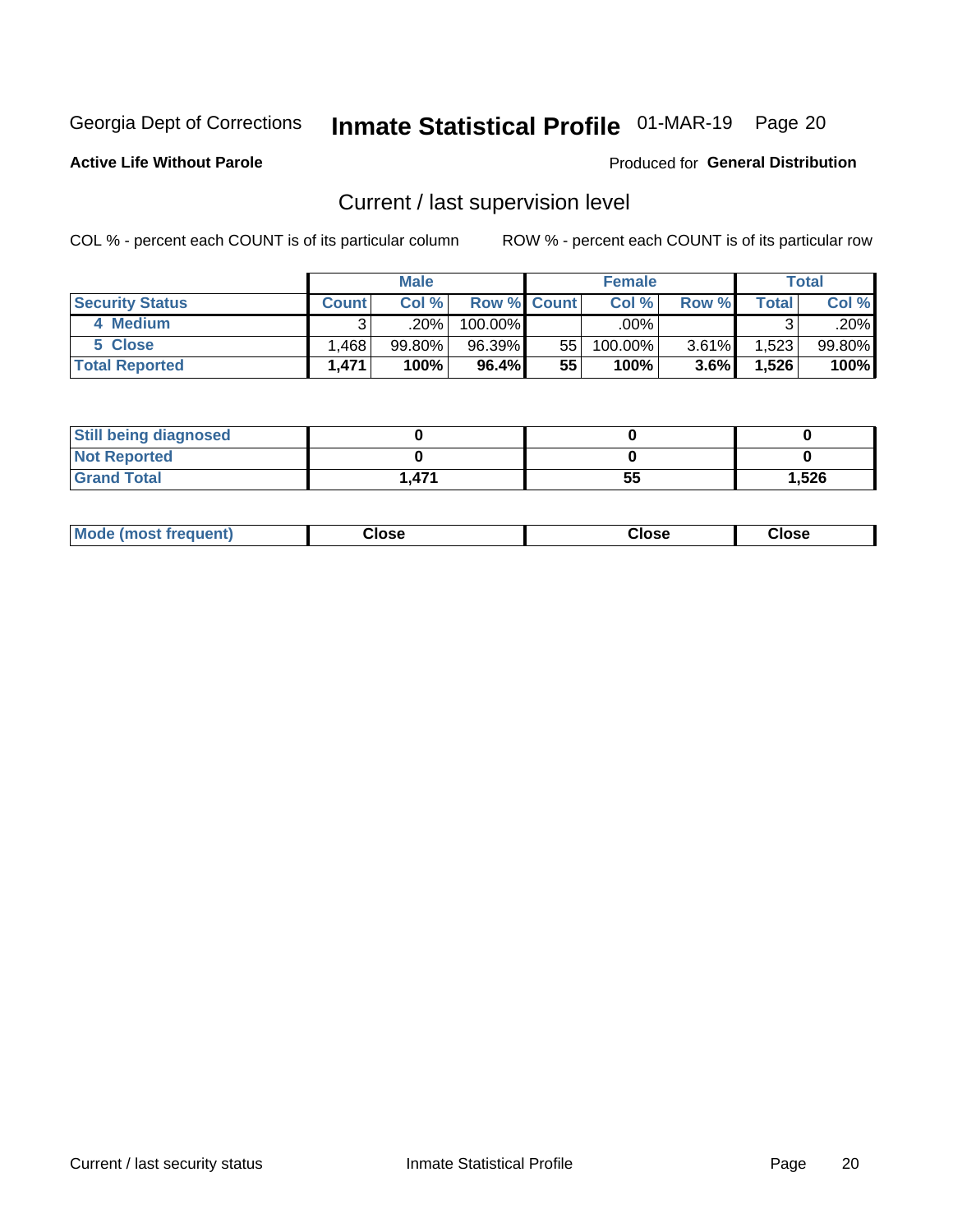## Inmate Statistical Profile 01-MAR-19 Page 21

**Active Life Without Parole** 

Produced for General Distribution

## Current / last type of institution

COL % - percent each COUNT is of its particular column

|                            |              | <b>Male</b> |                    |    | <b>Female</b> |          |              | <b>Total</b> |
|----------------------------|--------------|-------------|--------------------|----|---------------|----------|--------------|--------------|
| <b>Type of Institution</b> | <b>Count</b> | Col%        | <b>Row % Count</b> |    | Col %         | Row %    | <b>Total</b> | Col %        |
| <b>State Prison</b>        | 1.471        | 100.00%」    | 96.40%             | 55 | $100.00\%$    | $3.60\%$ | 1,526        | 100.00%      |
| <b>Total Reported</b>      | 1,471        | 100%        | $96.4\%$           | 55 | $100\%$ ,     | $3.6\%$  | 1,526        | 100%         |

| τеσ |               |    |       |
|-----|---------------|----|-------|
|     | $\rightarrow$ | ວະ | 1,526 |

|  | <b>Mode (most frequent)</b> | State Prison | <b>State Prison</b> | <b>State Prison</b> |
|--|-----------------------------|--------------|---------------------|---------------------|
|--|-----------------------------|--------------|---------------------|---------------------|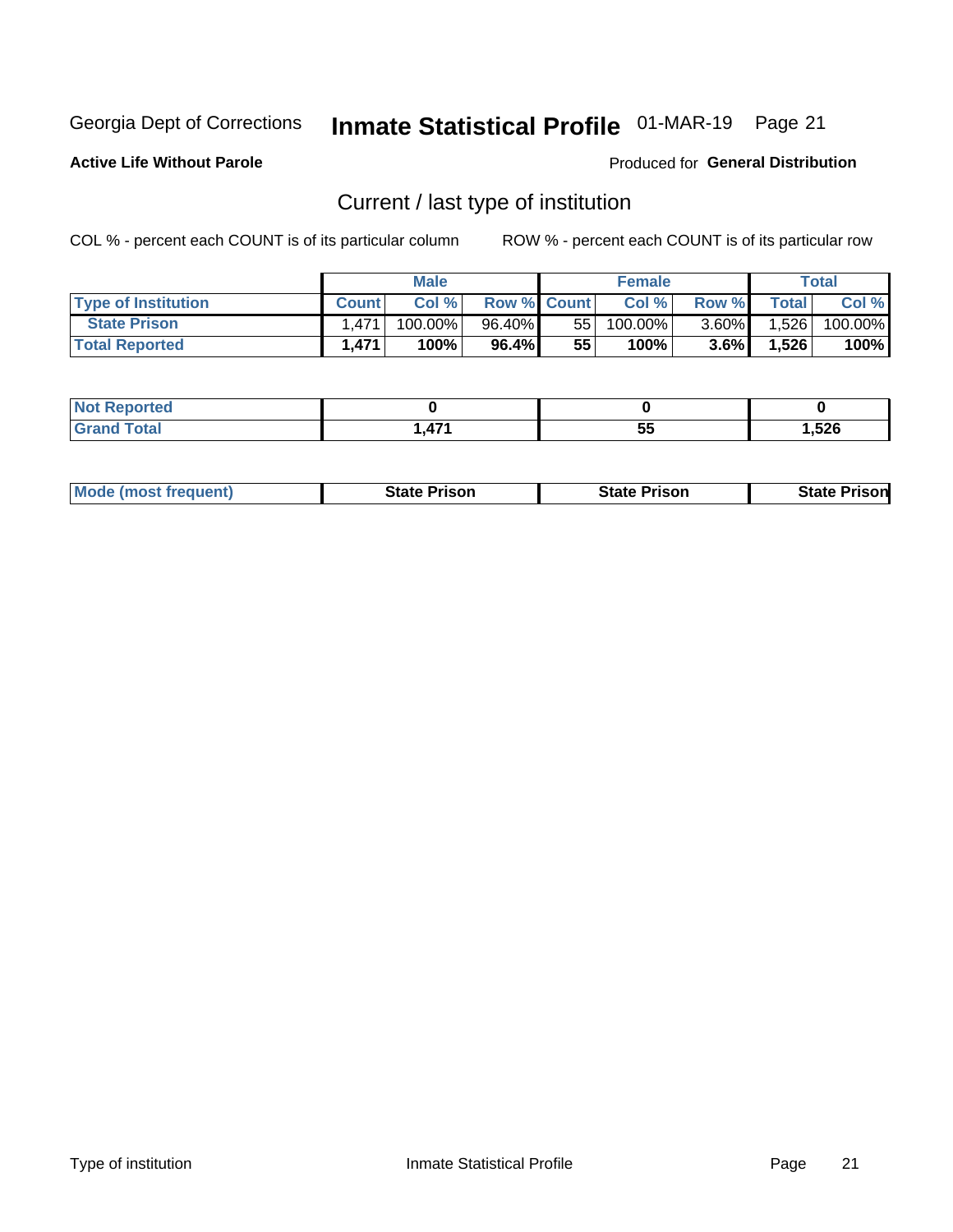## Inmate Statistical Profile 01-MAR-19 Page 22

#### **Active Life Without Parole**

#### Produced for General Distribution

## Institution type - transitional centers

COL % - percent each COUNT is of its particular column

|                                                  | <b>Male</b> |                    | <b>Female</b> |             | Total |
|--------------------------------------------------|-------------|--------------------|---------------|-------------|-------|
| <b>Institution Type - Trans. Centers Count  </b> | Col%        | <b>Row % Count</b> | Col %         | Row % Total | Col % |
| <b>Total Reported</b>                            |             |                    |               |             |       |

| Not Reported          |  |  |
|-----------------------|--|--|
| <b>Cotal</b><br>_____ |  |  |

| Mode (most frequent) | <b>Null</b> | <b>Null</b> | <b>Null</b> |
|----------------------|-------------|-------------|-------------|
|                      |             |             |             |
|                      |             |             |             |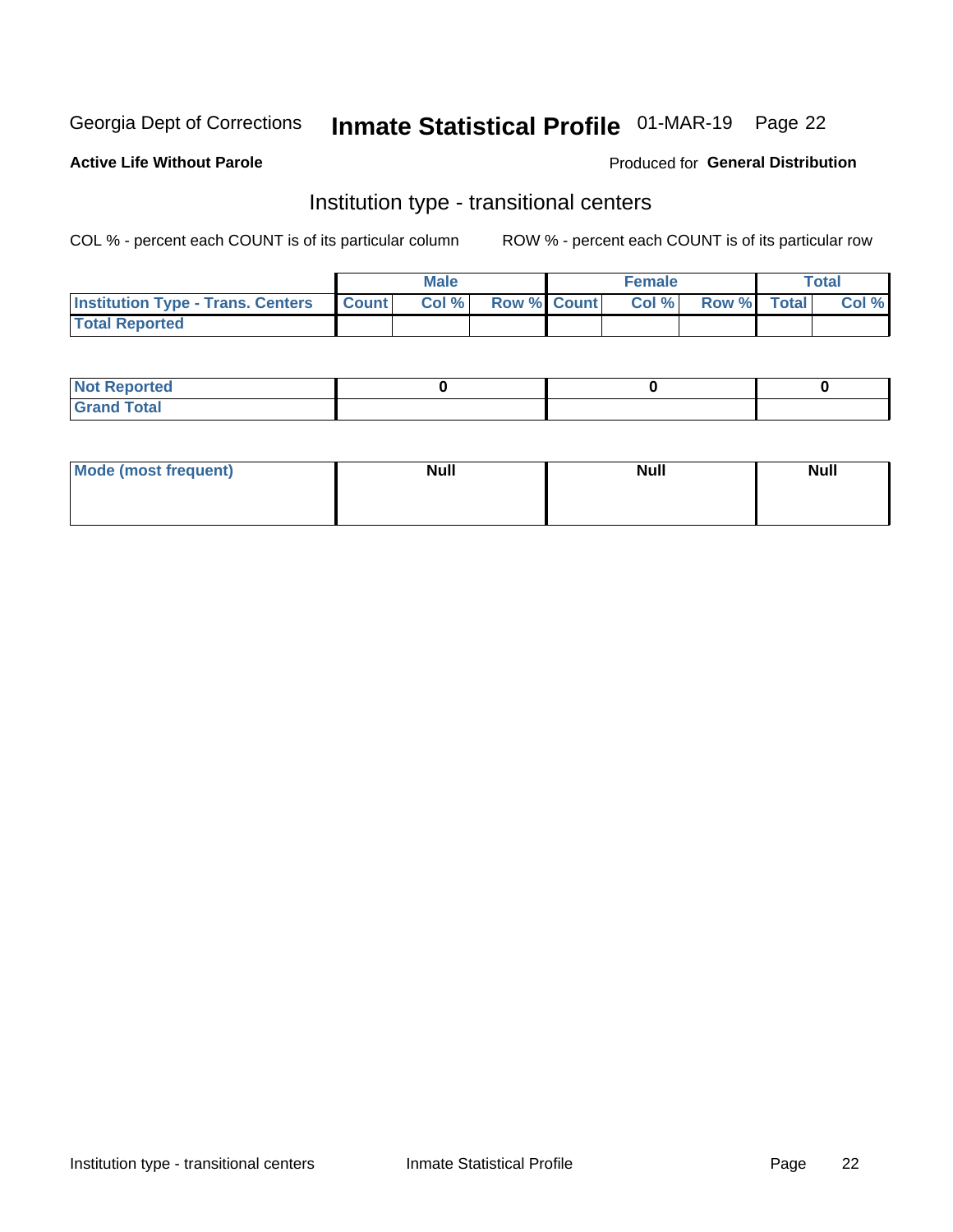## Inmate Statistical Profile 01-MAR-19 Page 23

**Active Life Without Parole** 

**Produced for General Distribution** 

### Institution type - county prisons

COL % - percent each COUNT is of its particular column

|                                                    | <b>Male</b> |       |  | <b>Female</b> |                          |             | <b>Total</b> |       |
|----------------------------------------------------|-------------|-------|--|---------------|--------------------------|-------------|--------------|-------|
| <b>Institution Type - County Prisons   Count  </b> |             | Col % |  |               | <b>Row % Count Col %</b> | Row % Total |              | Col % |
| <b>Total Reported</b>                              |             |       |  |               |                          |             |              |       |

| <b>Not</b><br>: Reported<br> |  |  |
|------------------------------|--|--|
| <b>Total</b><br>---          |  |  |

| Mode (most frequent) | <b>Null</b> | <b>Null</b><br><b>Null</b> |
|----------------------|-------------|----------------------------|
|                      |             |                            |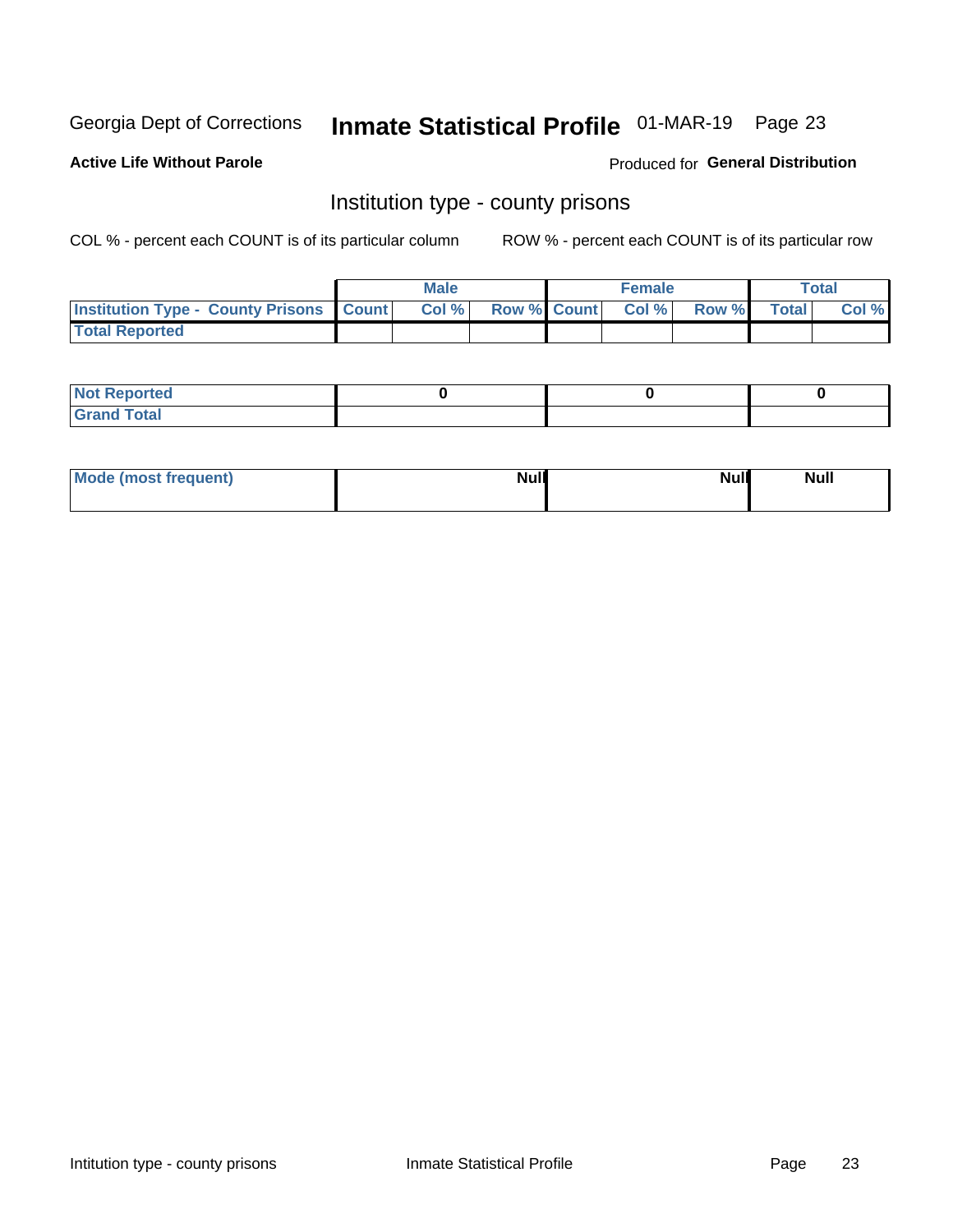## Inmate Statistical Profile 01-MAR-19 Page 24

#### **Active Life Without Parole**

#### Produced for General Distribution

### Institution type - state prisons

COL % - percent each COUNT is of its particular column

|                                         | <b>Male</b>               |        |                               |                 | <b>Female</b> |                                     | <b>Total</b> |        |
|-----------------------------------------|---------------------------|--------|-------------------------------|-----------------|---------------|-------------------------------------|--------------|--------|
| <b>Institution Type - State Prisons</b> | <b>Count</b>              | Col %  | Row %                         | <b>Count</b>    | Col %         | Row %                               | <b>Total</b> | Col %  |
| <b>Arrendale State Prison</b>           |                           |        |                               | 29              | 52.73%        | 100.00%                             | 29           | 1.90%  |
| <b>Augusta State Med. Prison</b>        | 70                        | 4.76%  | 100.00%                       |                 |               |                                     | 70           | 4.59%  |
| <b>Autry State Prison</b>               | 1                         | .07%   | 100.00%                       |                 |               |                                     | 1            | .07%   |
| <b>Baldwin State Prison</b>             | 51                        | 3.47%  | 100.00%                       |                 |               |                                     | 51           | 3.34%  |
| <b>Central State Prison</b>             | 4                         | .27%   | 100.00%                       |                 |               |                                     | 4            | .26%   |
| <b>Coastal State Prison</b>             | 3                         | .20%   | 100.00%                       |                 |               |                                     | 3            | .20%   |
| <b>Dooly State Prison</b>               |                           | .07%   | 100.00%                       |                 |               |                                     |              | .07%   |
| <b>Ga Diag Class Prison</b>             | 53                        | 3.60%  | 100.00%                       |                 |               |                                     | 53           | 3.47%  |
| <b>Ga State Prison</b>                  | 30                        | 2.04%  | 100.00%                       |                 |               |                                     | 30           | 1.97%  |
| <b>Hancock State Prison</b>             | 166                       | 11.28% | 100.00%                       |                 |               |                                     | 166          | 10.88% |
| <b>Hays State Prison</b>                | 112                       | 7.61%  | 100.00%                       |                 |               |                                     | 112          | 7.34%  |
| <b>Macon State Prison</b>               | 293                       | 19.92% | 100.00%                       |                 |               |                                     | 293          | 19.20% |
| <b>Phillips State Prison</b>            | 31                        | 2.11%  | 100.00%                       |                 |               |                                     | 31           | 2.03%  |
| <b>Pulaski State Prison</b>             |                           |        |                               | 26              | 47.27%        | 100.00%                             | 26           | 1.70%  |
| <b>Smith State Prison</b>               | 204                       | 13.87% | 100.00%                       |                 |               |                                     | 204          | 13.37% |
| <b>Telfair State Prison</b>             | 226                       | 15.36% | 100.00%                       |                 |               |                                     | 226          | 14.81% |
| <b>Valdosta State Prison</b>            | 111                       | 7.55%  | 100.00%                       |                 |               |                                     | 111          | 7.27%  |
| <b>Ware State Prison</b>                | 114                       | 7.75%  | 100.00%                       |                 |               |                                     | 114          | 7.47%  |
| <b>Wilcox State Prison</b>              | 1                         | .07%   | 100.00%                       |                 |               |                                     |              | .07%   |
| <b>Total Reported</b>                   | 1,471                     | 100%   | 96.4%                         | 55              | 100%          | 3.6%                                | 1,526        | 100%   |
| <b>Not Reported</b>                     | 0                         |        | $\bf{0}$                      |                 |               | $\bf{0}$                            |              |        |
| <b>Grand Total</b>                      |                           | 1,471  |                               | $\overline{55}$ |               |                                     | 1,526        |        |
| <b>Mode (most frequent)</b>             | <b>Macon State Prison</b> |        | <b>Arrendale State Prison</b> |                 |               | <b>Macon State</b><br><b>Prison</b> |              |        |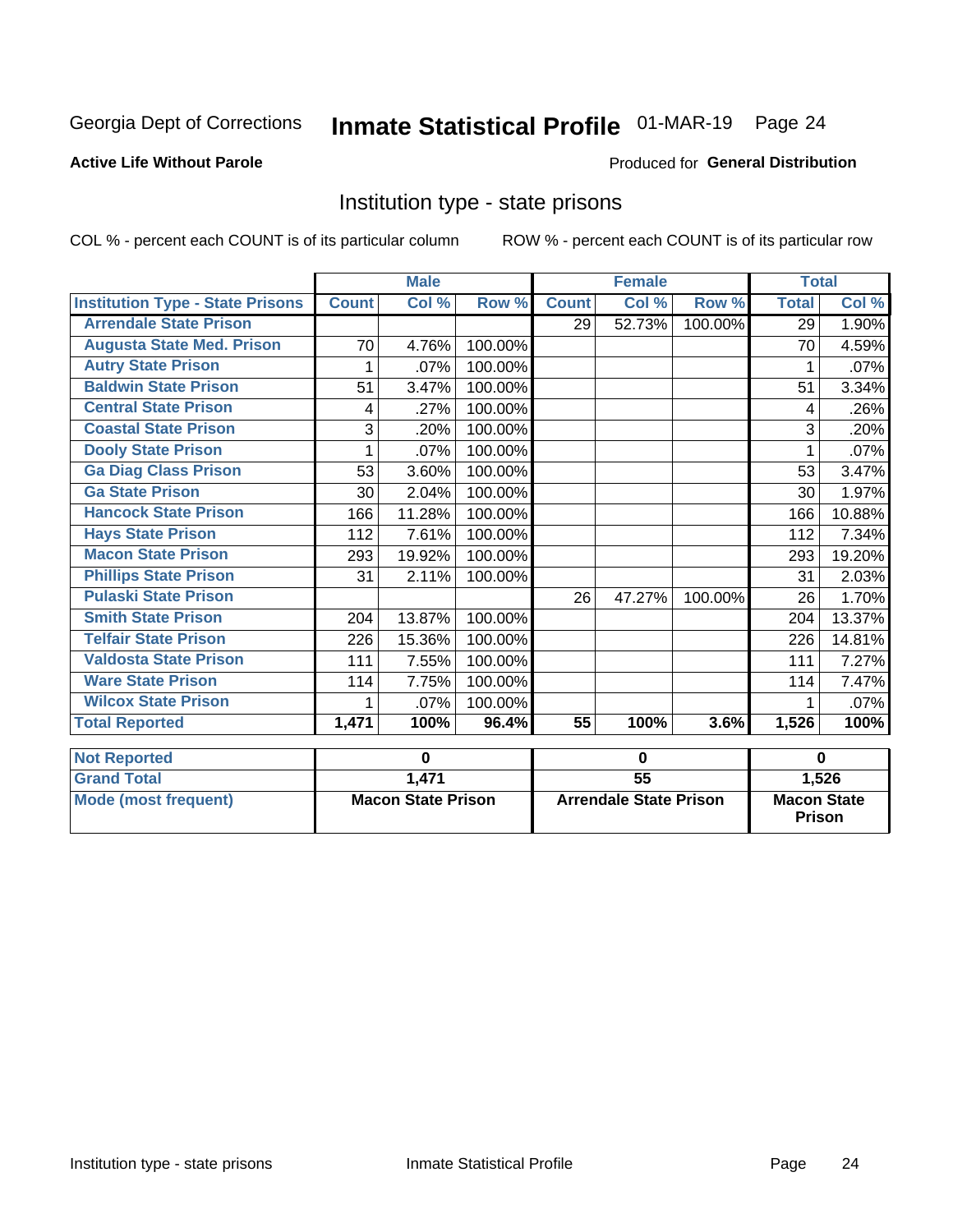## Inmate Statistical Profile 01-MAR-19 Page 25

**Active Life Without Parole** 

Produced for General Distribution

### Institution type - private prisons

COL % - percent each COUNT is of its particular column

|                                                 | <b>Male</b> |      |                    | <b>Female</b> |       |             | Total |       |
|-------------------------------------------------|-------------|------|--------------------|---------------|-------|-------------|-------|-------|
| <b>Institution Type - Private Prisons Count</b> |             | Col% | <b>Row % Count</b> |               | Col % | Row % Total |       | Col % |
| <b>Total Reported</b>                           |             |      |                    |               |       |             |       |       |

| Not Reported          |  |  |
|-----------------------|--|--|
| <b>Cotal</b><br>_____ |  |  |

| <b>Mo</b><br>frequent) | <b>Null</b> | <b>Null</b> | . . I *<br><b>IVUII</b> |
|------------------------|-------------|-------------|-------------------------|
|                        |             |             |                         |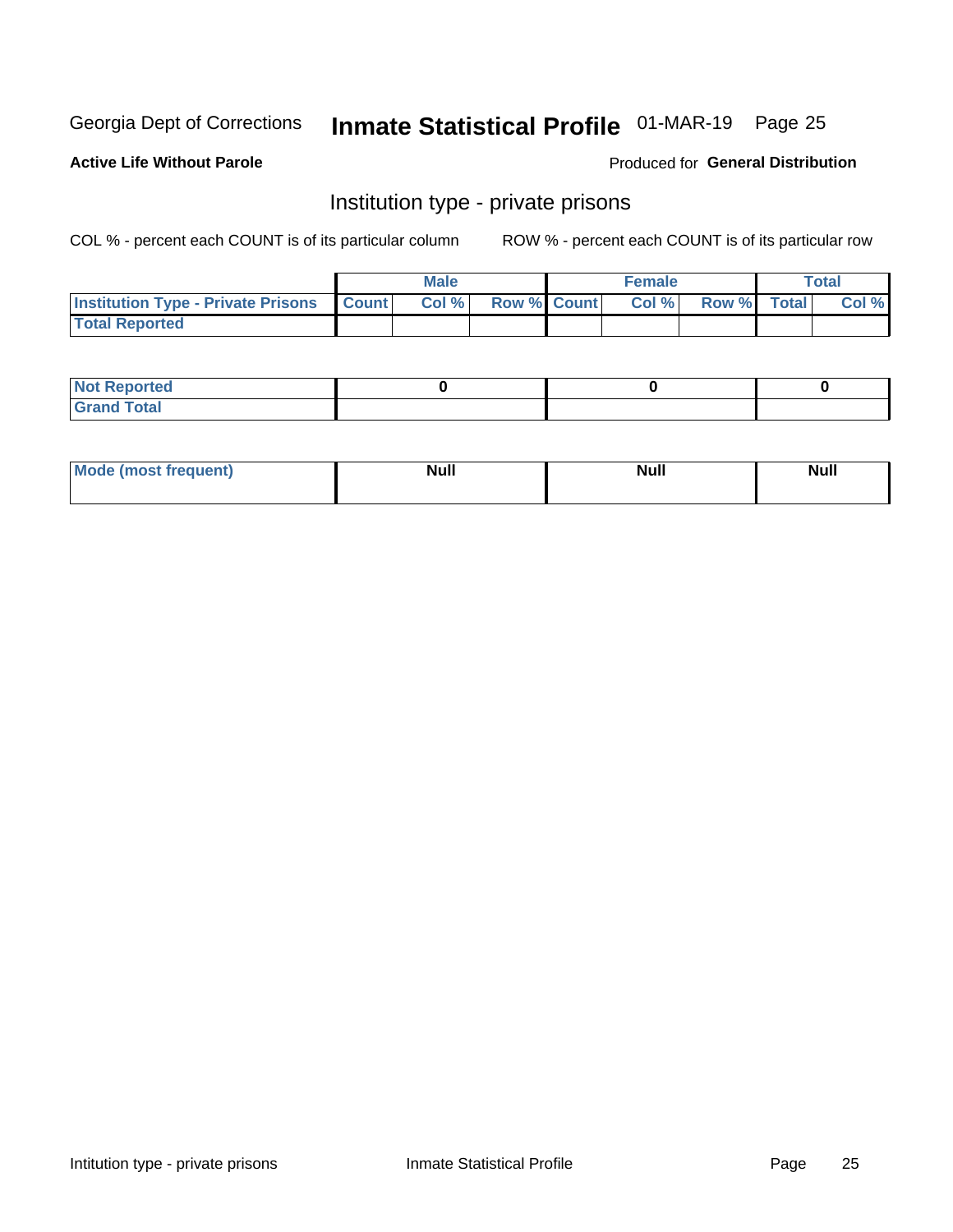## Inmate Statistical Profile 01-MAR-19 Page 26

#### **Active Life Without Parole**

#### Produced for General Distribution

### Institution type - inmate boot camp

COL % - percent each COUNT is of its particular column

|                                            | <b>Male</b> |      |                    | <b>Female</b> | <b>Total</b> |  |       |
|--------------------------------------------|-------------|------|--------------------|---------------|--------------|--|-------|
| <b>Institution Type - Boot Camps Count</b> |             | Col% | <b>Row % Count</b> | Col%          | Row % Total  |  | Col % |
| <b>Total Rported</b>                       |             |      |                    |               |              |  |       |

| <b>Not Reported</b>            |  |  |
|--------------------------------|--|--|
| <b>Total</b><br>C <sub>r</sub> |  |  |

| Mod<br>uamo | Nul.<br>$- - - - - -$ | <b>Null</b> | . .<br>uu.<br>------ |
|-------------|-----------------------|-------------|----------------------|
|             |                       |             |                      |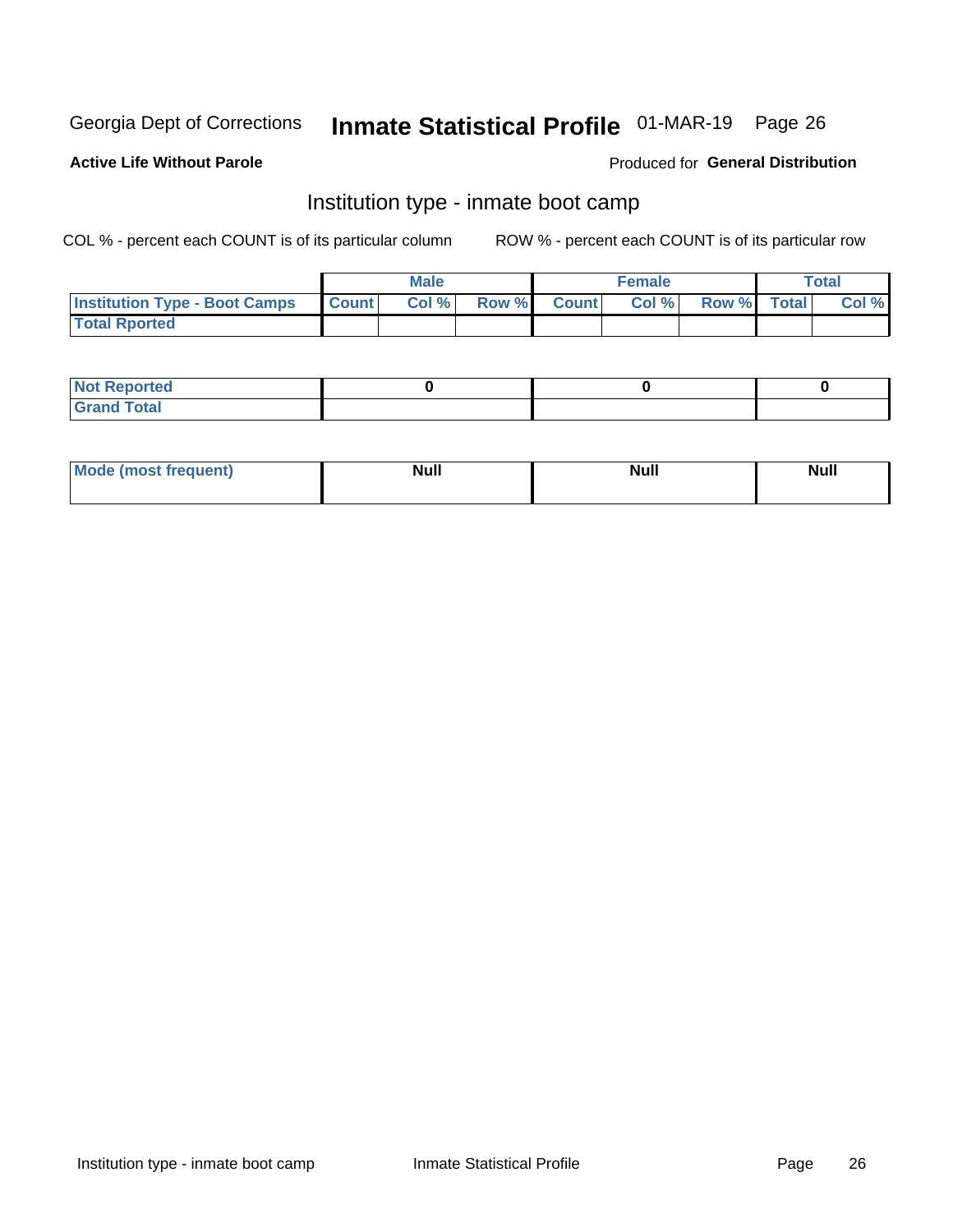## Inmate Statistical Profile 01-MAR-19 Page 27

**Active Life Without Parole** 

#### **Produced for General Distribution**

### Number of disciplinary reports

COL % - percent each COUNT is of its particular column

|                                       | <b>Male</b>  |          |        | <b>Female</b> |        |          | <b>Total</b> |        |
|---------------------------------------|--------------|----------|--------|---------------|--------|----------|--------------|--------|
| <b>Number of Disciplinary Reports</b> | <b>Count</b> | Col %    | Row %  | <b>Count</b>  | Col %  | Row %    | Total        | Col %  |
|                                       | 436          | 29.64%   | 95.20% | 22            | 40.00% | 4.80%    | 458          | 30.01% |
|                                       | 195          | 13.26%   | 96.53% | 7             | 12.73% | 3.47%    | 202          | 13.24% |
| 2                                     | 136          | 9.25%    | 93.79% | 9             | 16.36% | 6.21%    | 145          | 9.50%  |
| 3                                     | 100          | $6.80\%$ | 95.24% | 5             | 9.09%  | 4.76%    | 105          | 6.88%  |
|                                       | 74           | 5.03%    | 96.10% | 3             | 5.45%  | $3.90\%$ | 77           | 5.05%  |
| 5                                     | 64           | 4.35%    | 98.46% |               | 1.82%  | 1.54%    | 65           | 4.26%  |
| <b>More Than 5</b>                    | 466          | 31.68%   | 98.31% | 8             | 14.55% | 1.69%    | 474          | 31.06% |
| <b>Total Reported</b>                 | 1,471        | 100%     | 96.40% | 55            | 100%   | 3.60%    | 1,526        | 100%   |

| <b>NO</b><br>ueo |         |   |      |
|------------------|---------|---|------|
| Гоtal            | 171<br> | v | ,526 |

| Mean (average)         | 6.75 | 3.87 | 6.64 |
|------------------------|------|------|------|
| <b>Median (middle)</b> |      |      |      |
| Mode (most frequent)   |      |      |      |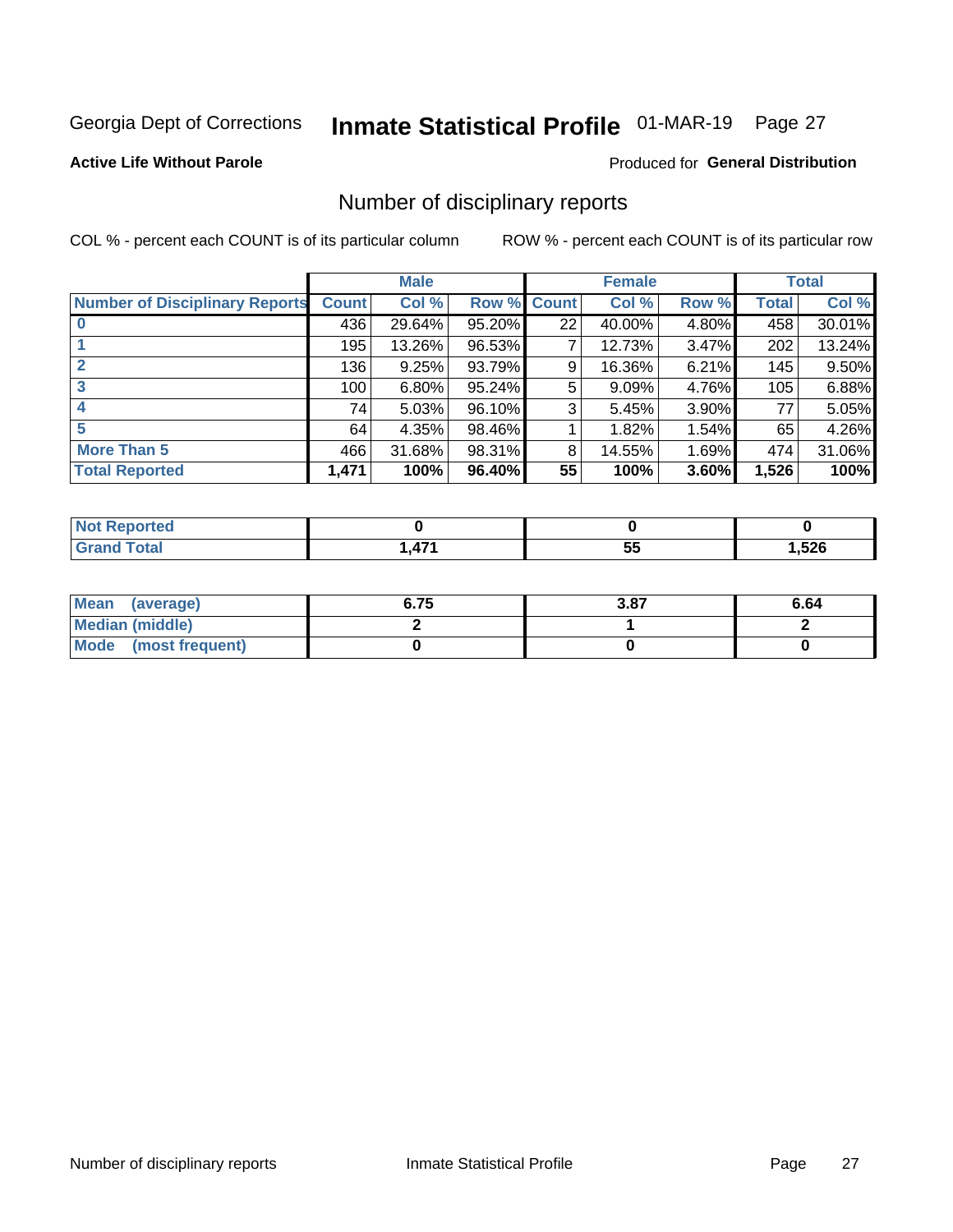## Inmate Statistical Profile 01-MAR-19 Page 28

#### **Active Life Without Parole**

#### **Produced for General Distribution**

### Number of transfers

COL % - percent each COUNT is of its particular column

|                            |         | <b>Male</b> |           |              | <b>Female</b> |          |              | <b>Total</b> |
|----------------------------|---------|-------------|-----------|--------------|---------------|----------|--------------|--------------|
| <b>Number of Transfers</b> | Count l | Col %       | Row %     | <b>Count</b> | Col %         | Row %    | <b>Total</b> | Col %        |
|                            | 27      | 1.84%       | 75.00%    | 9            | 16.36%        | 25.00%   | 36           | 2.36%        |
|                            | 396     | 26.92%      | 94.74%    | 22           | 40.00%        | 5.26%    | 418          | 27.39%       |
| $\mathbf{2}$               | 215     | 14.62%      | 94.71%    | 12           | 21.82%        | 5.29%    | 227          | 14.88%       |
| 3                          | 164     | 11.15%      | 96.47%    | 6            | 10.91%        | $3.53\%$ | 170          | 11.14%       |
|                            | 109     | 7.41%       | 99.09%    |              | 1.82%         | 0.91%    | 110          | 7.21%        |
| 5                          | 67      | 4.55%       | 98.53%    |              | 1.82%         | 1.47%    | 68           | 4.46%        |
| <b>More Than 5</b>         | 493     | 33.51%      | 99.20%    | 4            | 7.27%         | 0.80%    | 497          | 32.57%       |
| <b>Total Reported</b>      | 1,471   | 100%        | $96.40\%$ | 55           | 100%          | 3.60%    | 1,526        | 100.0%       |

| <b>orteg</b><br>NOT |          |          |       |
|---------------------|----------|----------|-------|
| <sup>-</sup> otal   | 171<br>. | --<br>JJ | 1,526 |

| Mean (average)         | 5.90 | 87. ا | 5.75 |
|------------------------|------|-------|------|
| <b>Median (middle)</b> |      |       |      |
| Mode (most frequent)   |      |       |      |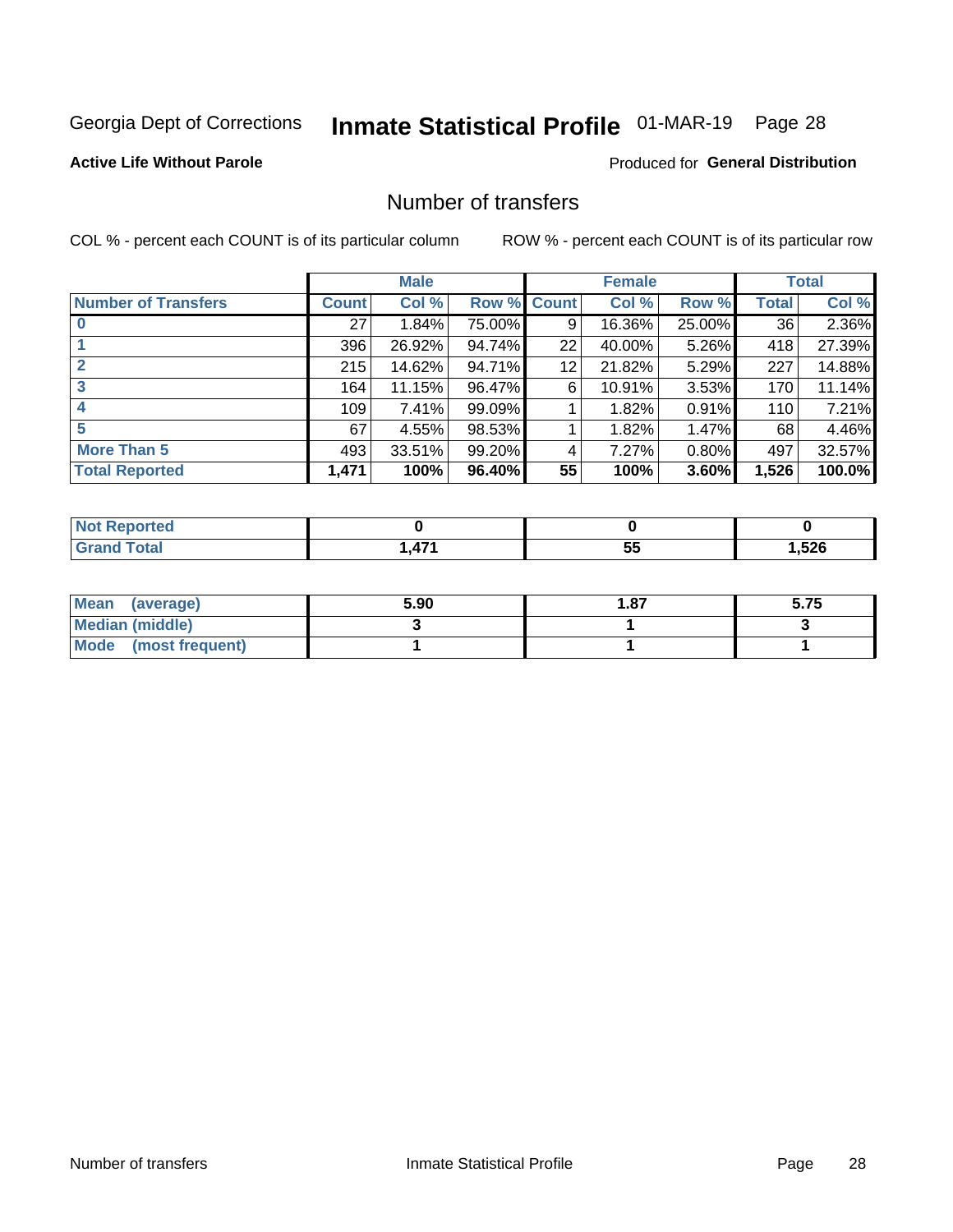## Inmate Statistical Profile 01-MAR-19 Page 29

**Active Life Without Parole** 

Produced for General Distribution

## Number of escapes

COL % - percent each COUNT is of its particular column

|                          | <b>Male</b>  |          |                    | <b>Female</b> |         |       | Total |        |
|--------------------------|--------------|----------|--------------------|---------------|---------|-------|-------|--------|
| <b>Number of Escapes</b> | <b>Count</b> | Col %    | <b>Row % Count</b> |               | Col %   | Row % | Total | Col %  |
|                          | I,467        | 99.73%   | 96.39%             | 55            | 100.00% | 3.61% | 1,522 | 99.74% |
|                          |              | $0.14\%$ | $100.00\%$         |               |         |       |       | 0.13%  |
|                          |              | 0.14%    | $100.00\%$         |               |         |       |       | 0.13%  |
| <b>Total Reported</b>    | 1.471        | 100%     | 96.40%             | 55            | 100%    | 3.60% | 1,526 | 100%   |

| <b>rted</b><br><b>NOT</b> |      |    |       |
|---------------------------|------|----|-------|
| <b>Total</b>              | 171  | БF | 1,526 |
| Grand                     | TI 1 | ◡  |       |

| Mean (average)       |  |  |
|----------------------|--|--|
| Median (middle)      |  |  |
| Mode (most frequent) |  |  |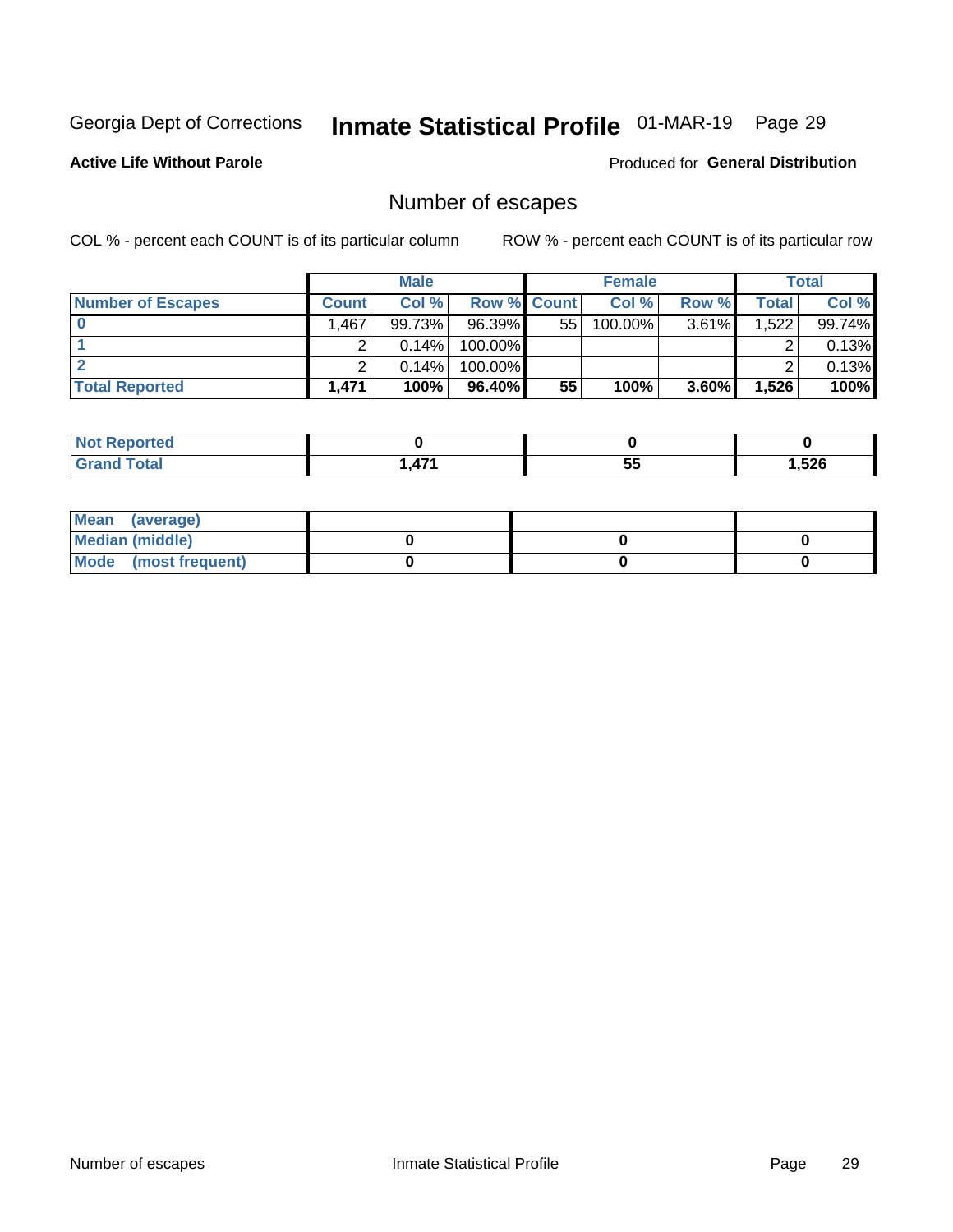#### **Active Life Without Parole**

#### Produced for General Distribution

### Time served in current (or last) institution

COL % - percent each COUNT is of its particular column

|                            |              | <b>Male</b> |           |                | <b>Female</b> |        |              | <b>Total</b> |
|----------------------------|--------------|-------------|-----------|----------------|---------------|--------|--------------|--------------|
| <b>Time In Institution</b> | <b>Count</b> | Col %       | Row %     | <b>Count</b>   | Col %         | Row %  | <b>Total</b> | Col %        |
| 0 to 3 months              | 165          | 11.22%      | 94.29%    | 10             | 18.18%        | 5.71%  | 175          | 11.47%       |
| <b>3.01 to 6 months</b>    | 137          | 9.31%       | 97.16%    | 4              | 7.27%         | 2.84%  | 141          | 9.24%        |
| 6.01 to 9 months           | 134          | 9.11%       | 97.81%    | 3              | 5.45%         | 2.19%  | 137          | 8.98%        |
| 9.01 to 12 months          | 95           | 6.46%       | 97.94%    | $\overline{2}$ | 3.64%         | 2.06%  | 97           | 6.36%        |
| 12.01 to 18 months         | 162          | 11.01%      | 98.78%    | $\overline{2}$ | 3.64%         | 1.22%  | 164          | 10.75%       |
| <b>18.01 to 24 months</b>  | 129          | 8.77%       | 98.47%    | $\overline{2}$ | 3.64%         | 1.53%  | 131          | 8.58%        |
| $2.01$ to 3 years          | 186          | 12.64%      | 94.42%    | 11             | 20.00%        | 5.58%  | 197          | 12.91%       |
| $3.01$ to 4 years          | 132          | 8.97%       | 96.35%    | 5              | 9.09%         | 3.65%  | 137          | 8.98%        |
| 4.01 to 5 years            | 77           | 5.23%       | 93.90%    | 5              | 9.09%         | 6.10%  | 82           | 5.37%        |
| 5.01 to 6 years            | 67           | 4.55%       | 94.37%    | 4              | 7.27%         | 5.63%  | 71           | 4.65%        |
| 6.01 to 7 years            | 50           | 3.40%       | 98.04%    | 1              | 1.82%         | 1.96%  | 51           | 3.34%        |
| 7.01 to 8 years            | 34           | 2.31%       | 85.00%    | 6              | 10.91%        | 15.00% | 40           | 2.62%        |
| 8.01 to 9 years            | 22           | 1.50%       | 100.00%   |                |               |        | 22           | 1.44%        |
| 9.01 to 10 years           | 22           | 1.50%       | 100.00%   |                |               |        | 22           | 1.44%        |
| Over 10 years              | 59           | 4.01%       | 100.00%   |                |               |        | 59           | 3.87%        |
| <b>Total Reported</b>      | 1,471        | 100%        | $96.40\%$ | 55             | 100%          | 3.60%  | 1,526        | 100%         |

| <b>Not Reported</b> |     |                 |      |
|---------------------|-----|-----------------|------|
| $T0$ tal            | 171 | - -<br>. .<br>◡ | ,526 |

| <b>Mean</b><br>(average) | 33 months | 34 months | 33 months |
|--------------------------|-----------|-----------|-----------|
| Median (middle)          | 20 months | 33 months | 20 months |
| Mode (most frequent)     | 4 months  | 4 months  | 1 months  |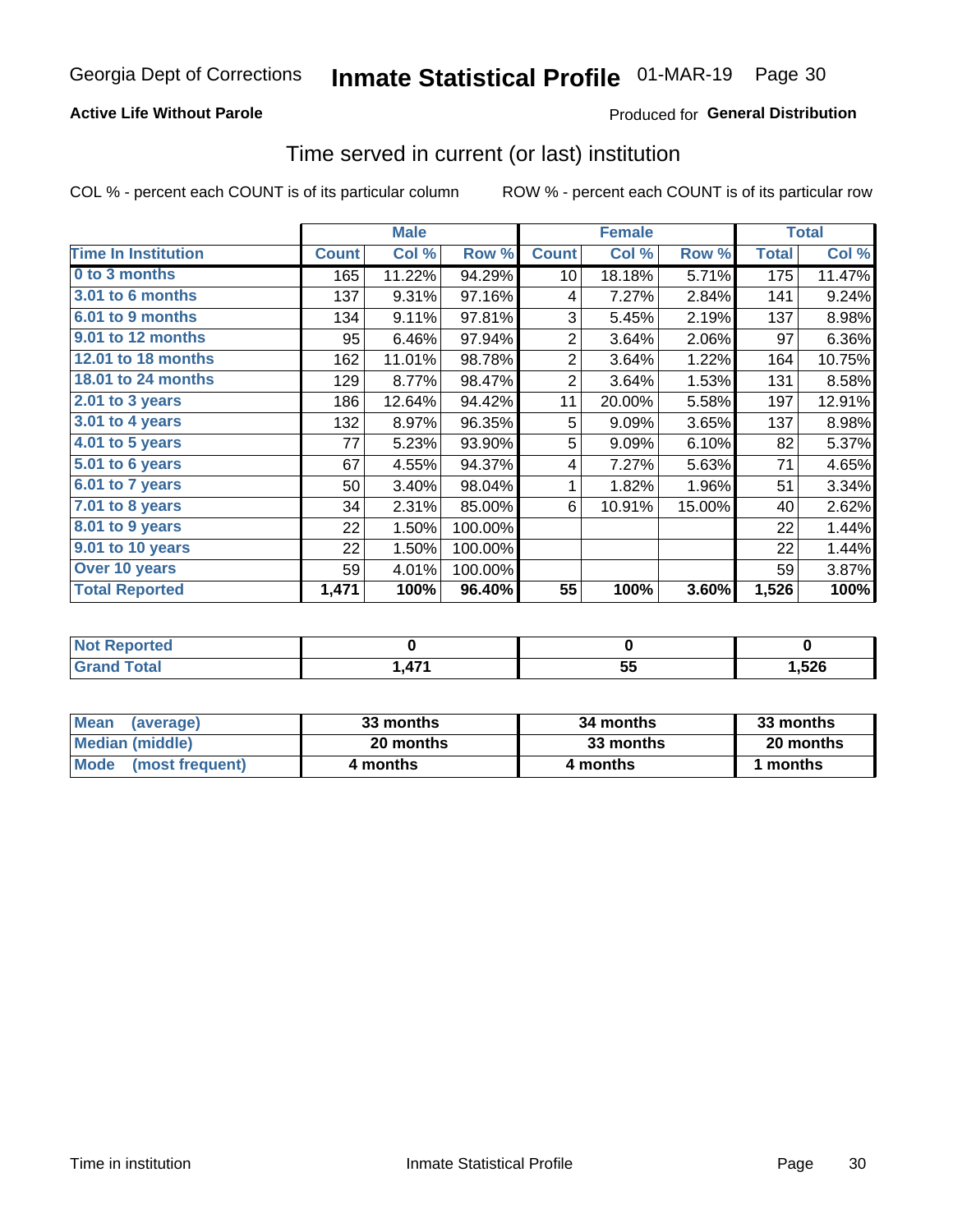## Inmate Statistical Profile 01-MAR-19 Page 31

#### **Active Life Without Parole**

#### Produced for General Distribution

### Highest grade level attained

COL % - percent each COUNT is of its particular column

|                              |                | <b>Male</b> |         |                 | <b>Female</b> |        |                | <b>Total</b> |
|------------------------------|----------------|-------------|---------|-----------------|---------------|--------|----------------|--------------|
| <b>Grade Level</b>           | <b>Count</b>   | Col %       | Row %   | <b>Count</b>    | Col %         | Row %  | <b>Total</b>   | Col %        |
| No school at all             | 2              | 0.18%       | 100.00% |                 |               |        | $\overline{2}$ | 0.17%        |
| <b>Grade 1</b>               | 1              | 0.09%       | 100.00% |                 |               |        | 1              | 0.09%        |
| <b>Grade 2</b>               | 1              | 0.09%       | 100.00% |                 |               |        | 1              | 0.09%        |
| <b>Grade 3</b>               | $\overline{2}$ | 0.18%       | 100.00% |                 |               |        | $\overline{2}$ | 0.17%        |
| Grade 4                      | 3              | 0.27%       | 100.00% |                 |               |        | 3              | 0.26%        |
| Grade 5                      | 1              | 0.09%       | 100.00% |                 |               |        | 1              | 0.09%        |
| Grade 6                      | 9              | 0.80%       | 100.00% |                 |               |        | 9              | 0.78%        |
| Grade 7                      | 36             | 3.21%       | 100.00% |                 |               |        | 36             | 3.14%        |
| <b>Grade 8</b>               | 76             | 6.78%       | 98.70%  | 1               | 3.85%         | 1.30%  | 77             | 6.71%        |
| Grade 9                      | 136            | 12.13%      | 97.84%  | 3               | 11.54%        | 2.16%  | 139            | 12.12%       |
| Grade 10                     | 214            | 19.09%      | 97.27%  | 6               | 23.08%        | 2.73%  | 220            | 19.18%       |
| Grade 11                     | 197            | 17.57%      | 98.50%  | 3               | 11.54%        | 1.50%  | 200            | 17.44%       |
| <b>Grade 12 or GED</b>       | 291            | 25.96%      | 97.32%  | 8               | 30.77%        | 2.68%  | 299            | 26.07%       |
| Some tech school             | 15             | 1.34%       | 93.75%  | 1               | 3.85%         | 6.25%  | 16             | 1.39%        |
| <b>Completed tech school</b> | 15             | 1.34%       | 100.00% |                 |               |        | 15             | 1.31%        |
| College, 1 year              | 37             | 3.30%       | 97.37%  | 1               | 3.85%         | 2.63%  | 38             | 3.31%        |
| College, 2 year              | 40             | 3.57%       | 97.56%  | 1               | 3.85%         | 2.44%  | 41             | 3.57%        |
| College, 3 year              | 18             | 1.61%       | 100.00% |                 |               |        | 18             | 1.57%        |
| <b>Bachelor's degree</b>     | 20             | 1.78%       | 100.00% |                 |               |        | 20             | 1.74%        |
| <b>Master's degree</b>       | 4              | 0.36%       | 80.00%  | 1               | 3.85%         | 20.00% | 5              | 0.44%        |
| Ph.D. degree                 | 1              | 0.09%       | 50.00%  | 1               | 3.85%         | 50.00% | $\overline{2}$ | 0.17%        |
| Law degree                   | $\overline{2}$ | 0.18%       | 100.00% |                 |               |        | $\overline{2}$ | 0.17%        |
| <b>Total Reported</b>        | 1,121          | 100%        | 97.73%  | $\overline{26}$ | 100.0%        | 2.27%  | 1,147          | 100%         |

| rtea<br>NO  | 350        | 29 | ^¬^<br>ง เ ฮ |
|-------------|------------|----|--------------|
| <b>Utal</b> | A74<br>. . | ູບ | ,526         |

| <b>Mean</b><br>(average) | 10.82           | 11.62           | 10.84           |
|--------------------------|-----------------|-----------------|-----------------|
| <b>Median (middle)</b>   | Grade 11        | Other           | Grade 11        |
| Mode<br>(most frequent)  | Grade 12 or GED | Grade 12 or GED | Grade 12 or GED |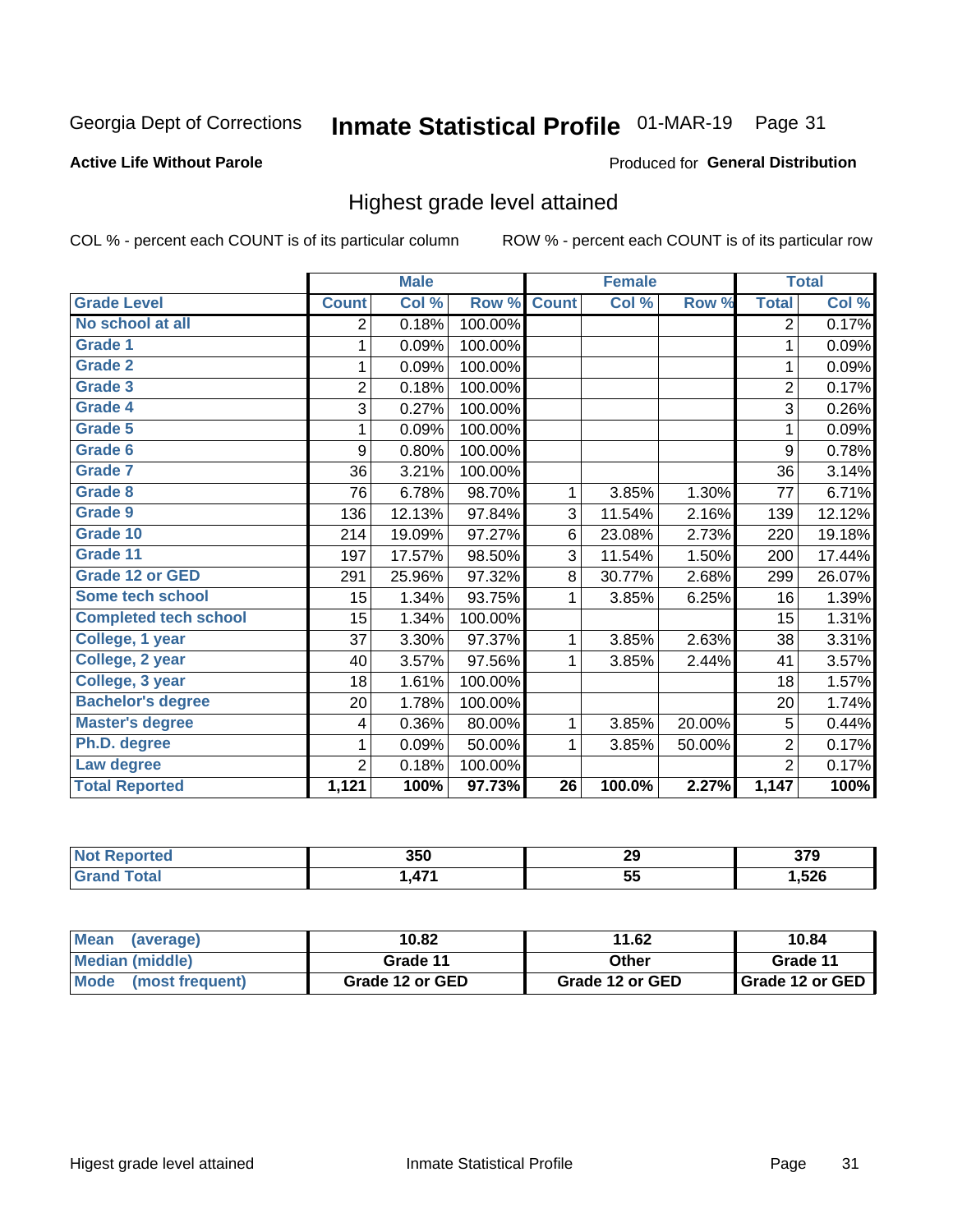## Inmate Statistical Profile 01-MAR-19 Page 32

#### **Active Life Without Parole**

#### **Produced for General Distribution**

## Culture fair IQ scores

COL % - percent each COUNT is of its particular column

|                       |              | <b>Male</b> |                    |                | <b>Female</b> |          |              | <b>Total</b> |
|-----------------------|--------------|-------------|--------------------|----------------|---------------|----------|--------------|--------------|
| <b>IQ Scores</b>      | <b>Count</b> | Col %       | <b>Row % Count</b> |                | Col %         | Row %    | <b>Total</b> | Col %        |
| $60 - 69$             | 42           | 3.35%       | 97.67%             |                | 2.27%         | 2.33%    | 43           | 3.31%        |
| $70 - 79$             | 97           | 7.74%       | 97.00%             | 3              | 6.82%         | $3.00\%$ | 100          | 7.70%        |
| $80 - 89$             | 171          | 13.64%      | 96.61%             | 6              | 13.64%        | 3.39%    | 177          | 13.64%       |
| $90 - 99$             | 325          | 25.92%      | 95.03%             | 17             | 38.64%        | 4.97%    | 342          | 26.35%       |
| $100 - 109$           | 340          | 27.11%      | 97.42%             | 9              | 20.45%        | 2.58%    | 349          | 26.89%       |
| $110 - 119$           | 234          | 18.66%      | 97.91%             | 5              | 11.36%        | 2.09%    | 239          | 18.41%       |
| $120 - 129$           | 43           | 3.43%       | 95.56%             | $\overline{2}$ | 4.55%         | 4.44%    | 45           | 3.47%        |
| $130 - 139$           | 2            | 0.16%       | 66.67%             | 1              | 2.27%         | 33.33%   | 3            | 0.23%        |
| <b>Total Reported</b> | 1,254        | 100%        | 96.61%             | 44             | 100%          | 3.39%    | 1,298        | 100%         |

| <b>Not Reported</b>  | 200   |    | 207   |
|----------------------|-------|----|-------|
| Not Valid (under 60) |       |    | n.    |
| <b>Grand Total</b>   | 1,471 | 55 | 1,526 |

| <b>Mean</b><br>(average) | 98 | 98  | 98 |
|--------------------------|----|-----|----|
| Median (middle)          | 99 | 96  | 99 |
| Mode (most frequent)     | 99 | 102 | 99 |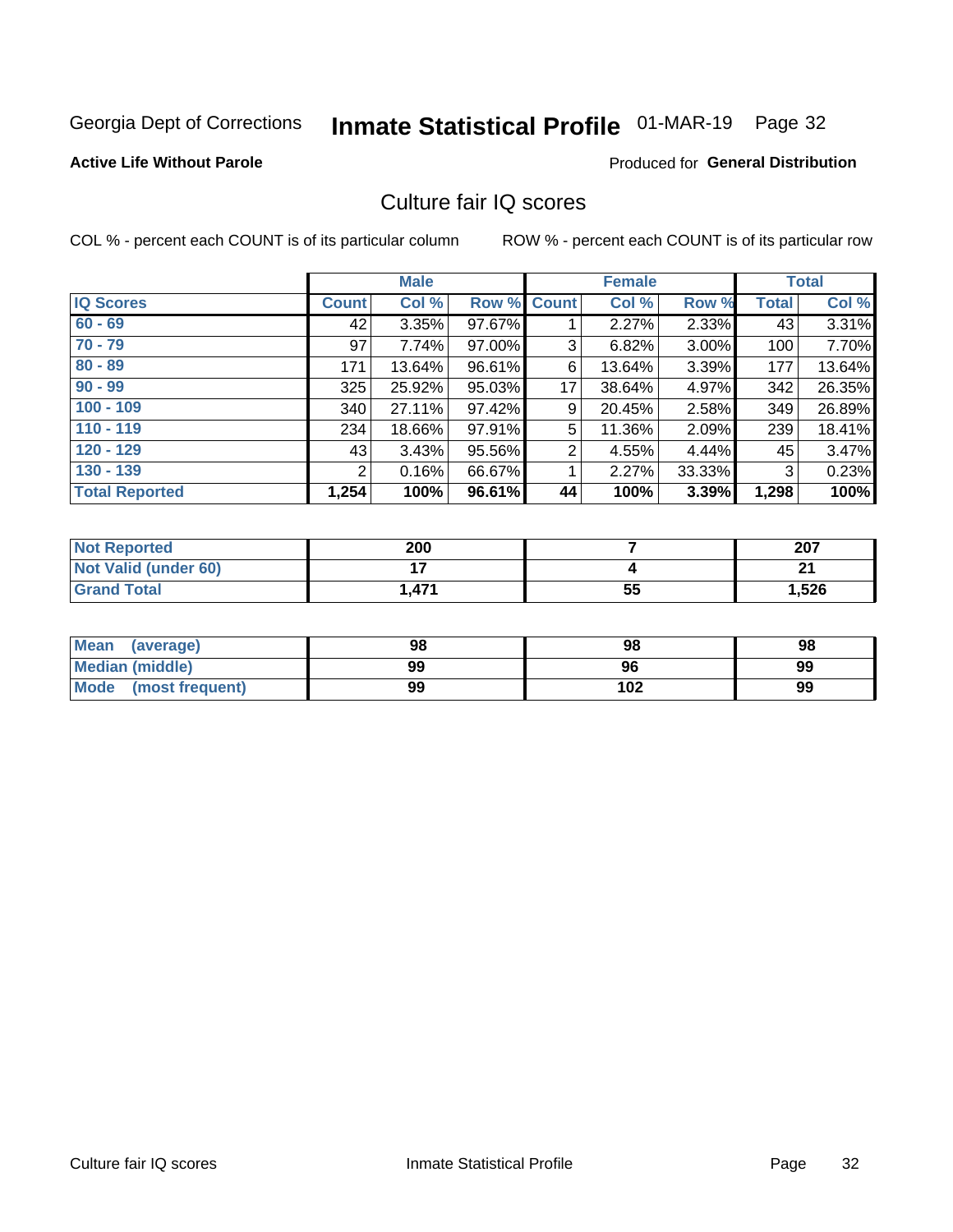## Inmate Statistical Profile 01-MAR-19 Page 33

#### **Active Life Without Parole**

#### Produced for General Distribution

## Wide Range Achievement Test (WRAT) reading score

COL % - percent each COUNT is of its particular column

|                           |                 | <b>Male</b> |         |                 | <b>Female</b> |       |              | <b>Total</b> |
|---------------------------|-----------------|-------------|---------|-----------------|---------------|-------|--------------|--------------|
| <b>WRAT Reading Score</b> | <b>Count</b>    | Col %       | Row %   | <b>Count</b>    | Col %         | Row % | <b>Total</b> | Col %        |
| $0.1$ to $0.9$            | 26              | 1.93%       | 100.00% |                 |               |       | 26           | 1.86%        |
| 1.0 to 1.9                | 20 <sup>1</sup> | 1.48%       | 100.00% |                 |               |       | 20           | 1.43%        |
| 2.0 to 2.9                | 47              | 3.48%       | 95.92%  | $\overline{2}$  | 4.17%         | 4.08% | 49           | 3.51%        |
| 3.0 to 3.9                | 78              | 5.78%       | 96.30%  | 3               | 6.25%         | 3.70% | 81           | 5.79%        |
| 4.0 to 4.9                | 107             | 7.93%       | 96.40%  | 4               | 8.33%         | 3.60% | 111          | 7.94%        |
| 5.0 to 5.9                | 129             | 9.56%       | 98.47%  | $\overline{2}$  | 4.17%         | 1.53% | 131          | 9.37%        |
| $6.0$ to $6.9$            | 114             | 8.44%       | 98.28%  | $\overline{2}$  | 4.17%         | 1.72% | 116          | 8.30%        |
| 7.0 to 7.9                | 38              | 2.81%       | 100.00% |                 |               |       | 38           | 2.72%        |
| 8.0 to 8.9                | 113             | 8.37%       | 97.41%  | 3               | 6.25%         | 2.59% | 116          | 8.30%        |
| 9.0 to 9.9                | 72              | 5.33%       | 97.30%  | $\overline{2}$  | 4.17%         | 2.70% | 74           | 5.29%        |
| 10.0 to 10.9              | 78              | 5.78%       | 98.73%  | 1               | 2.08%         | 1.27% | 79           | 5.65%        |
| 11.0 to 11.9              | 132             | 9.78%       | 95.65%  | 6               | 12.50%        | 4.35% | 138          | 9.87%        |
| 12.0 to 12.9              | 343             | 25.41%      | 94.49%  | 20 <sup>2</sup> | 41.67%        | 5.51% | 363          | 25.97%       |
| 13                        | 53              | 3.93%       | 94.64%  | 3               | 6.25%         | 5.36% | 56           | 4.01%        |
| <b>Total Reported</b>     | 1,350           | 100%        | 96.57%  | 48              | 100.0%        | 3.43% | 1,398        | 100.0%       |
|                           |                 |             |         |                 |               |       |              |              |
|                           |                 |             |         |                 |               |       |              |              |

| Reported<br>  NOt | ∗ ∩<br>$\sim$ $\sim$ $\sim$ |         | 190<br>14O |
|-------------------|-----------------------------|---------|------------|
| ſotal<br>Gra      | 171<br>л<br><u>ти, </u>     | 55<br>◡ | 526, ا     |

| Mean<br>(average)       | 8.65       | 9.90 | 8.69 |
|-------------------------|------------|------|------|
| Median (middle)         | ר ה<br>Y.Z | 11.9 | 9.2  |
| Mode<br>(most frequent) | 12.9       | 12.9 | 12.9 |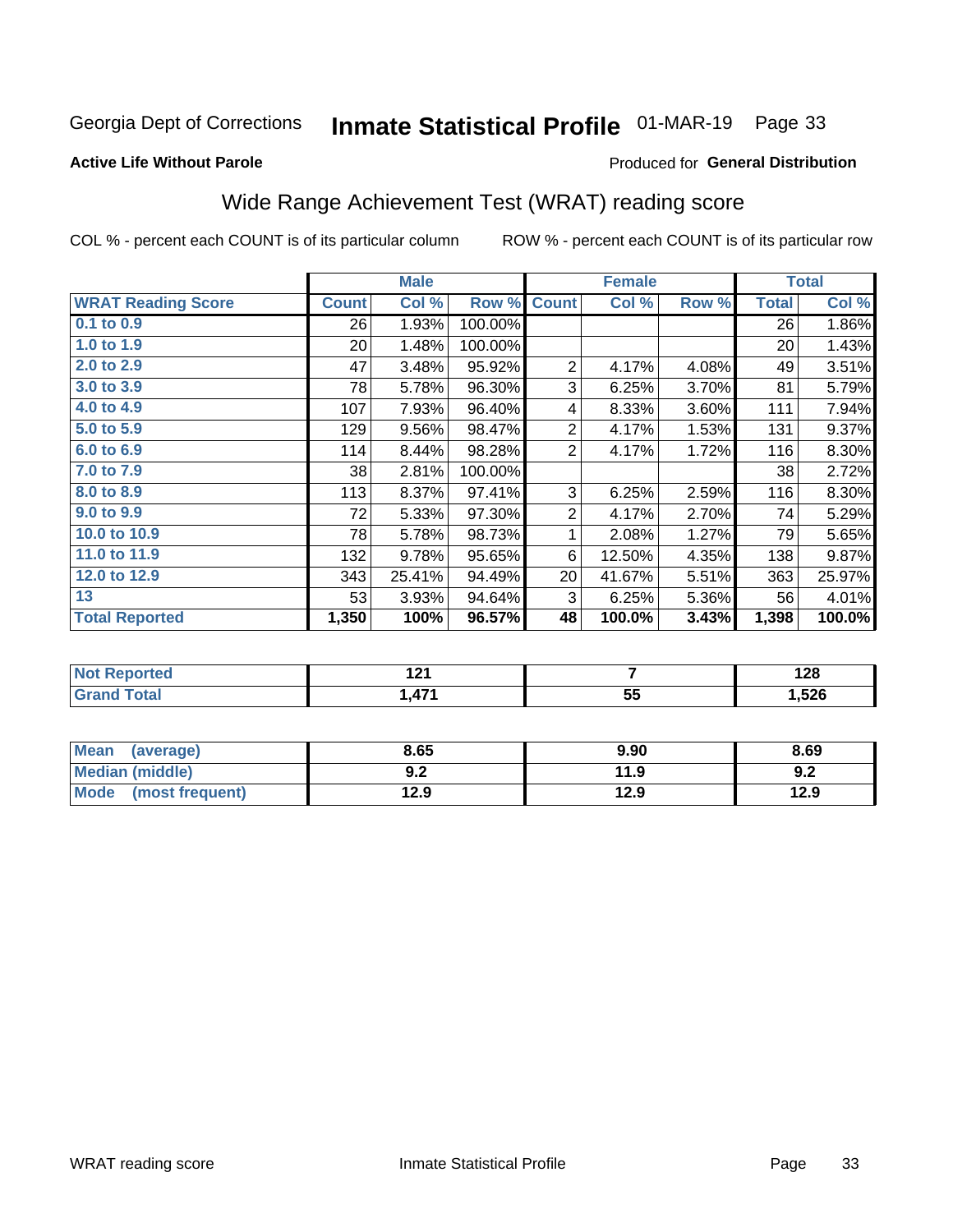## Inmate Statistical Profile 01-MAR-19 Page 34

#### **Active Life Without Parole**

#### Produced for General Distribution

## Wide Range Achievement Test (WRAT) math score

COL % - percent each COUNT is of its particular column

|                              |              | <b>Male</b> |         |                | <b>Female</b> |        |              | <b>Total</b> |
|------------------------------|--------------|-------------|---------|----------------|---------------|--------|--------------|--------------|
| <b>WRAT Mathematic Score</b> | <b>Count</b> | Col %       | Row %   | <b>Count</b>   | Col %         | Row %  | <b>Total</b> | Col %        |
| $0.1$ to $0.9$               | 3            | 0.22%       | 100.00% |                |               |        | 3            | 0.21%        |
| 1.0 to 1.9                   | 9            | 0.67%       | 100.00% |                |               |        | 9            | 0.64%        |
| 2.0 to 2.9                   | 33           | 2.44%       | 97.06%  | 1              | 2.08%         | 2.94%  | 34           | 2.43%        |
| 3.0 to 3.9                   | 70           | 5.19%       | 97.22%  | $\overline{2}$ | 4.17%         | 2.78%  | 72           | 5.15%        |
| 4.0 to 4.9                   | 150          | 11.11%      | 97.40%  | 4              | 8.33%         | 2.60%  | 154          | 11.02%       |
| 5.0 to 5.9                   | 195          | 14.44%      | 97.99%  | 4              | 8.33%         | 2.01%  | 199          | 14.23%       |
| 6.0 to 6.9                   | 290          | 21.48%      | 96.99%  | 9              | 18.75%        | 3.01%  | 299          | 21.39%       |
| 7.0 to 7.9                   | 122          | 9.04%       | 96.06%  | 5              | 10.42%        | 3.94%  | 127          | 9.08%        |
| 8.0 to 8.9                   | 143          | 10.59%      | 97.95%  | 3              | 6.25%         | 2.05%  | 146          | 10.44%       |
| 9.0 to 9.9                   | 97           | 7.19%       | 95.10%  | 5              | 10.42%        | 4.90%  | 102          | 7.30%        |
| 10.0 to 10.9                 | 26           | 1.93%       | 100.00% |                |               |        | 26           | 1.86%        |
| 11.0 to 11.9                 | 49           | 3.63%       | 96.08%  | $\overline{2}$ | 4.17%         | 3.92%  | 51           | 3.65%        |
| 12.0 to 12.9                 | 157          | 11.63%      | 92.90%  | 12             | 25.00%        | 7.10%  | 169          | 12.09%       |
| 13                           | 6            | 0.44%       | 85.71%  | 1              | 2.08%         | 14.29% | 7            | 0.50%        |
| <b>Total Reported</b>        | 1,350        | 100%        | 96.57%  | 48             | 100%          | 3.43%  | 1,398        | 100%         |
|                              |              |             |         |                |               |        |              |              |
|                              |              |             |         |                |               |        |              |              |

| <b>Not</b>   | . .      |         | 0 מ    |
|--------------|----------|---------|--------|
| Reported     | <u>.</u> |         | 140    |
| <b>cotal</b> | 474      | 55<br>◡ | 526, ا |

| <b>Mean</b><br>(average)       | 7.36 | 8.46 | 7.40 |
|--------------------------------|------|------|------|
| Median (middle)                | 6.9  | 7. U | 6.9  |
| <b>Mode</b><br>(most frequent) | 12.9 | 12.9 | 12.9 |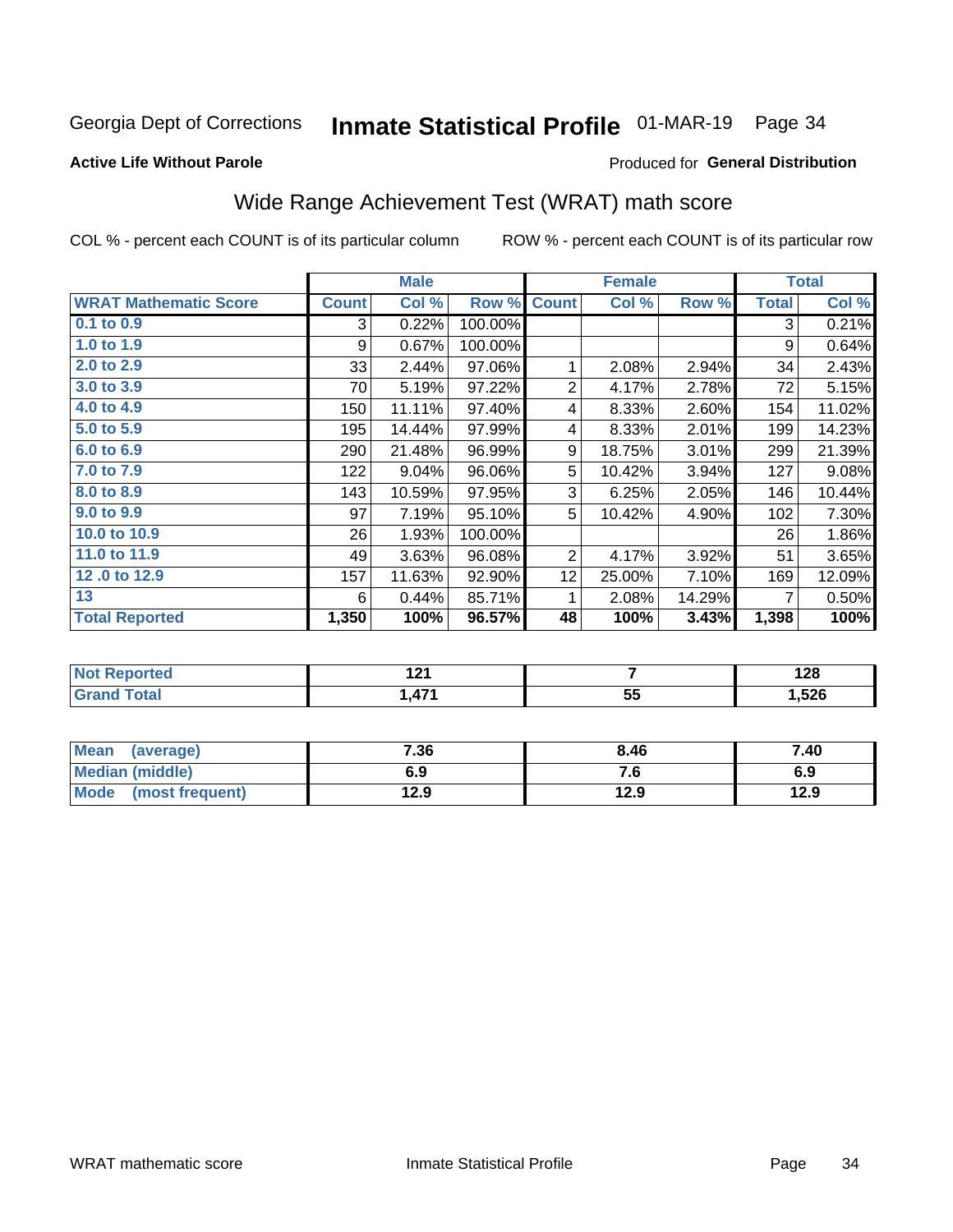#### Inmate Statistical Profile 01-MAR-19 Page 35

#### **Active Life Without Parole**

#### Produced for General Distribution

## Wide Range Achievement Test (WRAT) spelling score

COL % - percent each COUNT is of its particular column

|                            |              | <b>Male</b> |         |                | <b>Female</b>   |       |              | <b>Total</b> |
|----------------------------|--------------|-------------|---------|----------------|-----------------|-------|--------------|--------------|
| <b>WRAT Spelling Score</b> | <b>Count</b> | Col %       | Row %   | <b>Count</b>   | Col %           | Row % | <b>Total</b> | Col %        |
| 0.1 to 0.9                 | 24           | 1.78%       | 100.00% |                |                 |       | 24           | 1.72%        |
| 1.0 to 1.9                 | 36           | 2.67%       | 100.00% |                |                 |       | 36           | 2.58%        |
| 2.0 to 2.9                 | 55           | 4.08%       | 96.49%  | $\overline{2}$ | 4.17%           | 3.51% | 57           | 4.08%        |
| 3.0 to 3.9                 | 77           | 5.71%       | 97.47%  | $\overline{2}$ | 4.17%           | 2.53% | 79           | 5.66%        |
| 4.0 to 4.9                 | 79           | 5.86%       | 97.53%  | $\overline{2}$ | 4.17%           | 2.47% | 81           | 5.80%        |
| 5.0 to 5.9                 | 151          | 11.20%      | 99.34%  | 1              | 2.08%           | 0.66% | 152          | 10.89%       |
| 6.0 to 6.9                 | 121          | 8.98%       | 99.18%  | 1              | 2.08%           | 0.82% | 122          | 8.74%        |
| 7.0 to 7.9                 | 117          | 8.68%       | 97.50%  | 3              | 6.25%           | 2.50% | 120          | 8.60%        |
| 8.0 to 8.9                 | 117          | 8.68%       | 97.50%  | 3              | 6.25%           | 2.50% | 120          | 8.60%        |
| 9.0 to 9.9                 | 75           | 5.56%       | 100.00% |                |                 |       | 75           | 5.37%        |
| 10.0 to 10.9               | 69           | 5.12%       | 100.00% |                |                 |       | 69           | 4.94%        |
| 11.0 to 11.9               | 95           | 7.05%       | 93.14%  | $\overline{7}$ | 14.58%          | 6.86% | 102          | 7.31%        |
| 12.0 to 12.9               | 302          | 22.40%      | 92.07%  | 26             | 54.17%          | 7.93% | 328          | 23.50%       |
| 13                         | 30           | 2.23%       | 96.77%  | 1              | 2.08%           | 3.23% | 31           | 2.22%        |
| <b>Total Reported</b>      | 1,348        | 100%        | 96.56%  | 48             | 100%            | 3.44% | 1,396        | 100.0%       |
|                            |              |             |         |                |                 |       |              |              |
| <b>Not Reported</b>        |              | 123         |         |                | $\overline{7}$  |       |              | 130          |
| <b>Grand Total</b>         |              | 1,471       |         |                | $\overline{55}$ |       |              | 1,526        |

| Mean (average)       | 8.21 | 10.53 | 8.29 |
|----------------------|------|-------|------|
| Median (middle)      | 8.3  | 12.5  | 8.3  |
| Mode (most frequent) | 12.9 | 12.9  | 12.9 |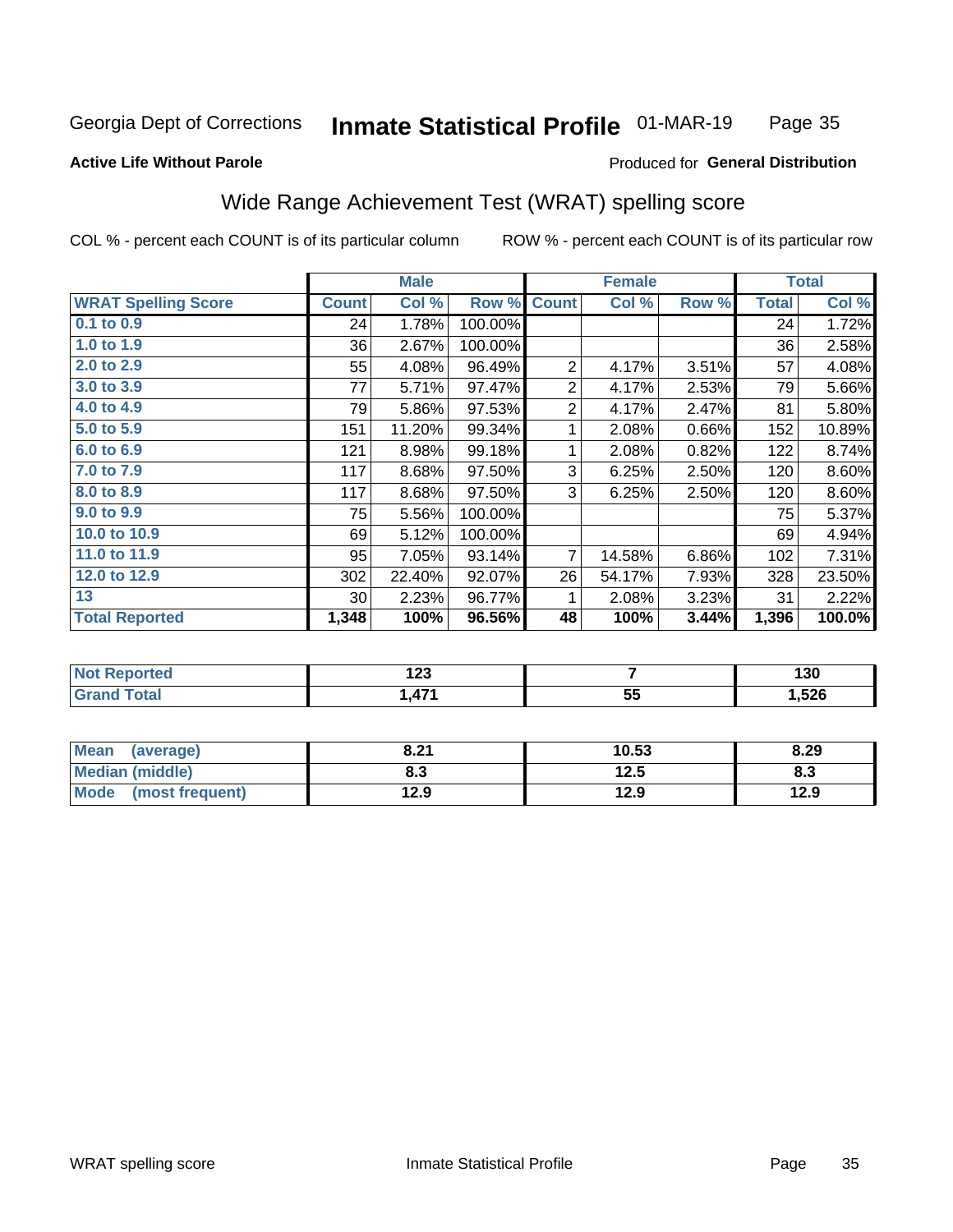## Inmate Statistical Profile 01-MAR-19 Page 36

#### **Active Life Without Parole**

#### Produced for General Distribution

## Current / last mental health treatment level

COL % - percent each COUNT is of its particular column

|                                    |              | <b>Male</b> |           |                 | <b>Female</b> |       |              | <b>Total</b> |
|------------------------------------|--------------|-------------|-----------|-----------------|---------------|-------|--------------|--------------|
| <b>Mental Health Treatment Lev</b> | <b>Count</b> | Col %       | Row %     | <b>Count</b>    | Col%          | Row % | <b>Total</b> | Col %        |
| 1 No problem at current time       | 255          | 39.17%      | 95.51%    | 12              | 25.53%        | 4.49% | 267          | 38.25%       |
| 2 Receiving outpatient             | 312          | 47.93%      | $90.17\%$ | 34 <sup>1</sup> | 72.34%        | 9.83% | 346          | 49.57%       |
| <b>Treatment</b>                   |              |             |           |                 |               |       |              |              |
| 3 Inpatient, moderate              | 69           | 10.60%      | 98.57%    |                 | 2.13%         | 1.43% | 70           | 10.03%       |
| Treatment                          |              |             |           |                 |               |       |              |              |
| 4 Inpatient, intensive             | 14           | 2.15%       | 100.00%   |                 |               |       | 14           | 2.01%        |
| Treatment                          |              |             |           |                 |               |       |              |              |
| <b>5 Undergoing crisis</b>         |              | 0.15%       | 100.00%   |                 |               |       |              | 0.14%        |
| <b>stabilization</b>               |              |             |           |                 |               |       |              |              |
| <b>Total Evaluated</b>             | 651          | 100%        | 93.27%    | 47              | 100%          | 6.73% | 698          | 100%         |

| <b>evaluation</b><br><b>Never had MH</b> | 820 |          | 828  |
|------------------------------------------|-----|----------|------|
| int                                      | 17, | --<br>Ju | ,526 |

| <b>Median (middle)</b>  | <b>Receiving outpatient</b><br>treatment | <b>Receiving outpatient</b><br>treatment | <b>Receiving</b><br>outpatient<br>treatment |  |
|-------------------------|------------------------------------------|------------------------------------------|---------------------------------------------|--|
| Mode<br>(most frequent) | <b>Receiving outpatient</b><br>treatment | <b>Receiving outpatient</b><br>treatment | Receiving<br>outpatient<br>treatment        |  |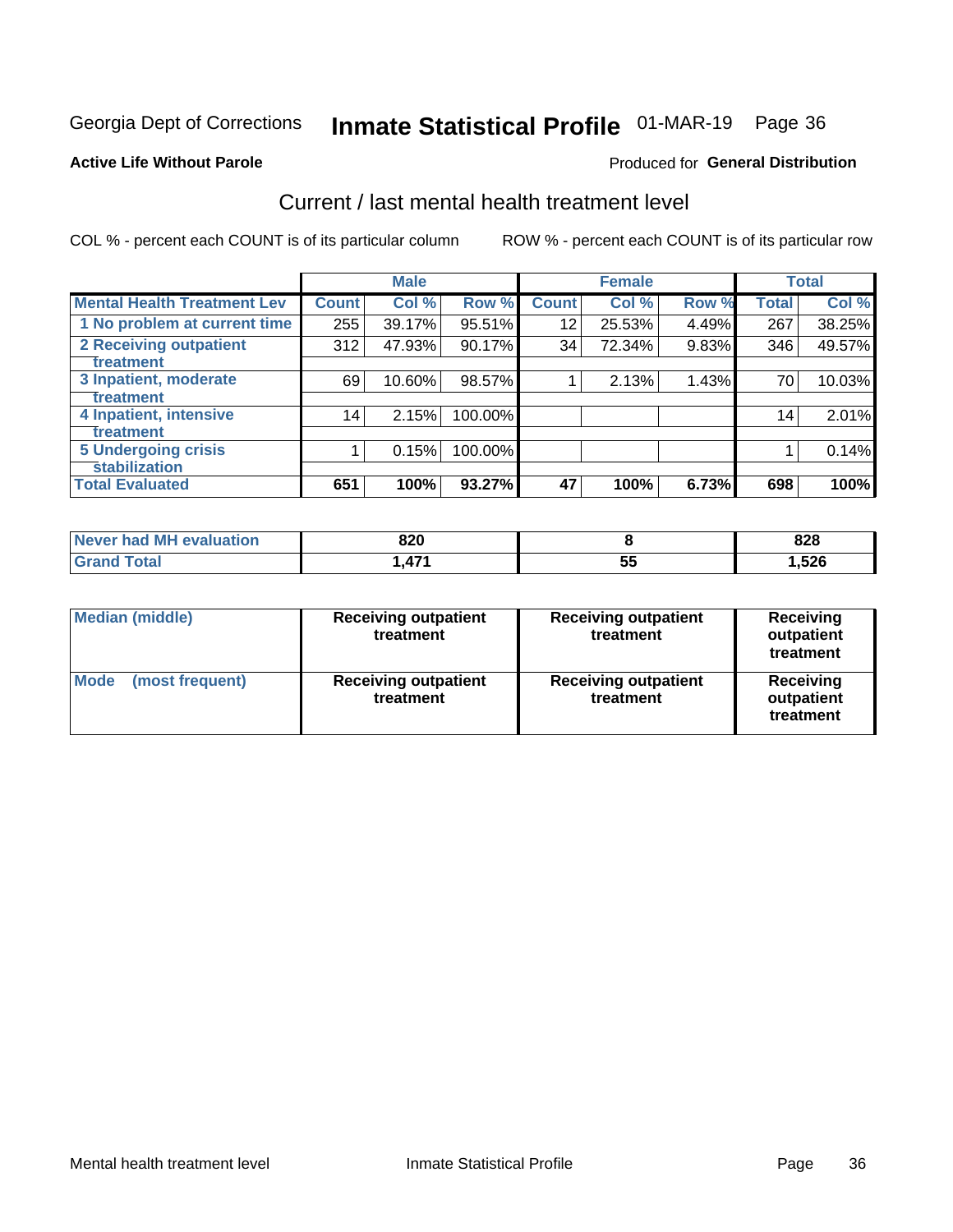#### Inmate Statistical Profile 01-MAR-19 Page 37

#### **Active Life Without Parole**

#### Produced for General Distribution

## PULHESDWIT medical scale - 'P' overall condition ('P'hysical)

COL % - percent each COUNT is of its particular column

|                                |              | <b>Male</b> |         |             | <b>Female</b> |       |              | <b>Total</b> |
|--------------------------------|--------------|-------------|---------|-------------|---------------|-------|--------------|--------------|
| 'P' Overall Condition          | <b>Count</b> | Col %       |         | Row % Count | Col %         | Row % | <b>Total</b> | Col %        |
| 1 No medical illness           | 1,032        | 76.73%      | 96.99%  | 32          | 58.18%        | 3.01% | 1,064.       | 76.00%       |
| 2 Well-controlled chronic      | 287          | 21.34%      | 92.88%  | 22          | 40.00%        | 7.12% | 309          | 22.07%       |
| <b>illness</b>                 |              |             |         |             |               |       |              |              |
| 3 Poorly-controlled chronic    | 25           | $1.86\%$    | 96.15%  |             | 1.82%         | 3.85% | 26           | 1.86%        |
| <b>illness</b>                 |              |             |         |             |               |       |              |              |
| 5 Terminal illness, < 6 months |              | $0.07\%$    | 100.00% |             |               |       |              | 0.07%        |
| to live                        |              |             |         |             |               |       |              |              |
| <b>Total Reported</b>          | 1,345        | 100%        | 96.07%  | 55          | 100%          | 3.93% | 1,400        | 100%         |

| τeα   | . מ                |   | 1 ጎድ<br>14 U |
|-------|--------------------|---|--------------|
| _____ | $\rightarrow$<br>. | ು | ,526         |

| <b>Mode</b> | (most frequent) | 1 No medical illness | 1 No medical illness | 1 No medical<br>illness |
|-------------|-----------------|----------------------|----------------------|-------------------------|
|-------------|-----------------|----------------------|----------------------|-------------------------|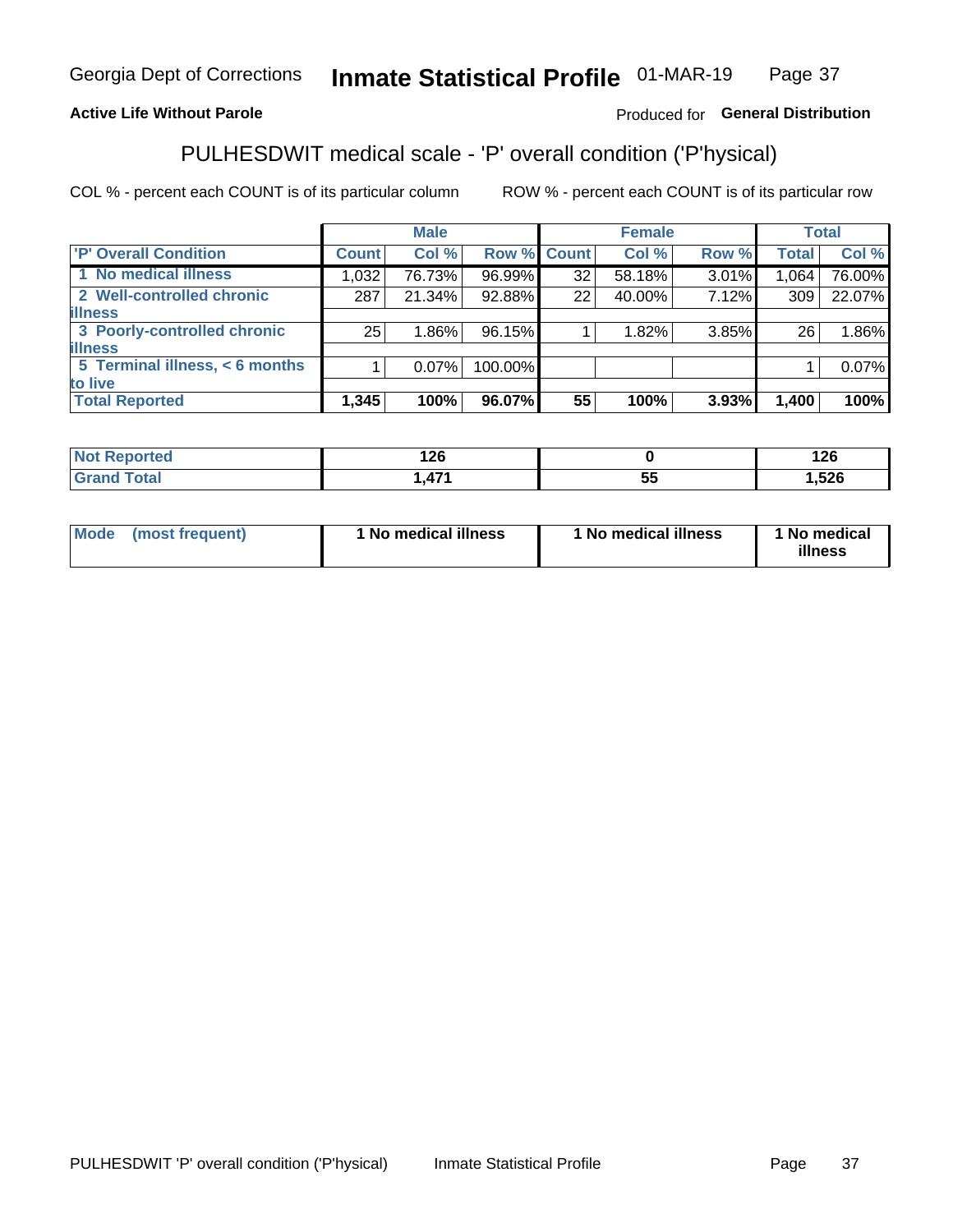#### **Active Life Without Parole**

#### Produced for General Distribution

## PULHESDWIT medical scale - 'U' upper body

COL % - percent each COUNT is of its particular column

|                              |              | <b>Male</b> |         |              | <b>Female</b> |       |              | <b>Total</b> |
|------------------------------|--------------|-------------|---------|--------------|---------------|-------|--------------|--------------|
| <b>'U' Upper Body</b>        | <b>Count</b> | Col %       | Row %   | <b>Count</b> | Col %         | Row % | <b>Total</b> | Col %        |
| 1 Upper bones, joints,       | 1,275        | 94.87%      | 96.08%  | 52           | 94.55%        | 3.92% | 1,327        | 94.85%       |
| muscles all OK               |              |             |         |              |               |       |              |              |
| 2 One or both arms minimally | 60           | 4.46%       | 95.24%  | 3            | 5.45%         | 4.76% | 63           | 4.50%        |
| limited                      |              |             |         |              |               |       |              |              |
| 3 One or both arms           | 6            | 0.45%       | 100.00% |              |               |       | 6            | 0.43%        |
| <b>moderately limited</b>    |              |             |         |              |               |       |              |              |
| 4 One arm disabled,          | 3            | 0.22%       | 100.00% |              |               |       | 3            | 0.21%        |
| paralyzed, or amputated      |              |             |         |              |               |       |              |              |
| <b>Total Reported</b>        | 1,344        | 100%        | 96.07%  | 55           | 100%          | 3.93% | 1,399        | 100%         |

| <b>Not Reported</b> | --<br>.<br>$ -$ |          | 107<br>. |
|---------------------|-----------------|----------|----------|
| <b>Total</b>        | 171<br>.        | --<br>JJ | 1,526    |

| <b>Mode</b> | (most frequent) | 1 Upper bones, joints,<br>muscles all OK | 1 Upper bones, joints,<br>muscles all OK | 1 Upper bones,<br>ljoints, muscles all<br>ОK |
|-------------|-----------------|------------------------------------------|------------------------------------------|----------------------------------------------|
|-------------|-----------------|------------------------------------------|------------------------------------------|----------------------------------------------|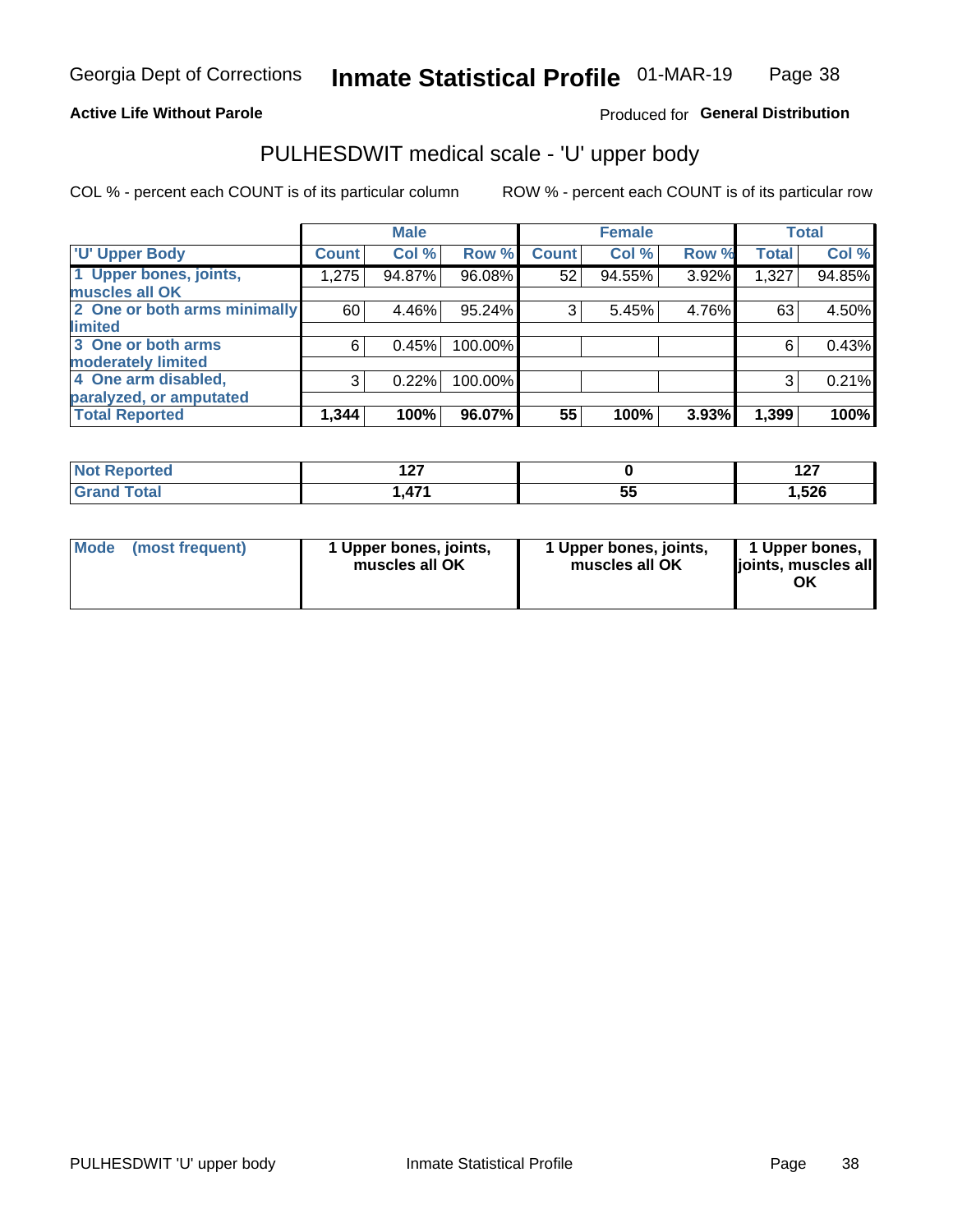#### **Active Life Without Parole**

#### Produced for General Distribution

## PULHESDWIT medical scale - 'L' lower body

COL % - percent each COUNT is of its particular column

|                                |              | <b>Male</b> |         |              | <b>Female</b> |       |              | <b>Total</b> |
|--------------------------------|--------------|-------------|---------|--------------|---------------|-------|--------------|--------------|
| 'L' Lower Body                 | <b>Count</b> | Col %       | Row %   | <b>Count</b> | Col %         | Row % | <b>Total</b> | Col %        |
| 1 Lower bones, joints,         | 1,171        | 87.13%      | 96.22%  | 46           | 83.64%        | 3.78% | 1,217        | 86.99%       |
| muscles all OK                 |              |             |         |              |               |       |              |              |
| 2 One or both legs minimally   | 152          | 11.31%      | 95.00%  | 8            | 14.55%        | 5.00% | 160          | 11.44%       |
| limited                        |              |             |         |              |               |       |              |              |
| 3 One or both legs             | 16           | 1.19%       | 94.12%  |              | 1.82%         | 5.88% | 17           | 1.22%        |
| moderately limited             |              |             |         |              |               |       |              |              |
| 4 One leg disabled, paralyzed, | 5            | 0.37%       | 100.00% |              |               |       | 5            | 0.36%        |
| or amputated                   |              |             |         |              |               |       |              |              |
| <b>Total Reported</b>          | 1,344        | 100%        | 96.07%  | 55           | 100%          | 3.93% | 1,399        | 100.0%       |

| <b>Not Reported</b> | --<br>.<br>$ -$ |    | - - -<br>. |
|---------------------|-----------------|----|------------|
| <b>Total</b>        | $1 - 4$         | -- | 526، ،     |
| <b>UI 41 I 4</b>    | .               | vu |            |

| Mode | (most frequent) | 1 Lower bones, joints,<br>muscles all OK | 1 Lower bones, joints,<br>muscles all OK | 1 Lower bones,<br>ljoints, muscles all<br>OK |
|------|-----------------|------------------------------------------|------------------------------------------|----------------------------------------------|
|------|-----------------|------------------------------------------|------------------------------------------|----------------------------------------------|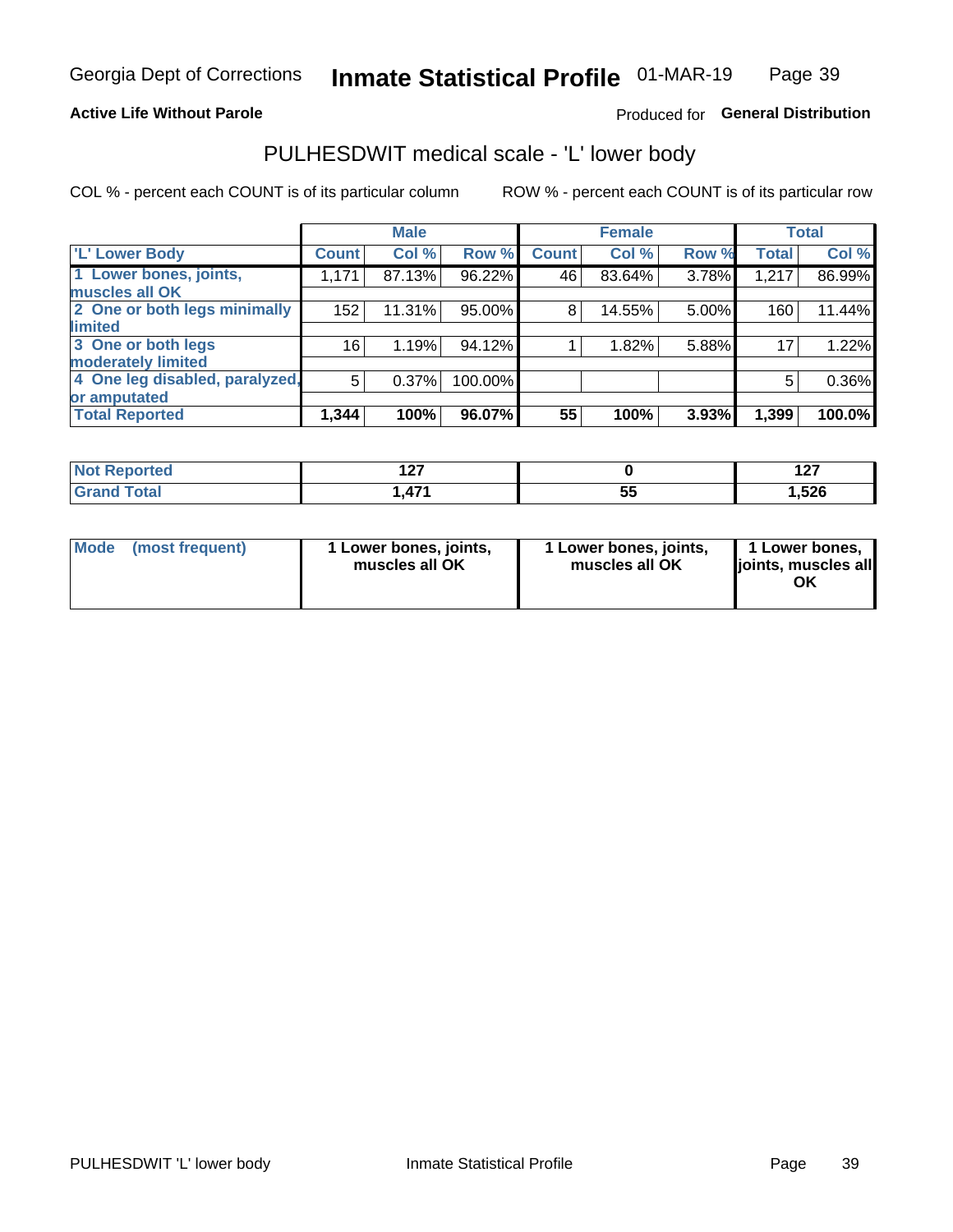#### **Active Life Without Parole**

Produced for General Distribution

### PULHESDWIT medical scale - 'H' hearing

COL % - percent each COUNT is of its particular column

|                                |              | <b>Male</b> |                    |    | <b>Female</b> |       | <b>Total</b> |        |
|--------------------------------|--------------|-------------|--------------------|----|---------------|-------|--------------|--------|
| <b>H' Hearing</b>              | <b>Count</b> | Col %       | <b>Row % Count</b> |    | Col %         | Row % | <b>Total</b> | Col %  |
| 1 Normal hearing both ears     | 1,326        | 98.73%      | 96.09%             | 54 | 100.00%       | 3.91% | 1,380        | 98.78% |
| 2 Some loss in one ear with    | 12           | 0.89%       | 100.00%            |    |               |       | 12           | 0.86%  |
| other OK, or mild loss in both |              |             |                    |    |               |       |              |        |
| 3 Total loss in one ear with   | 4            | $0.30\%$    | 100.00%            |    |               |       | 4            | 0.29%  |
| mild loss in other             |              |             |                    |    |               |       |              |        |
| 4 Severe loss in both ears     |              | $0.07\%$    | 100.00%            |    |               |       |              | 0.07%  |
| <b>Total Reported</b>          | 1,343        | 100%        | 96.13%             | 54 | 100%          | 3.87% | 1,397        | 100%   |

| ported<br><b>NOT</b> | ס פ<br>0٤٠،<br>--- |                           | 1 אמ<br>173 |
|----------------------|--------------------|---------------------------|-------------|
| $\sim$ 10            | $\rightarrow$<br>. | $\ddot{\phantom{1}}$<br>◡ | 526ء        |

| Mode (most frequent) | 1 Normal hearing both ears 1 Normal hearing both ears 1 Normal hearing | both ears |
|----------------------|------------------------------------------------------------------------|-----------|
|                      |                                                                        |           |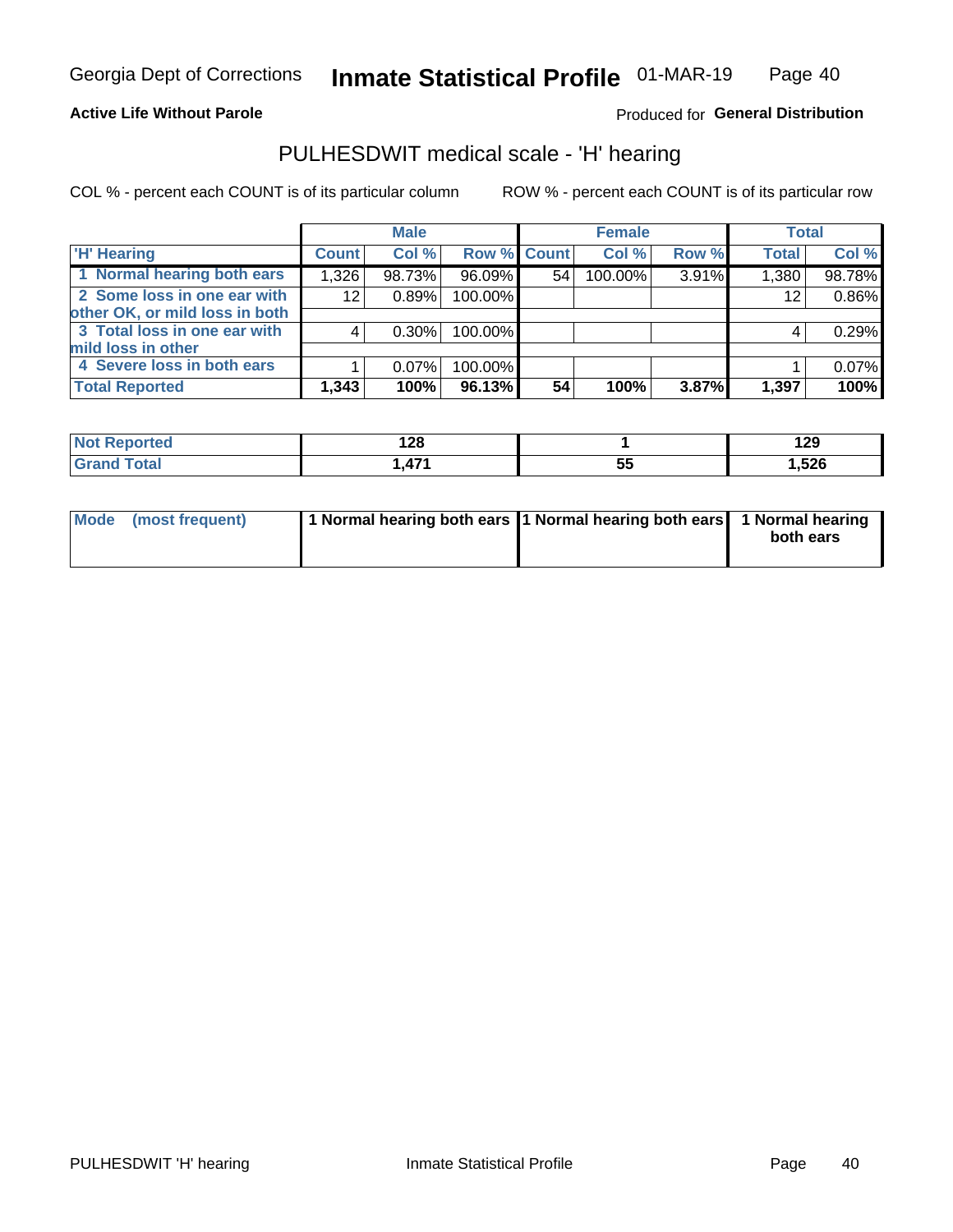#### **Active Life Without Parole**

#### Produced for General Distribution

### PULHESDWIT medical scale - 'E' vision

COL % - percent each COUNT is of its particular column

|                                |              | <b>Male</b> |             |    | <b>Female</b> |       |              | <b>Total</b> |
|--------------------------------|--------------|-------------|-------------|----|---------------|-------|--------------|--------------|
| <b>E' Vision</b>               | <b>Count</b> | Col %       | Row % Count |    | Col %         | Row % | <b>Total</b> | Col %        |
| 1 Correctable to 20/40 in both | 992          | 76.19%      | 97.35%      | 27 | 52.94%        | 2.65% | 1,019        | 75.31%       |
| eyes                           |              |             |             |    |               |       |              |              |
| 2 Correctable to 20/70 in one  | 278          | 21.35%      | 92.05%      | 24 | 47.06%        | 7.95% | 302          | 22.32%       |
| eye, may be blind in other     |              |             |             |    |               |       |              |              |
| 3 Correctable to 20/200 in one | 28           | 2.15%       | 100.00%     |    |               |       | 28           | 2.07%        |
| eye, may be blind in other     |              |             |             |    |               |       |              |              |
| 4 One eye not correctable to   | 4            | 0.31%       | 100.00%     |    |               |       | 4            | 0.30%        |
| 20/200, other may be blind     |              |             |             |    |               |       |              |              |
| <b>Total Reported</b>          | 1,302        | 100%        | 96.23%      | 51 | 100%          | 3.77% | 1,353        | 100%         |

| <b>Not Reported</b> | 169 |          | ---<br>. . |
|---------------------|-----|----------|------------|
| Total               | 171 | --<br>ວະ | ,526       |

| Mode (most frequent) | 1 Correctable to 20/40 in both<br>eves | 1 Correctable to 20/40 in   1 Correctable to<br>both eves | 20/40 in both eyes |
|----------------------|----------------------------------------|-----------------------------------------------------------|--------------------|
|                      |                                        |                                                           |                    |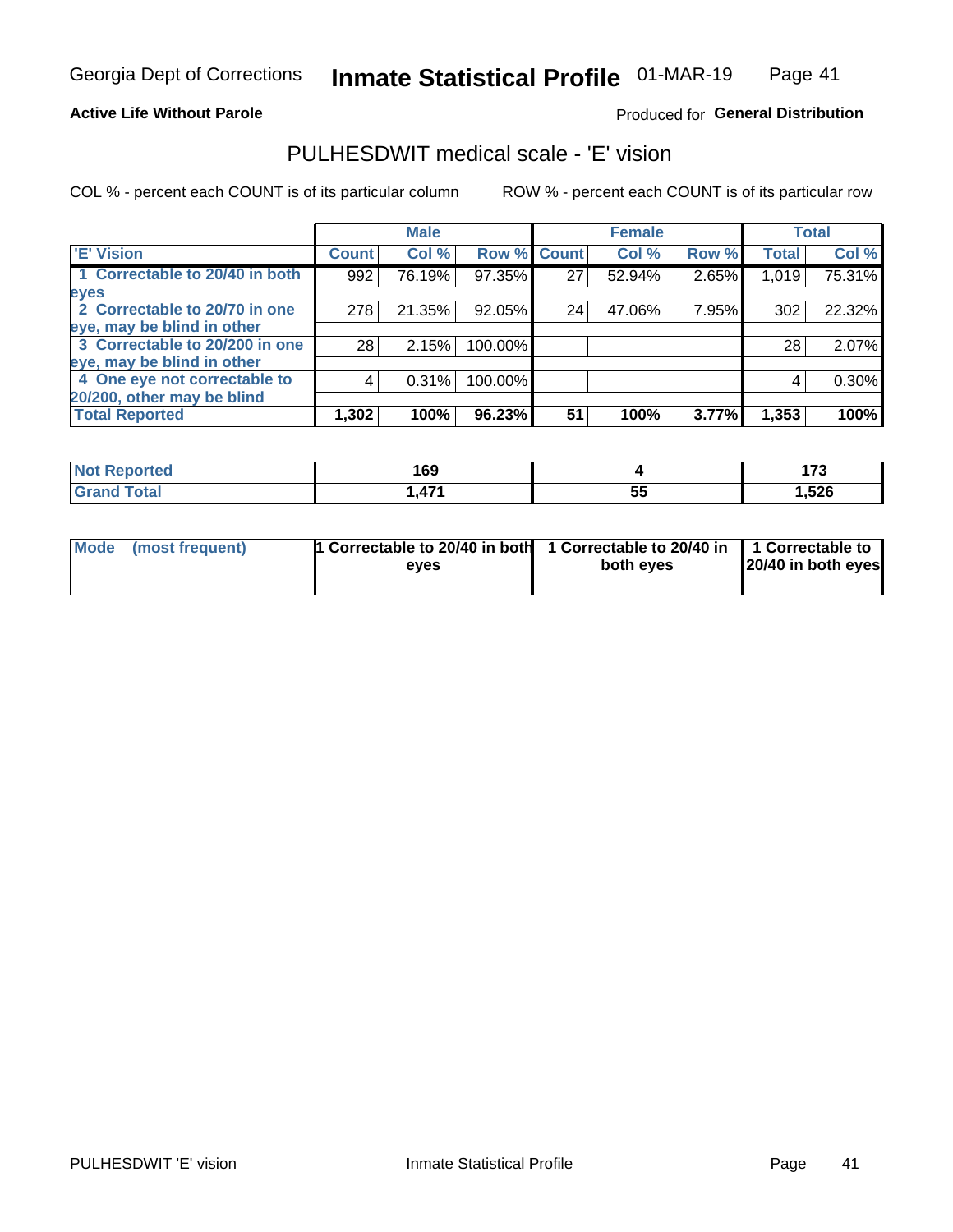#### **Active Life Without Parole**

#### Produced for General Distribution

## PULHESDWIT medical scale - 'S' pSychiatric

COL % - percent each COUNT is of its particular column

|                                        |              | <b>Male</b> |         |             | <b>Female</b> |        |              | <b>Total</b> |
|----------------------------------------|--------------|-------------|---------|-------------|---------------|--------|--------------|--------------|
| 'S' pSychiatric                        | <b>Count</b> | Col %       |         | Row % Count | Col %         | Row %  | <b>Total</b> | Col %        |
| 1 No impairment or disorders           | 1,145        | 82.79%      | 98.88%  | 13          | 30.23%        | 1.12%  | 1,158        | 81.21%       |
| 2 Stable, or in remission, or          | 177          | 12.80%      | 85.92%  | 29          | 67.44%        | 14.08% | 206          | 14.45%       |
| mild impairment or retardation         |              |             |         |             |               |        |              |              |
| 3 Requires moderate inpatient          | 51           | 3.69%       | 98.08%  |             | 2.33%         | 1.92%  | 52           | 3.65%        |
| <b>treatment</b>                       |              |             |         |             |               |        |              |              |
| 4 Requires intensive inpatient         | 9            | 0.65%       | 100.00% |             |               |        | 9            | 0.63%        |
| treatment                              |              |             |         |             |               |        |              |              |
| <b>5 Requires Crisis Stabilization</b> |              | $0.07\%$    | 100.00% |             |               |        |              | 0.07%        |
| Unit (CSU) inpatient care              |              |             |         |             |               |        |              |              |
| <b>Total Reported</b>                  | 1,383        | 100%        | 96.98%  | 43          | 100%          | 3.02%  | 1,426        | 100.0%       |

| <b>Not Reported</b>  | 88                | $\overline{\phantom{0}}$ | 100   |
|----------------------|-------------------|--------------------------|-------|
| <b>Total</b><br>CHOM | 17,<br>$\sqrt{ }$ | ວະ                       | 1,526 |

| Mode | (most frequent) | <b>1 No impairment or disorders</b> 2 Stable, or in remission, 1 No impairment or |                       |           |
|------|-----------------|-----------------------------------------------------------------------------------|-----------------------|-----------|
|      |                 |                                                                                   | or mild impairment or | disorders |
|      |                 |                                                                                   | retardation           |           |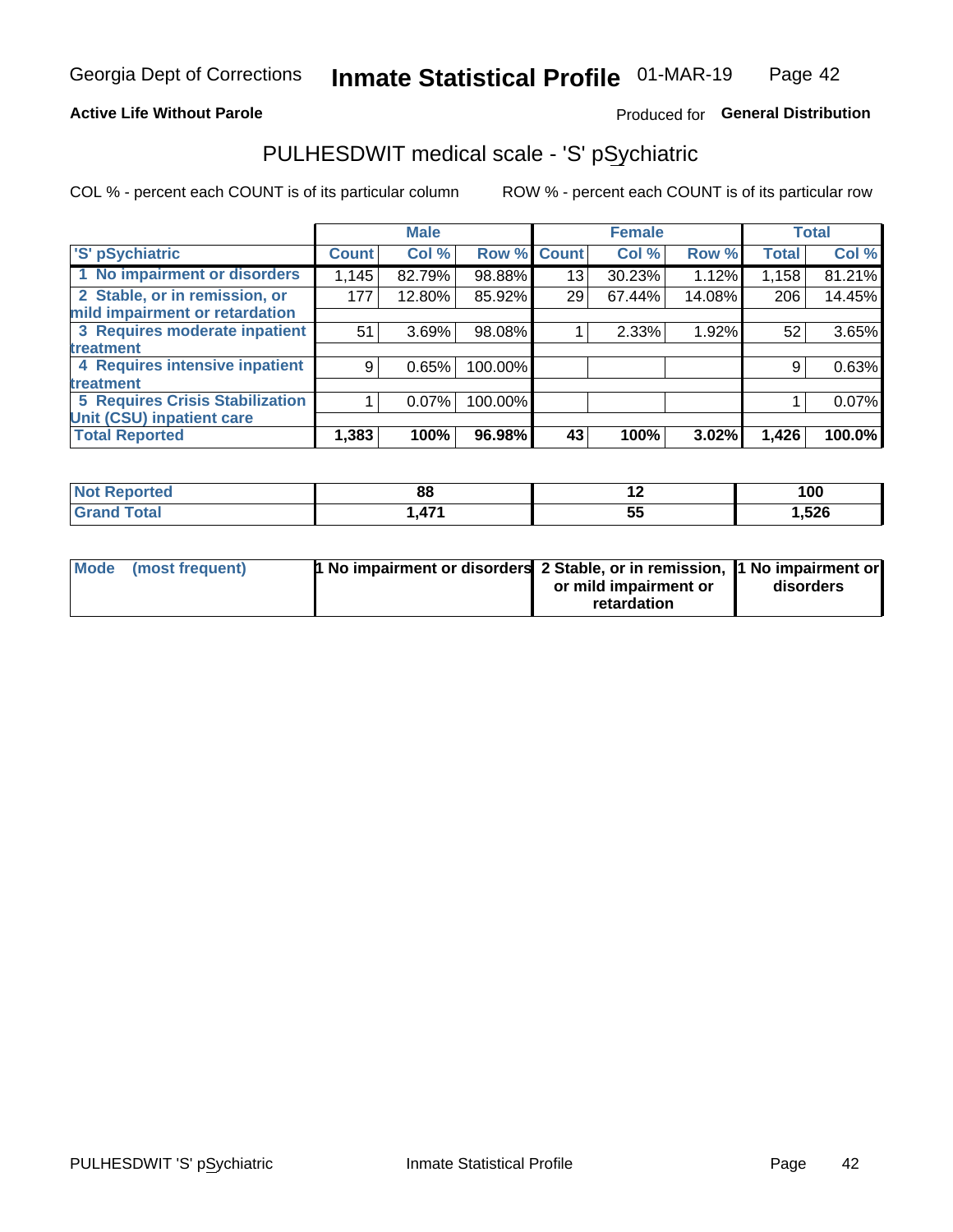#### **Active Life Without Parole**

#### Produced for General Distribution

## PULHESDWIT medical scale - 'D' dental

COL % - percent each COUNT is of its particular column

|                                 |              | <b>Male</b> |             |    | <b>Female</b> |       |              | <b>Total</b> |
|---------------------------------|--------------|-------------|-------------|----|---------------|-------|--------------|--------------|
| <b>D'</b> Dental                | <b>Count</b> | Col %       | Row % Count |    | Col %         | Row % | <b>Total</b> | Col %        |
| 1 Minimal routine dental health | 956          | 75.16%      | 95.50%      | 45 | 90.00%        | 4.50% | 1,001        | 75.72%       |
| <b>needs</b>                    |              |             |             |    |               |       |              |              |
| 2 Moderate cavities and/or gum  | 265          | 20.83%      | 99.25%      |    | 4.00%         | 0.75% | 267          | 20.20%       |
| disease                         |              |             |             |    |               |       |              |              |
| 3 Extensive gum disease         | 50           | 3.93%       | 94.34%      | 3  | 6.00%         | 5.66% | 53           | 4.01%        |
| and/or widespread decay         |              |             |             |    |               |       |              |              |
| 4 Urgent need for dental        |              | 0.08%       | 100.00%     |    |               |       |              | 0.08%        |
| <b>services</b>                 |              |             |             |    |               |       |              |              |
| <b>Total Reported</b>           | 1,272        | 100%        | 96.22%      | 50 | 100%          | 3.78% | 1,322        | 100.0%       |

| <b>Not Reported</b> | 199 |          | 204  |
|---------------------|-----|----------|------|
| Total               | 171 | --<br>ວະ | ,526 |

| <b>Mode</b> | (most frequent) | <b>Minimal routine dental</b><br>health needs | 1 Minimal routine dental   1 Minimal routine  <br>health needs | dental health<br>needs |
|-------------|-----------------|-----------------------------------------------|----------------------------------------------------------------|------------------------|
|-------------|-----------------|-----------------------------------------------|----------------------------------------------------------------|------------------------|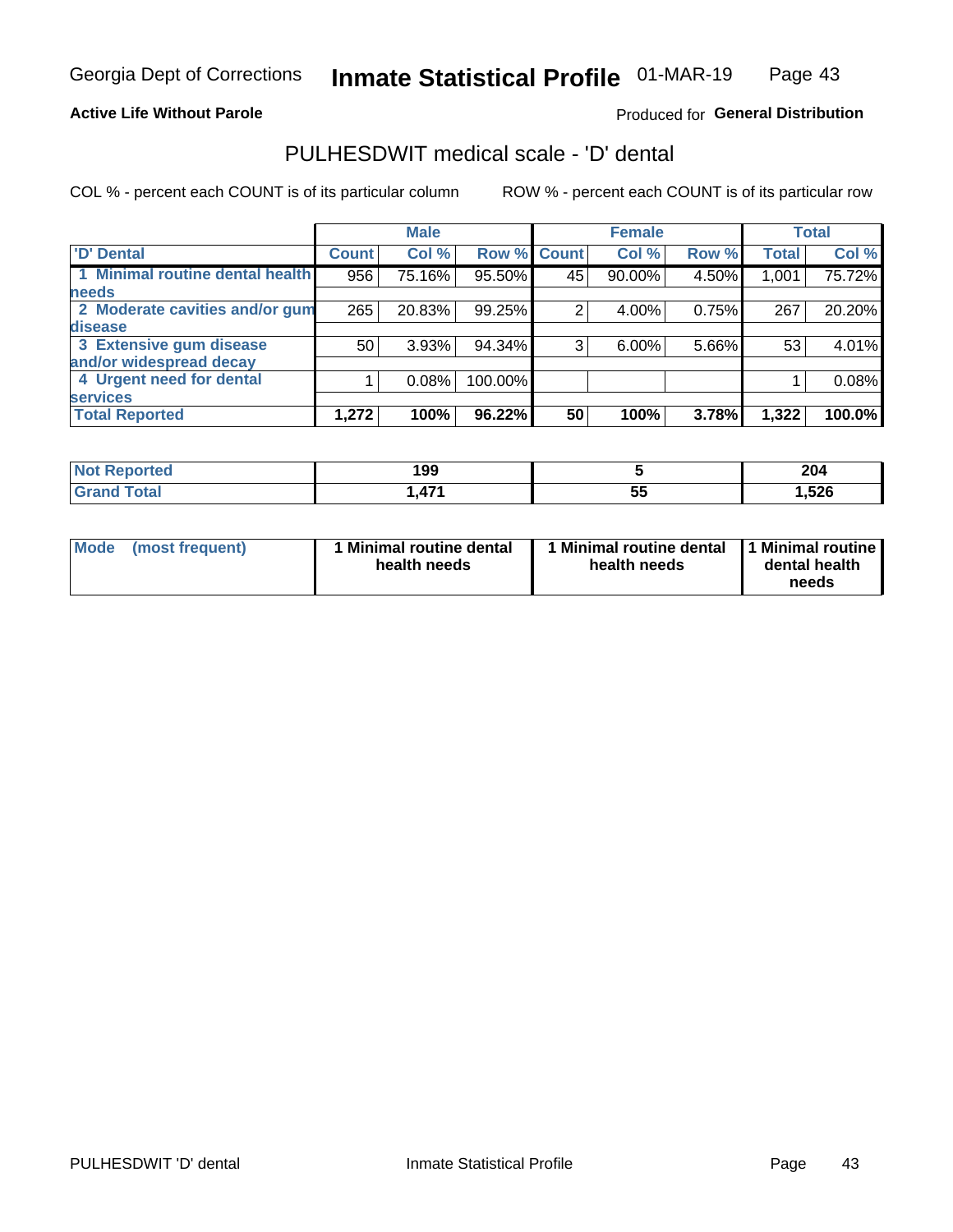#### **Active Life Without Parole**

#### Produced for General Distribution

### PULHESDWIT medical scale - 'W' work ability

COL % - percent each COUNT is of its particular column

|                                 |                    | <b>Male</b> |         |             | <b>Female</b> |       |              | <b>Total</b> |
|---------------------------------|--------------------|-------------|---------|-------------|---------------|-------|--------------|--------------|
| <b>W' work ability</b>          | Count <sup>'</sup> | Col %       |         | Row % Count | Col %         | Row % | <b>Total</b> | Col %        |
| 1 Unrestricted work or activity | 1,130              | 84.08%      | 96.66%  | 39          | 70.91%        | 3.34% | 1,169        | 83.56%       |
| 2 Minor restrictions on type of | 166                | 12.35%      | 91.21%  | 16          | 29.09%        | 8.79% | 182          | 13.01%       |
| <b>work</b>                     |                    |             |         |             |               |       |              |              |
| 3 Moderate restrictions on type | 30                 | 2.23%       | 100.00% |             |               |       | 30           | 2.14%        |
| lof work                        |                    |             |         |             |               |       |              |              |
| 4 Major restrictions on type of | 12 <sub>1</sub>    | 0.89%       | 100.00% |             |               |       | 12           | $0.86\%$     |
| <b>work</b>                     |                    |             |         |             |               |       |              |              |
| 5 Cannot work under any         | 6                  | 0.45%       | 100.00% |             |               |       | 6            | 0.43%        |
| <b>circumstances</b>            |                    |             |         |             |               |       |              |              |
| <b>Total Reported</b>           | 1,344              | 100%        | 96.07%  | 55          | 100%          | 3.93% | 1,399        | 100%         |

| Reported<br><b>NOT</b> | { ^ ㄱ<br>. |     | - - -<br>. |
|------------------------|------------|-----|------------|
| <b>Total</b>           | A 74       | --  | 526، ،     |
| <b>1200</b>            | $\sqrt{ }$ | JJ. |            |

| Mode            | 1 Unrestricted work or | 1 Unrestricted work or | 1 Unrestricted   |
|-----------------|------------------------|------------------------|------------------|
| (most frequent) | activity               | activity               | work or activity |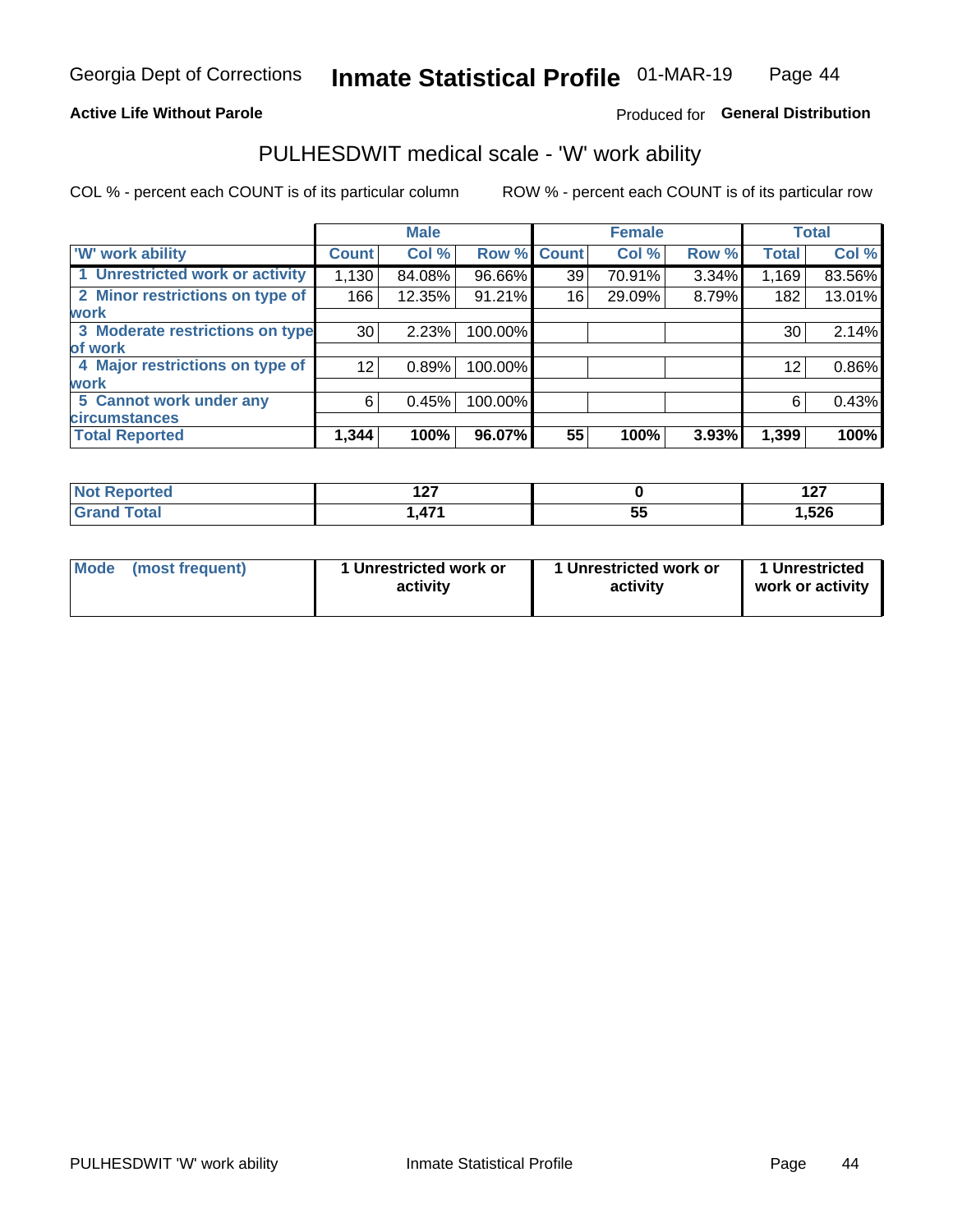#### **Active Life Without Parole**

#### Produced for General Distribution

## PULHESDWIT medical scale - 'I' impairment

COL % - percent each COUNT is of its particular column ROW % - percent each COUNT is of its particular row

|                                   |              | <b>Male</b> |             |    | <b>Female</b> |       |              | <b>Total</b> |
|-----------------------------------|--------------|-------------|-------------|----|---------------|-------|--------------|--------------|
| <b>T' Impairment</b>              | <b>Count</b> | Col %       | Row % Count |    | Col %         | Row % | <b>Total</b> | Col %        |
| 1 No impairments or               | 1,325        | 98.73%      | 96.01%      | 55 | 100.00%       | 3.99% | 1,380        | 98.78%       |
| <b>disabilities</b>               |              |             |             |    |               |       |              |              |
| 2 Wheelchair-bound but            | 9            | 0.67%       | 100.00%     |    |               |       | 9            | 0.64%        |
| otherwise OK                      |              |             |             |    |               |       |              |              |
| <b>3 Needs low-level Assisted</b> | 4            | 0.30%       | 100.00%     |    |               |       | 4            | 0.29%        |
| Living (level I)                  |              |             |             |    |               |       |              |              |
| 4 Needs moderate Assisted         |              | 0.07%       | 100.00%     |    |               |       |              | 0.07%        |
| Living (level II)                 |              |             |             |    |               |       |              |              |
| <b>5 Needs maximal Assisted</b>   | 3            | 0.22%       | 100.00%     |    |               |       | 3            | 0.21%        |
| <b>Living (level III)</b>         |              |             |             |    |               |       |              |              |
| <b>Total Reported</b>             | 1,342        | 100%        | 96.06%      | 55 | 100%          | 3.94% | 1,397        | 100%         |

| Reported     | ാവ<br>179 |          | 190<br>1 Z.J |
|--------------|-----------|----------|--------------|
| <b>Total</b> | ,471      | --<br>v. | 1,526        |

| Mode | (most frequent) | 1 No impairments or<br>disabilities | 1 No impairments or<br>disabilities | 1 No impairments<br>or disabilities |
|------|-----------------|-------------------------------------|-------------------------------------|-------------------------------------|
|------|-----------------|-------------------------------------|-------------------------------------|-------------------------------------|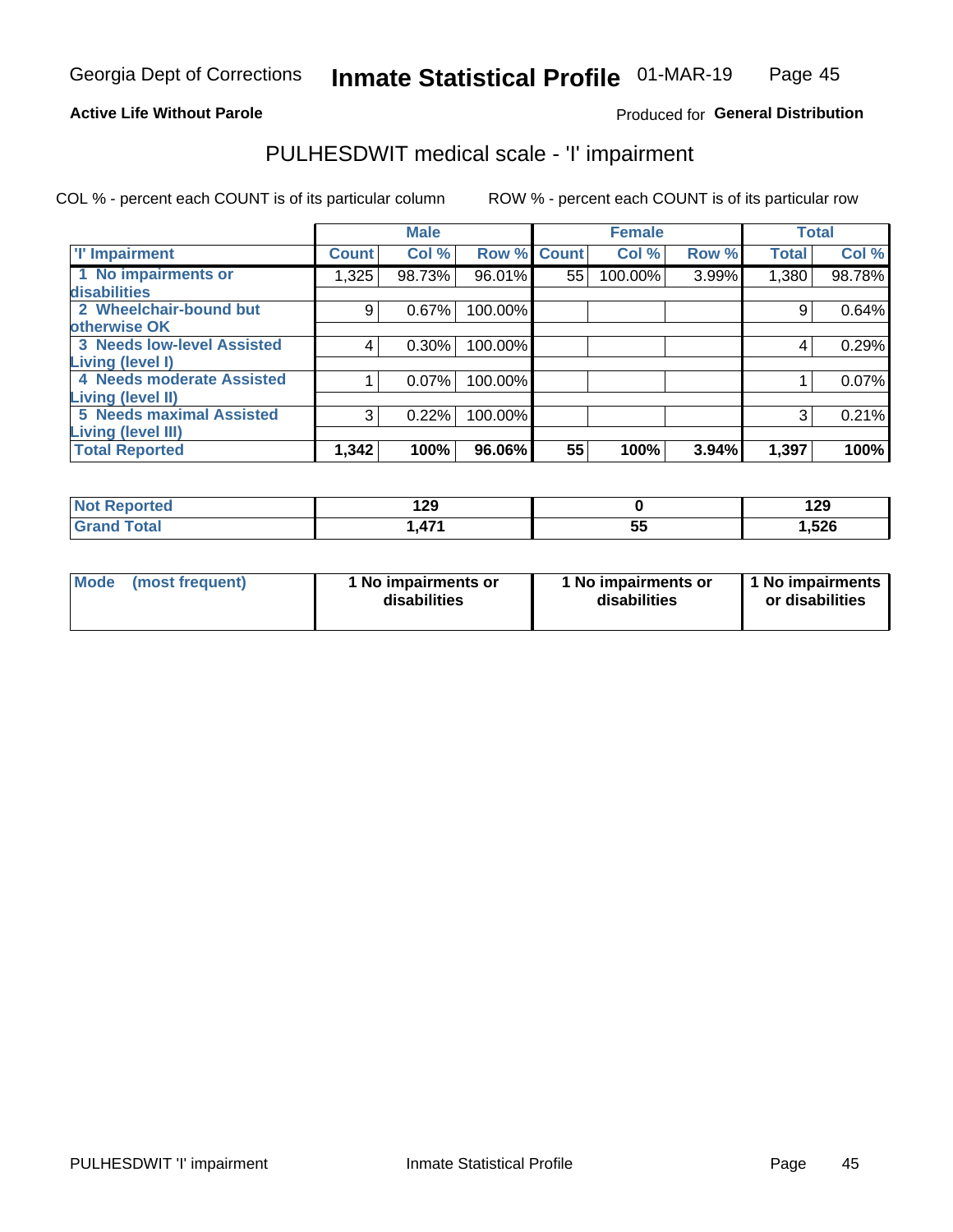#### **Active Life Without Parole**

#### Produced fo General Distribution

## PULHESDWIT medical scale - 'T' transportability

COL % - percent each COUNT is of its particular column

|                             |              | <b>Male</b> |             |    | <b>Female</b> |       |              | <b>Total</b> |
|-----------------------------|--------------|-------------|-------------|----|---------------|-------|--------------|--------------|
| <b>TT Transportability</b>  | <b>Count</b> | Col %       | Row % Count |    | Col %         | Row % | <b>Total</b> | Col %        |
| 1 Can be transported in any | 1,339        | 99.26%      | 96.12%      | 54 | 100.00%       | 3.88% | 1,393        | 99.29%       |
| ordinary approved vehicle   |              |             |             |    |               |       |              |              |
| 2 Wheelchair-bound, not     |              | $0.30\%$    | 100.00%     |    |               |       |              | 0.29%        |
| needing special vehicle     |              |             |             |    |               |       |              |              |
| 5 Requires ambulance        | 6            | 0.44%       | 100.00%     |    |               |       |              | 0.43%        |
| transport                   |              |             |             |    |               |       |              |              |
| <b>Total Reported</b>       | 1,349        | 100%        | 96.15%      | 54 | 100%          | 3.85% | 1,403        | 100.0%       |

| NG<br>ported | .<br>▗▃▃      |           | 102<br>12J |
|--------------|---------------|-----------|------------|
|              | 474<br>4<br>. | - -<br>vu | 1,526      |

| Mode (most frequent) | 1 Can be transported in any 1 Can be transported in any | ordinary approved vehicle   ordinary approved vehicle   transported in any | 1 Can be<br>ordinary approved<br>vehicle |
|----------------------|---------------------------------------------------------|----------------------------------------------------------------------------|------------------------------------------|
|                      |                                                         |                                                                            |                                          |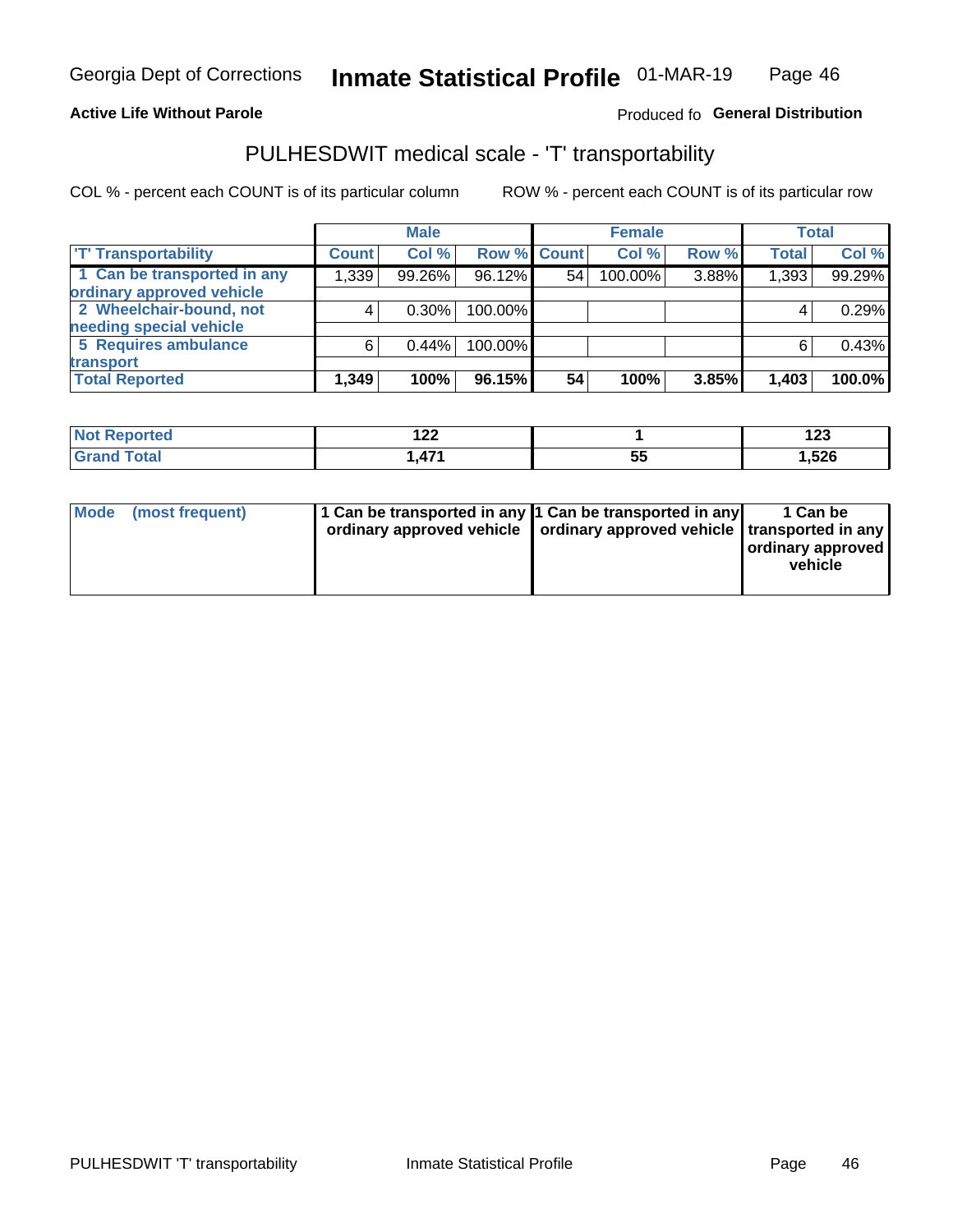## Inmate Statistical Profile 01-MAR-19 Page 47

#### **Active Life Without Parole**

#### **Produced for General Distribution**

### Number of prior Georgia incarcerations

COL % - percent each COUNT is of its particular column

|                                       |              | <b>Male</b> |           |              | <b>Female</b> |          |       | <b>Total</b> |
|---------------------------------------|--------------|-------------|-----------|--------------|---------------|----------|-------|--------------|
| <b>Num of Prior GA Incarcerations</b> | <b>Count</b> | Col %       | Row %     | <b>Count</b> | Col %         | Row %    | Total | Col %        |
|                                       | 742          | 50.44%      | 94.40%    | 44           | 80.00%        | 5.60%    | 786   | 51.51%       |
|                                       | 292          | 19.85%      | 97.99%    | 6            | 10.91%        | 2.01%    | 298   | 19.53%       |
|                                       | 186          | 12.64%      | 98.94%    | 2            | 3.64%         | $1.06\%$ | 188   | 12.32%       |
| 3                                     | 119          | 8.09%       | 98.35%    | 2            | 3.64%         | 1.65%    | 121   | 7.93%        |
| 4                                     | 61           | 4.15%       | 100.00%   |              |               |          | 61    | 4.00%        |
| 5                                     | 38           | 2.58%       | 100.00%   |              |               |          | 38    | 2.49%        |
| <b>More Than 5</b>                    | 33           | 2.24%       | $97.06\%$ |              | 1.82%         | 2.94%    | 34    | 2.23%        |
| <b>Total Reported</b>                 | 1,471        | 100%        | 96.40%    | 55           | 100.0%        | 3.60%    | 1,526 | 100.0%       |

| <b>orteo</b><br><b>NI</b>    |                         |   |       |
|------------------------------|-------------------------|---|-------|
| <b>c</b> otal<br>$\sim$ nana | $\rightarrow$<br>- TI I | ູ | 1,526 |

| Mean (average)         | 1.14 | .42 | 444 |
|------------------------|------|-----|-----|
| <b>Median (middle)</b> |      |     |     |
| Mode (most frequent)   |      |     |     |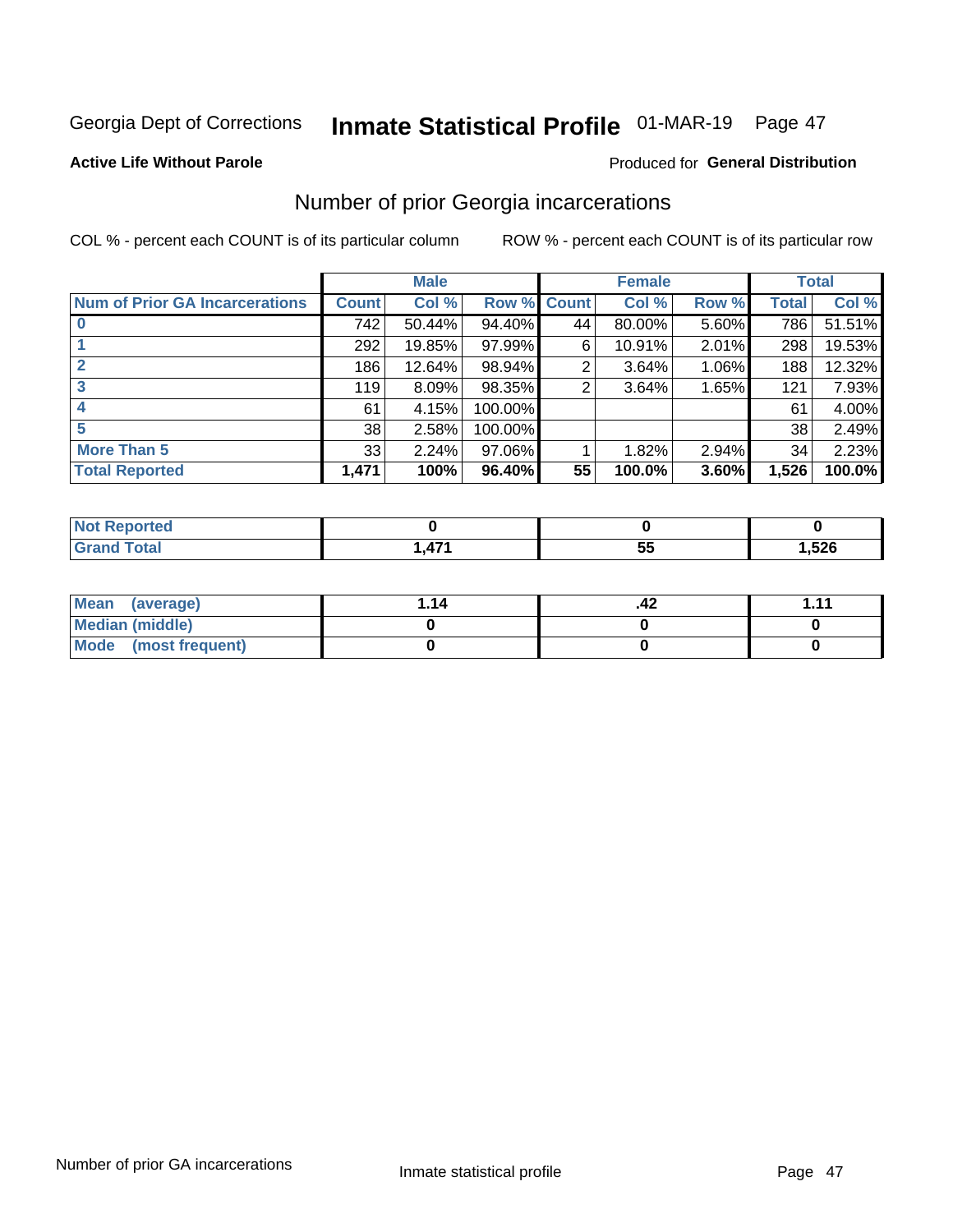## Inmate Statistical Profile 01-MAR-19 Page 48

**Active Life Without Parole** 

Produced for General Distribution

#### Prison sentence in years

COL % - percent each COUNT is of its particular column

ROW % - percent each COUNT is of its particular row

|                                 | <b>Male</b> |            |                    | <b>Female</b> |            |          | Total       |         |
|---------------------------------|-------------|------------|--------------------|---------------|------------|----------|-------------|---------|
| <b>Prison Sentence In Years</b> | Count l     | Col %      | <b>Row % Count</b> |               | Col %      | Row %    | $\tau$ otal | Col %   |
| <b>Life Without Parole</b>      | 1.471.      | $100.00\%$ | 96.40%             | 55            | $100.00\%$ | $3.60\%$ | 1,526       | 100.00% |
| <b>Total Reported</b>           | 1.471       | 100%       | 96.40%             | 55            | $100\%$    | $3.60\%$ | .526        | 100%    |

| Reported |     |          |       |
|----------|-----|----------|-------|
| Total    | A74 | --<br>Ju | 1,526 |

#### **Determinate (numeric) sentences only**

| <b>Mean</b><br><i>(average)</i> |  |
|---------------------------------|--|
|---------------------------------|--|

All sentences (including determinate), with life, life without parole, and death sentences figured at 45 years

| Me<br>.<br> | -- | -- |  |
|-------------|----|----|--|
|             |    |    |  |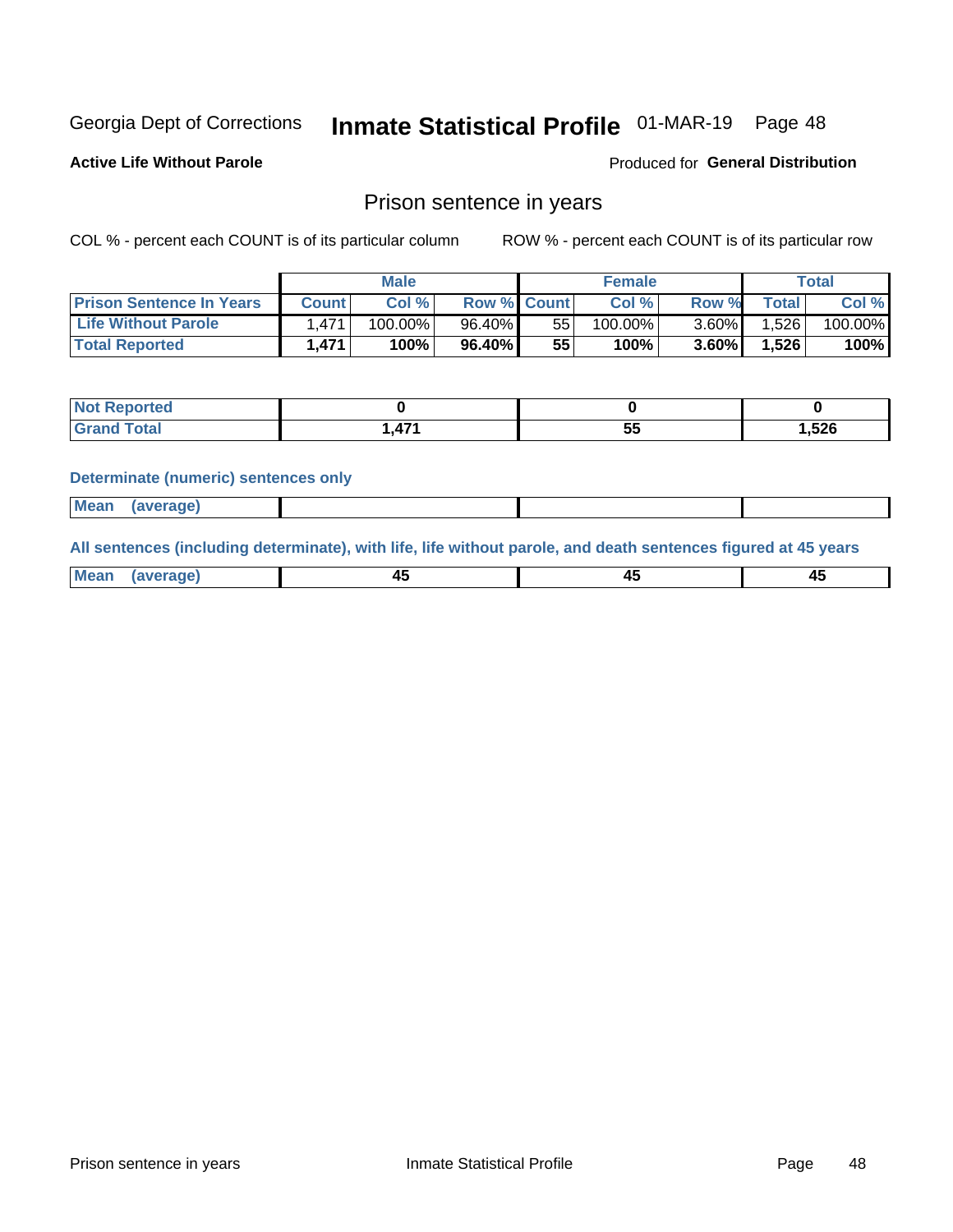#### Georgia Dept of Corrections Inmate Statistical Profile 01-MAR-19 Page 49

#### **Active Life Without Parole**

#### Produced for General Distribution

### Primary offense, broken out into felonies vs misdemeanors

COL % - percent each COUNT is of its particular column

|                                  | <b>Male</b>  |         |                    | <b>Female</b> |         |          | Total        |         |
|----------------------------------|--------------|---------|--------------------|---------------|---------|----------|--------------|---------|
| <b>Felonies and Misdemeanors</b> | <b>Count</b> | Col %   | <b>Row % Count</b> |               | Col%    | Row %    | <b>Total</b> | Col %   |
| <b>Felonies</b>                  | .467         | 100.00% | 96.51%             | 53            | 100.00% | $3.49\%$ | 1,520        | 100.00% |
| <b>Total Reported</b>            | 1,467        | 100%    | 96.51%             | 53            | 100%    | 3.49%    | 1,520        | 100%    |

| <b>Not Reported</b> |     |      |      |
|---------------------|-----|------|------|
| <b>Grand Total</b>  | A7' | ,469 | .526 |

| <b>Mode</b><br>frequent)<br>nies<br>≧ (most tr.<br>. | onies<br>. | lonies<br>ею<br>____ |
|------------------------------------------------------|------------|----------------------|
|------------------------------------------------------|------------|----------------------|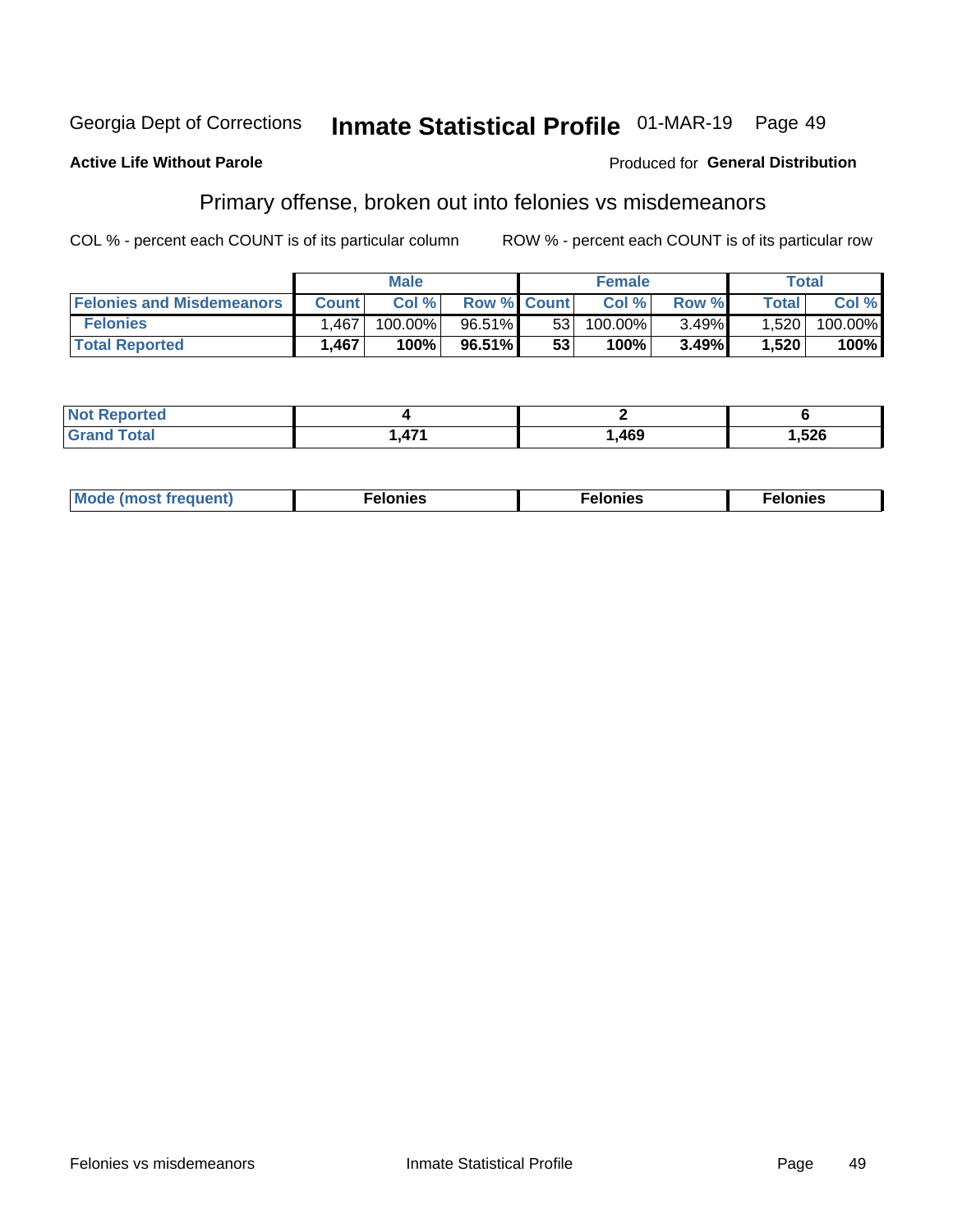## Inmate Statistical Profile 01-MAR-19 Page 50

#### **Active Life Without Parole**

#### Produced for General Distribution

### Primary offense, broken out into six broad crime categories

COL % - percent each COUNT is of its particular column

|                         | <b>Male</b>  |        |         | <b>Female</b> |        |         | Total |        |
|-------------------------|--------------|--------|---------|---------------|--------|---------|-------|--------|
| <b>Crime Categories</b> | <b>Count</b> | Col %  |         | Row % Count   | Col %  | Row %   | Total | Col %  |
| <b>Violent</b>          | .267         | 86.19% | 95.91%  | 54            | 98.18% | 4.09%   | 1,321 | 86.62% |
| <b>Sex Crime</b>        | 194          | 13.20% | 99.49%  |               | 1.82%  | $.51\%$ | 195   | 12.79% |
| <b>Drug</b><br>4        | ⇁            | .48%   | 100.00% |               | .00%   |         |       | .46%   |
| <b>Other</b><br>6       | າ            | .14%   | 100.00% |               | .00%   |         |       | .13%   |
| <b>Total Reported</b>   | 1,470        | 100%   | 96.39%  | 55            | 100%   | 3.61%   | 1,525 | 100%   |

| τeα<br>NO<br>$\cdots$ |   |     |      |
|-----------------------|---|-----|------|
|                       | . | . . | 526, |

| Mode (most frequent) | <br>∕iolent | Violent | Violent |
|----------------------|-------------|---------|---------|
|                      |             |         |         |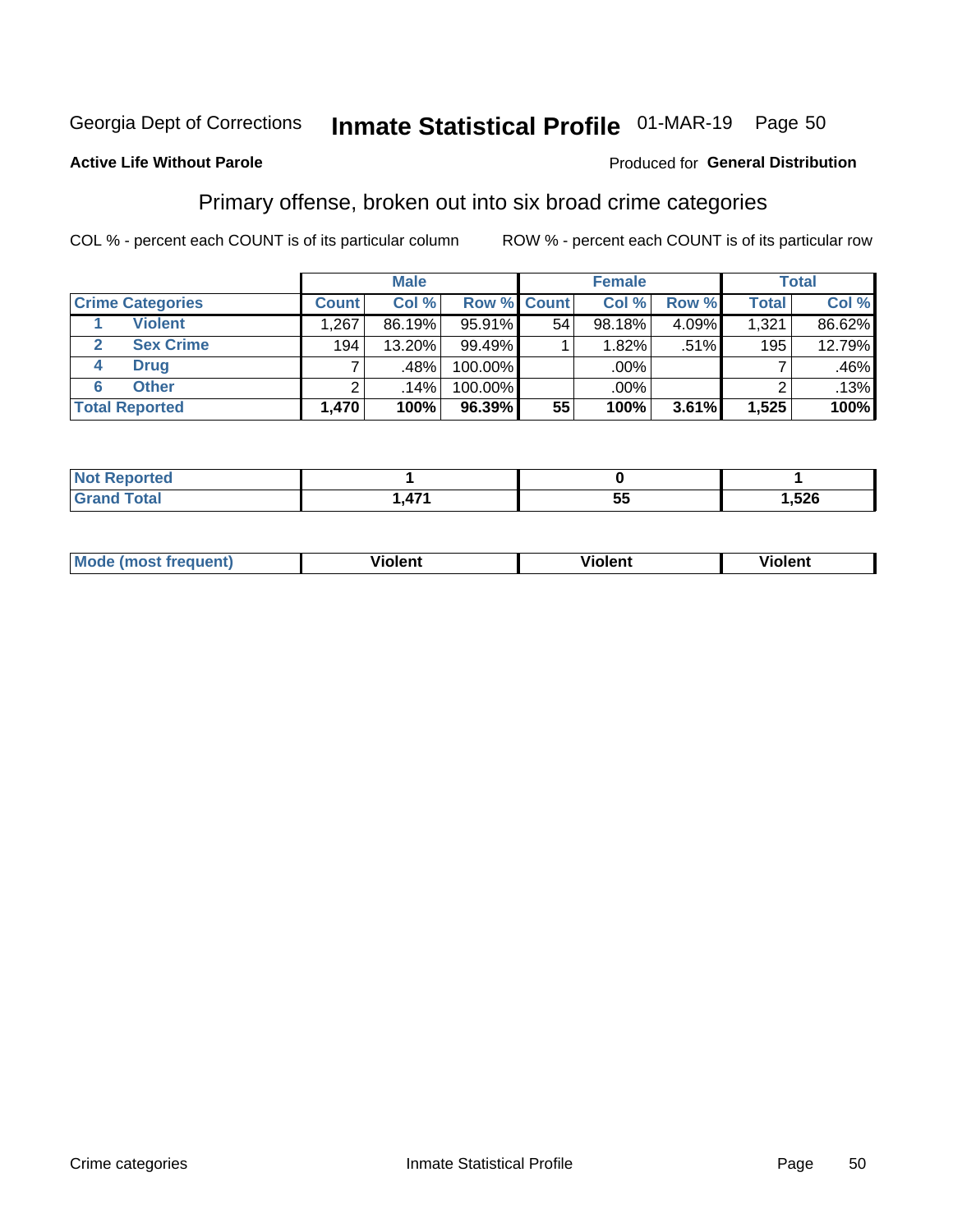## Inmate Statistical Profile 01-MAR-19 Page 51

#### **Active Life Without Parole**

#### Produced for General Distribution

## Primary offense, detailed offense code

COL % - percent each COUNT is of its particular column

|                                            |                | <b>Male</b>               |         |                 | <b>Female</b> |         |                | <b>Total</b> |
|--------------------------------------------|----------------|---------------------------|---------|-----------------|---------------|---------|----------------|--------------|
| <b>Primary Offense</b>                     | <b>Count</b>   | $\overline{\text{Col}}$ % | Row %   | <b>Count</b>    | Col %         | Row %   | <b>Total</b>   | Col %        |
| <b>Agg Sex Battery Atmpt (2099)</b>        |                | .07%                      | 100.00% |                 |               |         | 1              | .07%         |
| <b>Aggrav Assault (1302)</b>               |                |                           |         | $\mathbf{1}$    | 1.82%         | 100.00% | 1              | .07%         |
| <b>Aggrav Battery (1305)</b>               | 1              | .07%                      | 100.00% |                 |               |         | 1              | .07%         |
| <b>Aggrav Child Molestation (2021)</b>     | 28             | 1.90%                     | 100.00% |                 |               |         | 28             | 1.84%        |
| <b>Aggrav Sexual Battery (2009)</b>        | 6              | .41%                      | 100.00% |                 |               |         | 6              | .39%         |
| <b>Aggrav Sodomy (2003)</b>                | 10             | .68%                      | 100.00% |                 |               |         | 10             | .66%         |
| <b>Armed Robbery (1902)</b>                | 154            | 10.48%                    | 99.35%  | 1               | 1.82%         | .65%    | 155            | 10.16%       |
| <b>Child Molestation (2019)</b>            | 5              | .34%                      | 100.00% |                 |               |         | 5              | .33%         |
| <b>False Imprisonment (1308)</b>           |                | .07%                      | 100.00% |                 |               |         |                | $.07\%$      |
| <b>Hijacking Motor Vehicle (1911)</b>      | 1              | .07%                      | 100.00% |                 |               |         | 1              | .07%         |
| Kidnapping (1311)                          | 95             | 6.46%                     | 100.00% |                 |               |         | 95             | 6.23%        |
| <b>Murder (1101)</b>                       | 1,013          | 68.91%                    | 95.12%  | 52              | 94.55%        | 4.88%   | 1,065          | 69.84%       |
| <b>Poss Firearm Convct Felon</b>           | 2              | .14%                      | 100.00% |                 |               |         | $\overline{2}$ | .13%         |
| (2914)                                     |                |                           |         |                 |               |         |                |              |
| <b>Poss Of Firearm Dur Crime</b><br>(2910) | 1              | .07%                      | 100.00% |                 |               |         | 1              | .07%         |
| <b>Poss W Int Dist Cocaine (4050)</b>      |                | .07%                      | 100.00% |                 |               |         |                | $.07\%$      |
| <b>Rape (2001)</b>                         | 144            | 9.80%                     | 99.31%  | $\mathbf{1}$    | 1.82%         | .69%    | 145            | 9.51%        |
| <b>S/D Cocaine (4021)</b>                  | 1              | .07%                      | 100.00% |                 |               |         | 1              | .07%         |
| S/D Cont Sub Public (4017)                 | 1              | .07%                      | 100.00% |                 |               |         | 1              | $.07\%$      |
| S/D Cont Sub School (4018)                 |                | .07%                      | 100.00% |                 |               |         | 1              | $.07\%$      |
| <b>Traf Cocaine 401+ Gm (4103)</b>         | $\overline{c}$ | .14%                      | 100.00% |                 |               |         | $\overline{2}$ | .13%         |
| <b>Traf Methamph 28-199 Gm</b>             | 1              | .07%                      | 100.00% |                 |               |         | 1              | .07%         |
| (4140)                                     |                |                           |         |                 |               |         |                |              |
| <b>Traffick Sexual Servitude (1331)</b>    |                | .07%                      | 100.00% |                 |               |         |                | .07%         |
| <b>Total Rported</b>                       | 1,470          | 100%                      | 96.39%  | $\overline{55}$ | 100%          | 3.61%   | 1,525          | 100%         |

| <b>NOT</b><br>portea |                       |    |       |
|----------------------|-----------------------|----|-------|
| υιαι                 | $\overline{A}$<br>. . | Эt | 1,526 |

| Mode (most frequent) | 1101 Murder | 1101 Murder | 1101 Murder |
|----------------------|-------------|-------------|-------------|
|                      |             |             |             |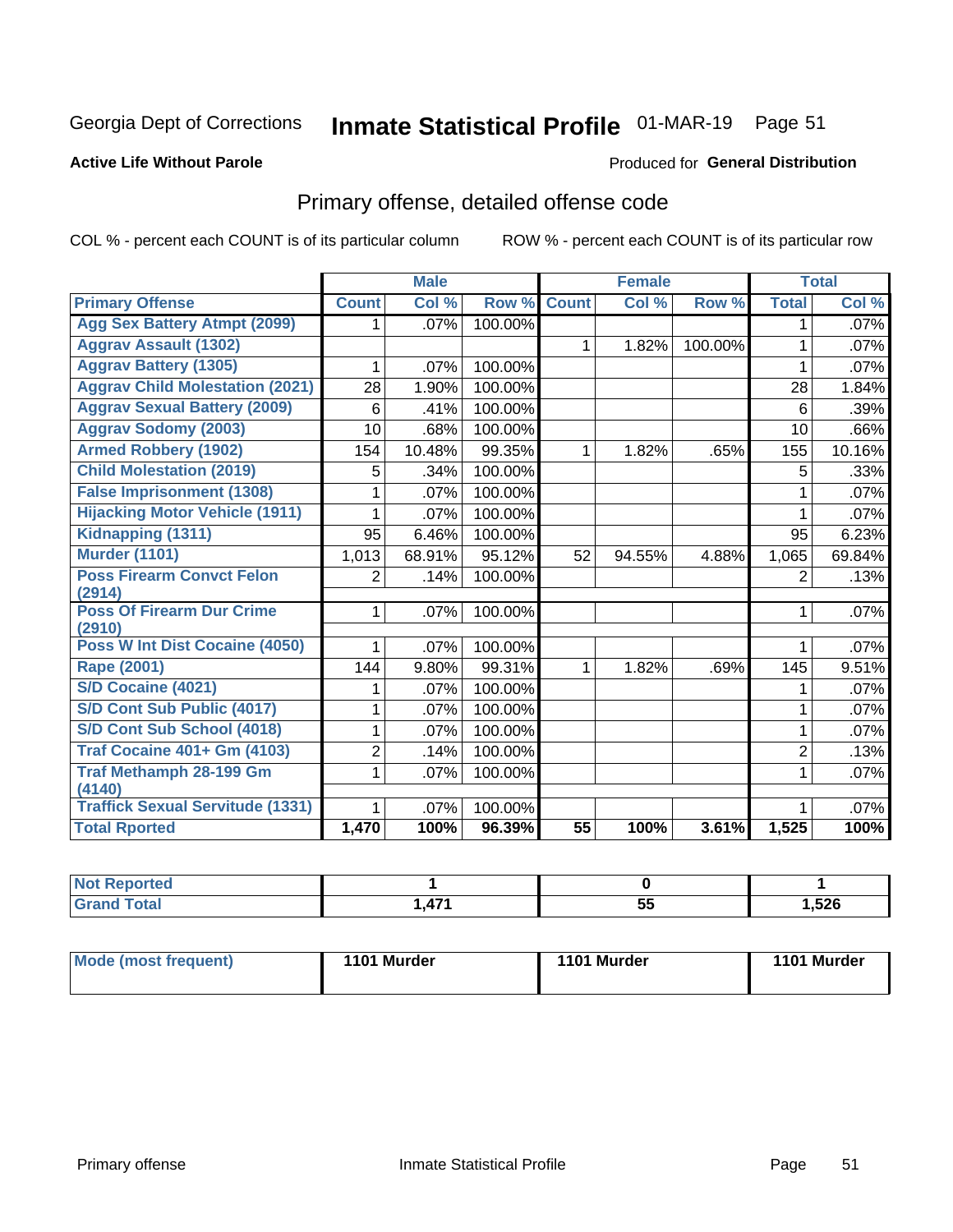## Inmate Statistical Profile 01-MAR-19 Page 52

#### **Active Life Without Parole**

#### Produced for General Distribution

## County of conviction of primary offense

COL % - percent each COUNT is of its particular column

|                                | <b>Male</b>      |       | <b>Female</b> |                |       | <b>Total</b> |                |       |
|--------------------------------|------------------|-------|---------------|----------------|-------|--------------|----------------|-------|
| <b>County of Conviction</b>    | <b>Count</b>     | Col % | Row %         | <b>Count</b>   | Col % | Row %        | <b>Total</b>   | Col % |
| 000<br><b>Unknown</b>          | 4                | .27%  | 66.67%        | 2              | 3.64% | 33.33%       | 6              | .39%  |
| <b>Appling County</b><br>001   | 4                | .27%  | 100.00%       |                |       |              | 4              | .26%  |
| <b>Atkinson County</b><br>002  | 3                | .20%  | 100.00%       |                |       |              | 3              | .20%  |
| <b>Bacon County</b><br>003     | 5                | .34%  | 100.00%       |                |       |              | 5              | .33%  |
| <b>Baker County</b><br>004     | 1                | .07%  | 100.00%       |                |       |              | $\mathbf{1}$   | .07%  |
| <b>Baldwin County</b><br>005   | 5                | .34%  | 100.00%       |                |       |              | 5              | .33%  |
| <b>Banks County</b><br>006     | 3                | .20%  | 100.00%       |                |       |              | 3              | .20%  |
| <b>Barrow County</b><br>007    | $\overline{7}$   | .48%  | 100.00%       |                |       |              | $\overline{7}$ | .46%  |
| <b>Bartow County</b><br>008    | 9                | .61%  | 90.00%        | 1              | 1.82% | 10.00%       | 10             | .66%  |
| <b>Ben Hill County</b><br>009  | 8                | .54%  | 100.00%       |                |       |              | 8              | .52%  |
| <b>Berrien County</b><br>010   | $\overline{c}$   | .14%  | 100.00%       |                |       |              | $\overline{c}$ | .13%  |
| <b>Bibb County</b><br>011      | 47               | 3.20% | 95.92%        | $\overline{2}$ | 3.64% | 4.08%        | 49             | 3.21% |
| <b>Bleckley County</b><br>012  | 1                | .07%  | 100.00%       |                |       |              | $\mathbf{1}$   | .07%  |
| <b>Brantley County</b><br>013  | $\overline{2}$   | .14%  | 100.00%       |                |       |              | $\overline{2}$ | .13%  |
| <b>Brooks County</b><br>014    | $\overline{c}$   | .14%  | 100.00%       |                |       |              | $\overline{c}$ | .13%  |
| <b>Bryan County</b><br>015     | 1                | .07%  | 100.00%       |                |       |              | $\mathbf{1}$   | .07%  |
| <b>Bulloch County</b><br>016   | 6                | .41%  | 85.71%        | 1              | 1.82% | 14.29%       | $\overline{7}$ | .46%  |
| <b>Burke County</b><br>017     | 13               | .88%  | 100.00%       |                |       |              | 13             | .85%  |
| <b>Butts County</b><br>018     | 5                | .34%  | 100.00%       |                |       |              | 5              | .33%  |
| <b>Calhoun County</b><br>019   | $\overline{2}$   | .14%  | 100.00%       |                |       |              | $\overline{2}$ | .13%  |
| <b>Camden County</b><br>020    | 6                | .41%  | 100.00%       |                |       |              | $\,6\,$        | .39%  |
| <b>Candler County</b><br>021   | 3                | .20%  | 100.00%       |                |       |              | 3              | .20%  |
| <b>Carroll County</b><br>022   | 5                | .34%  | 100.00%       |                |       |              | 5              | .33%  |
| <b>Catoosa County</b><br>023   | 4                | .27%  | 80.00%        | 1              | 1.82% | 20.00%       | $\overline{5}$ | .33%  |
| <b>Chatham County</b><br>025   | 58               | 3.94% | 96.67%        | $\overline{2}$ | 3.64% | 3.33%        | 60             | 3.93% |
| <b>Chattooga County</b><br>027 | 1                | .07%  | 100.00%       |                |       |              | 1              | .07%  |
| <b>Cherokee County</b><br>028  | $\overline{7}$   | .48%  | 100.00%       |                |       |              | $\overline{7}$ | .46%  |
| <b>Clarke County</b><br>029    | 23               | 1.56% | 95.83%        | 1              | 1.82% | 4.17%        | 24             | 1.57% |
| <b>Clay County</b><br>030      | $\mathbf 1$      | .07%  | 100.00%       |                |       |              | $\mathbf{1}$   | .07%  |
| <b>Clayton County</b><br>031   | 67               | 4.55% | 93.06%        | 5              | 9.09% | 6.94%        | 72             | 4.72% |
| <b>Clinch County</b><br>032    | 1                | .07%  | 100.00%       |                |       |              | 1              | .07%  |
| <b>Cobb County</b><br>033      | 71               | 4.83% | 97.26%        | 2              | 3.64% | 2.74%        | 73             | 4.78% |
| <b>Coffee County</b><br>034    | 9                | .61%  | 90.00%        | 1              | 1.82% | 10.00%       | 10             | .66%  |
| 035<br><b>Colquitt County</b>  | 2                | .14%  | 100.00%       |                |       |              | $\overline{2}$ | .13%  |
| <b>Columbia County</b><br>036  | $\boldsymbol{9}$ | .61%  | 81.82%        | $\overline{2}$ | 3.64% | 18.18%       | 11             | .72%  |
| <b>Cook County</b><br>037      | 5                | .34%  | 100.00%       |                |       |              | $\sqrt{5}$     | .33%  |
| <b>Coweta County</b><br>038    | 9                | .61%  | 100.00%       |                |       |              | 9              | .59%  |
| <b>Crisp County</b><br>040     | 6                | .41%  | 100.00%       |                |       |              | 6              | .39%  |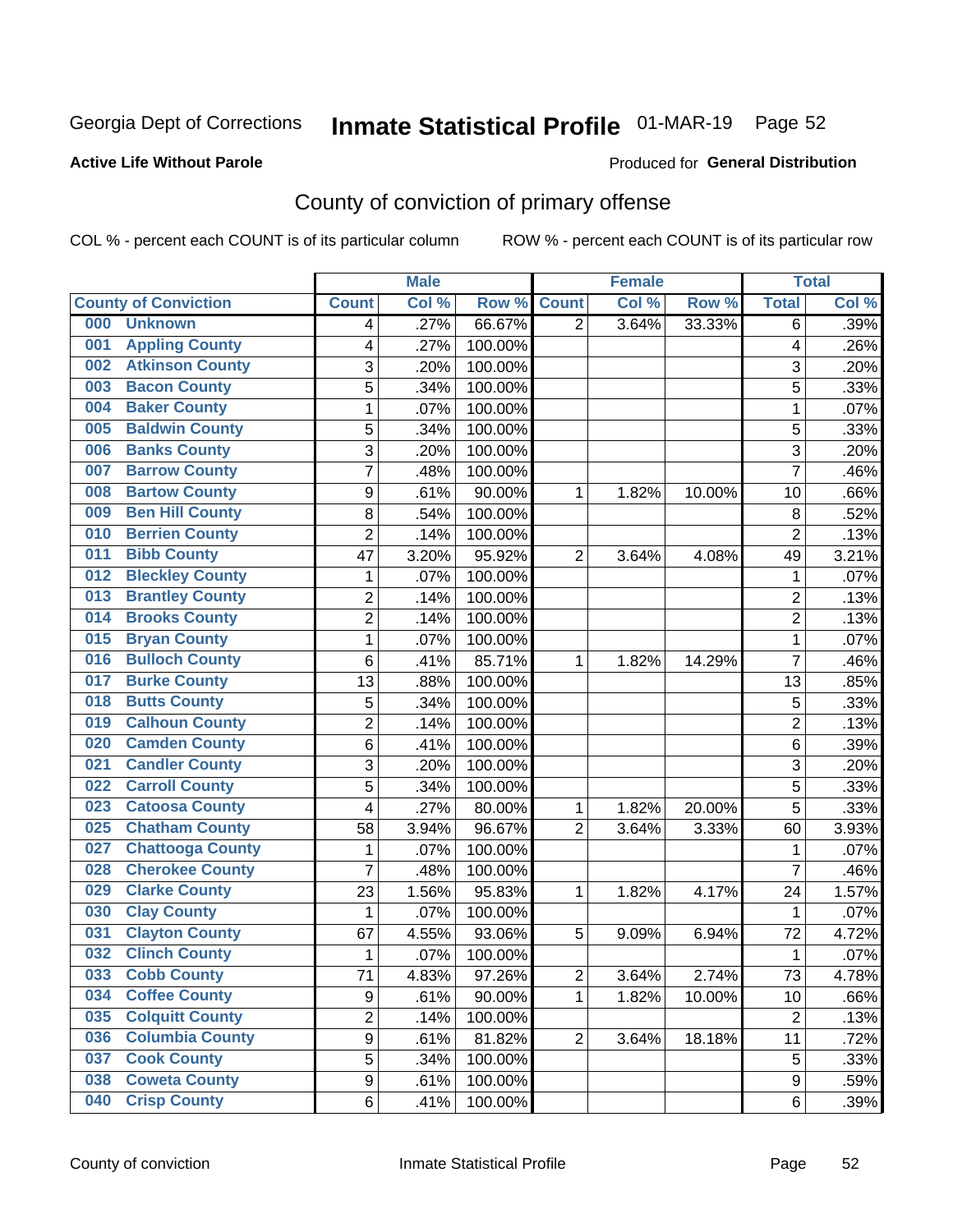## Inmate Statistical Profile 01-MAR-19 Page 53

#### **Active Life Without Parole**

#### Produced for General Distribution

## County of conviction of primary offense

COL % - percent each COUNT is of its particular column

|     |                             |                | <b>Male</b> |         |                | <b>Female</b> |        |                | <b>Total</b> |
|-----|-----------------------------|----------------|-------------|---------|----------------|---------------|--------|----------------|--------------|
|     | <b>County of Conviction</b> | <b>Count</b>   | Col %       | Row %   | <b>Count</b>   | Col %         | Row %  | <b>Total</b>   | Col %        |
| 041 | <b>Dade County</b>          | 1              | .07%        | 100.00% |                |               |        | 1              | .07%         |
| 042 | <b>Dawson County</b>        | $\overline{2}$ | .14%        | 100.00% |                |               |        | $\overline{2}$ | .13%         |
| 043 | <b>Decatur County</b>       | 6              | .41%        | 100.00% |                |               |        | 6              | .39%         |
| 044 | <b>Dekalb County</b>        | 135            | 9.18%       | 97.12%  | 4              | 7.27%         | 2.88%  | 139            | 9.11%        |
| 046 | <b>Dooly County</b>         | $\overline{2}$ | .14%        | 100.00% |                |               |        | $\overline{2}$ | .13%         |
| 047 | <b>Dougherty County</b>     | 28             | 1.90%       | 96.55%  | 1              | 1.82%         | 3.45%  | 29             | 1.90%        |
| 048 | <b>Douglas County</b>       | 35             | 2.38%       | 94.59%  | $\overline{2}$ | 3.64%         | 5.41%  | 37             | 2.42%        |
| 049 | <b>Early County</b>         | $\mathbf 2$    | .14%        | 100.00% |                |               |        | $\overline{2}$ | .13%         |
| 051 | <b>Effingham County</b>     | 5              | .34%        | 100.00% |                |               |        | 5              | .33%         |
| 052 | <b>Elbert County</b>        | $\overline{2}$ | .14%        | 100.00% |                |               |        | $\overline{2}$ | .13%         |
| 053 | <b>Emanuel County</b>       | 10             | .68%        | 100.00% |                |               |        | 10             | .66%         |
| 056 | <b>Fayette County</b>       | 8              | .54%        | 100.00% |                |               |        | 8              | .52%         |
| 057 | <b>Floyd County</b>         | 31             | 2.11%       | 96.88%  | $\mathbf{1}$   | 1.82%         | 3.13%  | 32             | 2.10%        |
| 058 | <b>Forsyth County</b>       | 4              | .27%        | 80.00%  | 1              | 1.82%         | 20.00% | 5              | .33%         |
| 059 | <b>Franklin County</b>      | 6              | .41%        | 85.71%  | 1              | 1.82%         | 14.29% | $\overline{7}$ | .46%         |
| 060 | <b>Fulton County</b>        | 191            | 12.98%      | 98.45%  | 3              | 5.45%         | 1.55%  | 194            | 12.71%       |
| 061 | <b>Gilmer County</b>        | $\overline{2}$ | .14%        | 100.00% |                |               |        | $\overline{2}$ | .13%         |
| 063 | <b>Glynn County</b>         | 20             | 1.36%       | 100.00% |                |               |        | 20             | 1.31%        |
| 064 | <b>Gordon County</b>        | $\overline{7}$ | .48%        | 100.00% |                |               |        | $\overline{7}$ | .46%         |
| 065 | <b>Grady County</b>         | 3              | .20%        | 100.00% |                |               |        | 3              | .20%         |
| 066 | <b>Greene County</b>        | $\overline{2}$ | .14%        | 100.00% |                |               |        | $\overline{2}$ | .13%         |
| 067 | <b>Gwinnett County</b>      | 64             | 4.35%       | 94.12%  | 4              | 7.27%         | 5.88%  | 68             | 4.46%        |
| 068 | <b>Habersham County</b>     | 4              | .27%        | 100.00% |                |               |        | 4              | .26%         |
| 069 | <b>Hall County</b>          | 22             | 1.50%       | 84.62%  | 4              | 7.27%         | 15.38% | 26             | 1.70%        |
| 070 | <b>Hancock County</b>       | $\mathbf{1}$   | .07%        | 100.00% |                |               |        | $\mathbf{1}$   | .07%         |
| 071 | <b>Haralson County</b>      | 5              | .34%        | 100.00% |                |               |        | 5              | .33%         |
| 072 | <b>Harris County</b>        | $\overline{c}$ | .14%        | 100.00% |                |               |        | $\overline{2}$ | .13%         |
| 073 | <b>Hart County</b>          | 3              | .20%        | 100.00% |                |               |        | $\overline{3}$ | .20%         |
| 075 | <b>Henry County</b>         | 19             | 1.29%       | 95.00%  | $\mathbf{1}$   | 1.82%         | 5.00%  | 20             | 1.31%        |
| 076 | <b>Houston County</b>       | 26             | 1.77%       | 100.00% |                |               |        | 26             | 1.70%        |
| 077 | <b>Irwin County</b>         | $\overline{c}$ | .14%        | 100.00% |                |               |        | $\overline{2}$ | .13%         |
| 078 | <b>Jackson County</b>       | 11             | .75%        | 100.00% |                |               |        | 11             | .72%         |
| 079 | <b>Jasper County</b>        | $\mathbf{1}$   | .07%        | 100.00% |                |               |        | $\mathbf{1}$   | .07%         |
| 080 | <b>Jeff Davis County</b>    | 1              | .07%        | 100.00% |                |               |        | $\mathbf{1}$   | .07%         |
| 081 | <b>Jefferson County</b>     | 6              | .41%        | 100.00% |                |               |        | 6              | .39%         |
| 082 | <b>Jenkins County</b>       | 3              | .20%        | 100.00% |                |               |        | 3              | .20%         |
| 083 | <b>Johnson County</b>       | $\mathbf 1$    | .07%        | 100.00% |                |               |        | $\mathbf 1$    | .07%         |
| 084 | <b>Jones County</b>         | $\mathbf 1$    | .07%        | 50.00%  | 1              | 1.82%         | 50.00% | $\overline{2}$ | .13%         |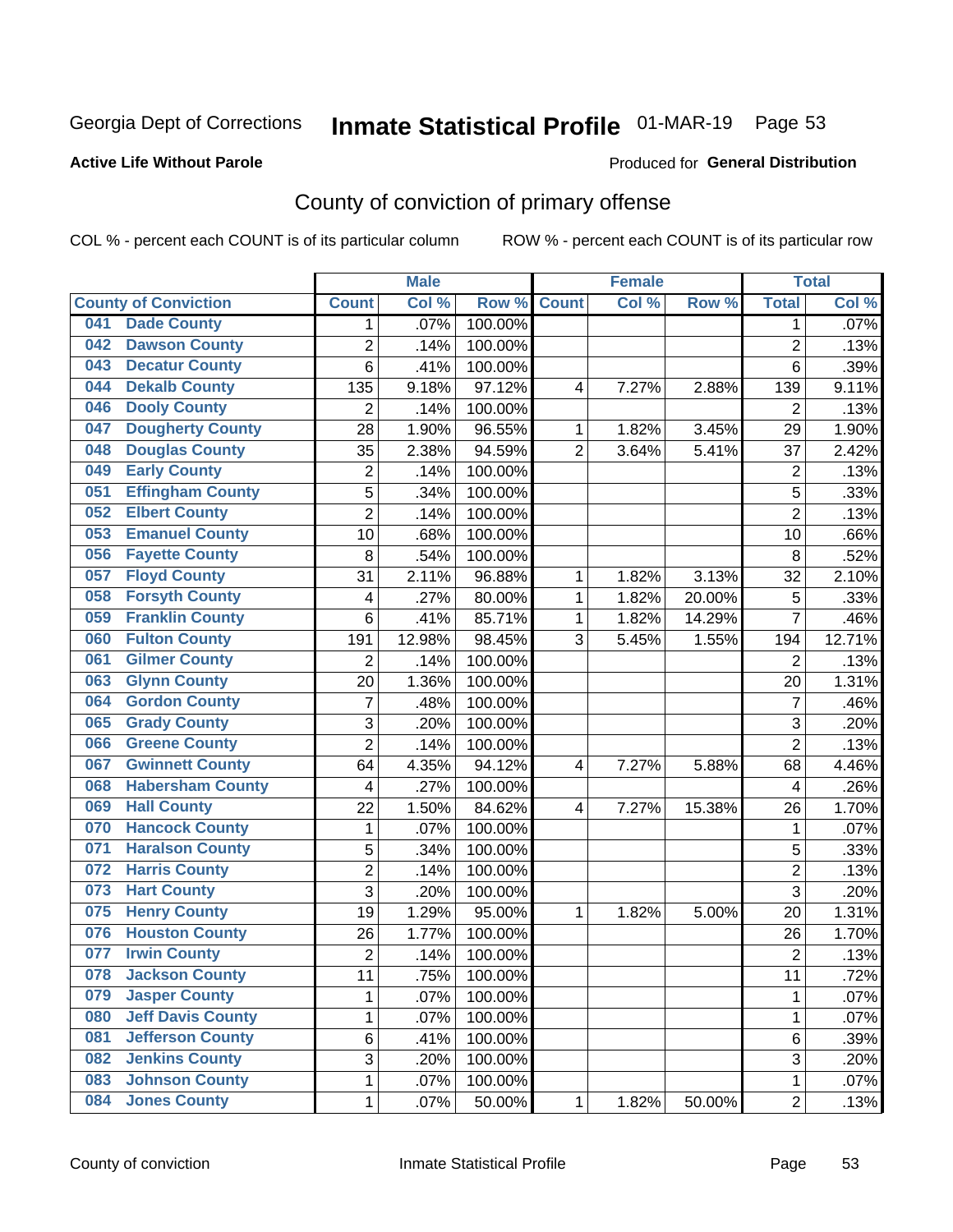## Inmate Statistical Profile 01-MAR-19 Page 54

#### **Active Life Without Parole**

#### **Produced for General Distribution**

## County of conviction of primary offense

COL % - percent each COUNT is of its particular column

|                                              | <b>Male</b>    |       | <b>Female</b> |                |       | <b>Total</b> |                |       |
|----------------------------------------------|----------------|-------|---------------|----------------|-------|--------------|----------------|-------|
| <b>County of Conviction</b>                  | <b>Count</b>   | Col % | Row %         | <b>Count</b>   | Col % | Row %        | <b>Total</b>   | Col % |
| <b>Lamar County</b><br>085                   | 1              | .07%  | 100.00%       |                |       |              | 1              | .07%  |
| <b>Lanier County</b><br>086                  | $\overline{2}$ | .14%  | 100.00%       |                |       |              | $\overline{2}$ | .13%  |
| <b>Laurens County</b><br>087                 | 4              | .27%  | 100.00%       |                |       |              | 4              | .26%  |
| <b>Lee County</b><br>088                     | 4              | .27%  | 100.00%       |                |       |              | 4              | .26%  |
| <b>Liberty County</b><br>089                 | 7              | .48%  | 100.00%       |                |       |              | 7              | .46%  |
| <b>Long County</b><br>091                    | 5              | .34%  | 100.00%       |                |       |              | 5              | .33%  |
| <b>Lowndes County</b><br>092                 | 9              | .61%  | 100.00%       |                |       |              | 9              | .59%  |
| <b>Lumpkin County</b><br>093                 | 1              | .07%  | 100.00%       |                |       |              | $\mathbf{1}$   | .07%  |
| <b>Madison County</b><br>095                 | 2              | .14%  | 100.00%       |                |       |              | $\overline{2}$ | .13%  |
| <b>Marion County</b><br>096                  | 1              | .07%  | 100.00%       |                |       |              | $\mathbf{1}$   | .07%  |
| <b>Mcduffie County</b><br>097                | 3              | .20%  | 100.00%       |                |       |              | 3              | .20%  |
| <b>Miller County</b><br>100                  | 1              | .07%  | 100.00%       |                |       |              | 1              | .07%  |
| <b>Mitchell County</b><br>101                | 1              | .07%  | 100.00%       |                |       |              | $\mathbf{1}$   | .07%  |
| <b>Monroe County</b><br>102                  | 7              | .48%  | 100.00%       |                |       |              | 7              | .46%  |
| <b>Morgan County</b><br>104                  | 1              | .07%  | 100.00%       |                |       |              | $\mathbf{1}$   | .07%  |
| <b>Murray County</b><br>105                  | 3              | .20%  | 100.00%       |                |       |              | 3              | .20%  |
| <b>Muscogee County</b><br>106                | 43             | 2.92% | 97.73%        | 1              | 1.82% | 2.27%        | 44             | 2.88% |
| <b>Newton County</b><br>107                  | 12             | .82%  | 85.71%        | $\overline{2}$ | 3.64% | 14.29%       | 14             | .92%  |
| <b>Oconee County</b><br>108                  | 1              | .07%  | 100.00%       |                |       |              | 1              | .07%  |
| <b>Oglethorpe County</b><br>109              | $\overline{2}$ | .14%  | 100.00%       |                |       |              | $\overline{2}$ | .13%  |
| <b>Paulding County</b><br>110                | 3              | .20%  | 100.00%       |                |       |              | 3              | .20%  |
| <b>Peach County</b><br>$\overline{111}$      | 4              | .27%  | 100.00%       |                |       |              | 4              | .26%  |
| <b>Pickens County</b><br>$\overline{112}$    | $\overline{2}$ | .14%  | 100.00%       |                |       |              | $\overline{2}$ | .13%  |
| <b>Pierce County</b><br>113                  | $\overline{2}$ | .14%  | 100.00%       |                |       |              | $\overline{2}$ | .13%  |
| <b>Pike County</b><br>114                    | 3              | .20%  | 60.00%        | $\overline{2}$ | 3.64% | 40.00%       | 5              | .33%  |
| 115<br><b>Polk County</b>                    | 5              | .34%  | 100.00%       |                |       |              | 5              | .33%  |
| <b>Pulaski County</b><br>116                 | 1              | .07%  | 100.00%       |                |       |              | $\mathbf{1}$   | .07%  |
| <b>Putnam County</b><br>117                  | 7              | .48%  | 100.00%       |                |       |              | $\overline{7}$ | .46%  |
| <b>Rabun County</b><br>119                   | 1              | .07%  | 100.00%       |                |       |              | $\mathbf{1}$   | .07%  |
| <b>Randolph County</b><br>120                | $\overline{2}$ | .14%  | 100.00%       |                |       |              | $\overline{2}$ | .13%  |
| <b>Richmond County</b><br>121                | 72             | 4.89% | 97.30%        | $\overline{2}$ | 3.64% | 2.70%        | 74             | 4.85% |
| 122<br><b>Rockdale County</b>                | 11             | .75%  | 100.00%       |                |       |              | 11             | .72%  |
| <b>Seminole County</b><br>125                | $\overline{2}$ | .14%  | 100.00%       |                |       |              | $\overline{2}$ | .13%  |
| <b>Spalding County</b><br>$\overline{126}$   | 14             | .95%  | 100.00%       |                |       |              | 14             | .92%  |
| <b>Stephens County</b><br>127                | 3              | .20%  | 100.00%       |                |       |              | 3              | .20%  |
| <b>Stewart County</b><br>128                 | 1              | .07%  | 100.00%       |                |       |              | 1              | .07%  |
| <b>Sumter County</b><br>129                  | $\overline{2}$ | .14%  | 100.00%       |                |       |              | $\overline{2}$ | .13%  |
| <b>Taliaferro County</b><br>$\overline{131}$ | $\mathbf{1}$   | .07%  | 100.00%       |                |       |              | $\mathbf 1$    | .07%  |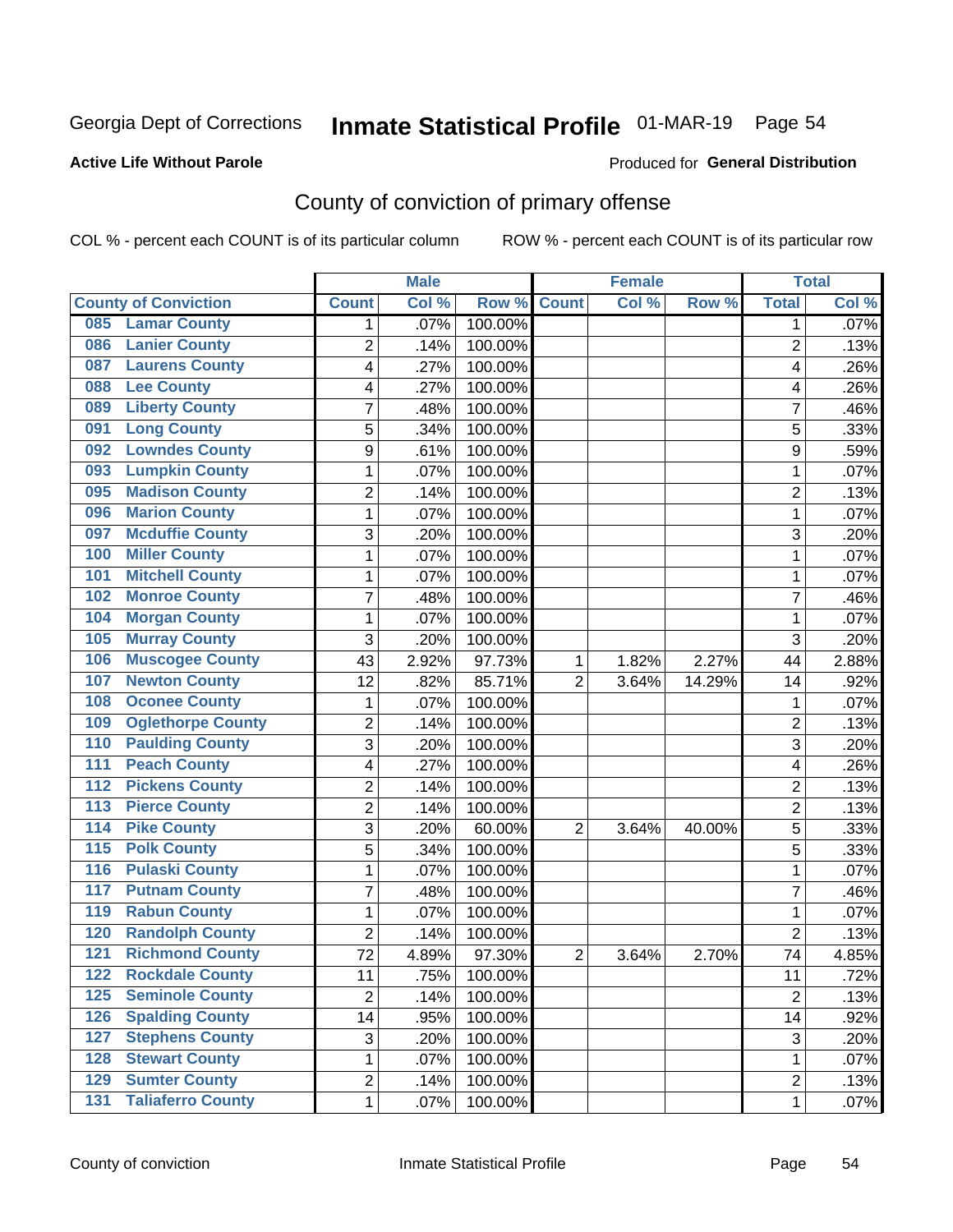## Inmate Statistical Profile 01-MAR-19 Page 55

#### **Active Life Without Parole**

#### Produced for General Distribution

## County of conviction of primary offense

COL % - percent each COUNT is of its particular column

|                                 |                | <b>Male</b> |         |                 | <b>Female</b> |        |                | <b>Total</b> |
|---------------------------------|----------------|-------------|---------|-----------------|---------------|--------|----------------|--------------|
| <b>County of Conviction</b>     | <b>Count</b>   | Col %       | Row %   | <b>Count</b>    | Col %         | Row %  | <b>Total</b>   | Col %        |
| <b>Tattnall County</b><br>132   | 4              | .27%        | 80.00%  | 1               | 1.82%         | 20.00% | 5              | .33%         |
| <b>Taylor County</b><br>133     | $\overline{2}$ | .14%        | 100.00% |                 |               |        | $\overline{2}$ | .13%         |
| <b>Terrell County</b><br>135    | $\overline{2}$ | .14%        | 100.00% |                 |               |        | $\overline{2}$ | .13%         |
| <b>Thomas County</b><br>136     | 6              | .41%        | 100.00% |                 |               |        | 6              | .39%         |
| <b>Tift County</b><br>137       | 9              | .61%        | 100.00% |                 |               |        | 9              | .59%         |
| <b>Toombs County</b><br>138     | 9              | .61%        | 100.00% |                 |               |        | 9              | .59%         |
| <b>Towns County</b><br>139      |                | .07%        | 100.00% |                 |               |        | 1              | .07%         |
| <b>Treutlen County</b><br>140   | 5              | .34%        | 100.00% |                 |               |        | 5              | .33%         |
| <b>Troup County</b><br>141      | 11             | .75%        | 91.67%  | 1               | 1.82%         | 8.33%  | 12             | .79%         |
| <b>Turner County</b><br>142     | $\overline{2}$ | .14%        | 100.00% |                 |               |        | $\overline{2}$ | .13%         |
| <b>Twiggs County</b><br>143     | 1              | .07%        | 100.00% |                 |               |        | 1              | .07%         |
| <b>Upson County</b><br>145      | 5              | .34%        | 100.00% |                 |               |        | 5              | .33%         |
| <b>Walker County</b><br>146     | 11             | .75%        | 91.67%  | 1               | 1.82%         | 8.33%  | 12             | .79%         |
| <b>Walton County</b><br>147     | 19             | 1.29%       | 100.00% |                 |               |        | 19             | 1.25%        |
| <b>Ware County</b><br>148       | 13             | .88%        | 100.00% |                 |               |        | 13             | .85%         |
| <b>Warren County</b><br>149     | $\overline{2}$ | .14%        | 66.67%  | 1               | 1.82%         | 33.33% | 3              | .20%         |
| <b>Washington County</b><br>150 | 6              | .41%        | 100.00% |                 |               |        | 6              | .39%         |
| <b>Wayne County</b><br>151      | 12             | .82%        | 100.00% |                 |               |        | 12             | .79%         |
| <b>Whitfield County</b><br>155  | 11             | .75%        | 91.67%  | 1               | 1.82%         | 8.33%  | 12             | .79%         |
| <b>Wilkes County</b><br>157     | $\overline{2}$ | .14%        | 100.00% |                 |               |        | $\overline{2}$ | .13%         |
| <b>Worth County</b><br>159      | 1              | .07%        | 100.00% |                 |               |        | 1              | .07%         |
| <b>Total Rported</b>            | 1,471          | 100%        | 96.4%   | $\overline{55}$ | 100%          | 3.6%   | 1,526          | 100%         |

| ≺eported<br><b>NOT</b> |     |          |       |
|------------------------|-----|----------|-------|
| Total                  | 47. | --<br>v. | 526،، |

| Mode (most frequent) | <b>Fulton County</b> | <b>Clayton County</b> | <b>Fulton County</b> |
|----------------------|----------------------|-----------------------|----------------------|
|----------------------|----------------------|-----------------------|----------------------|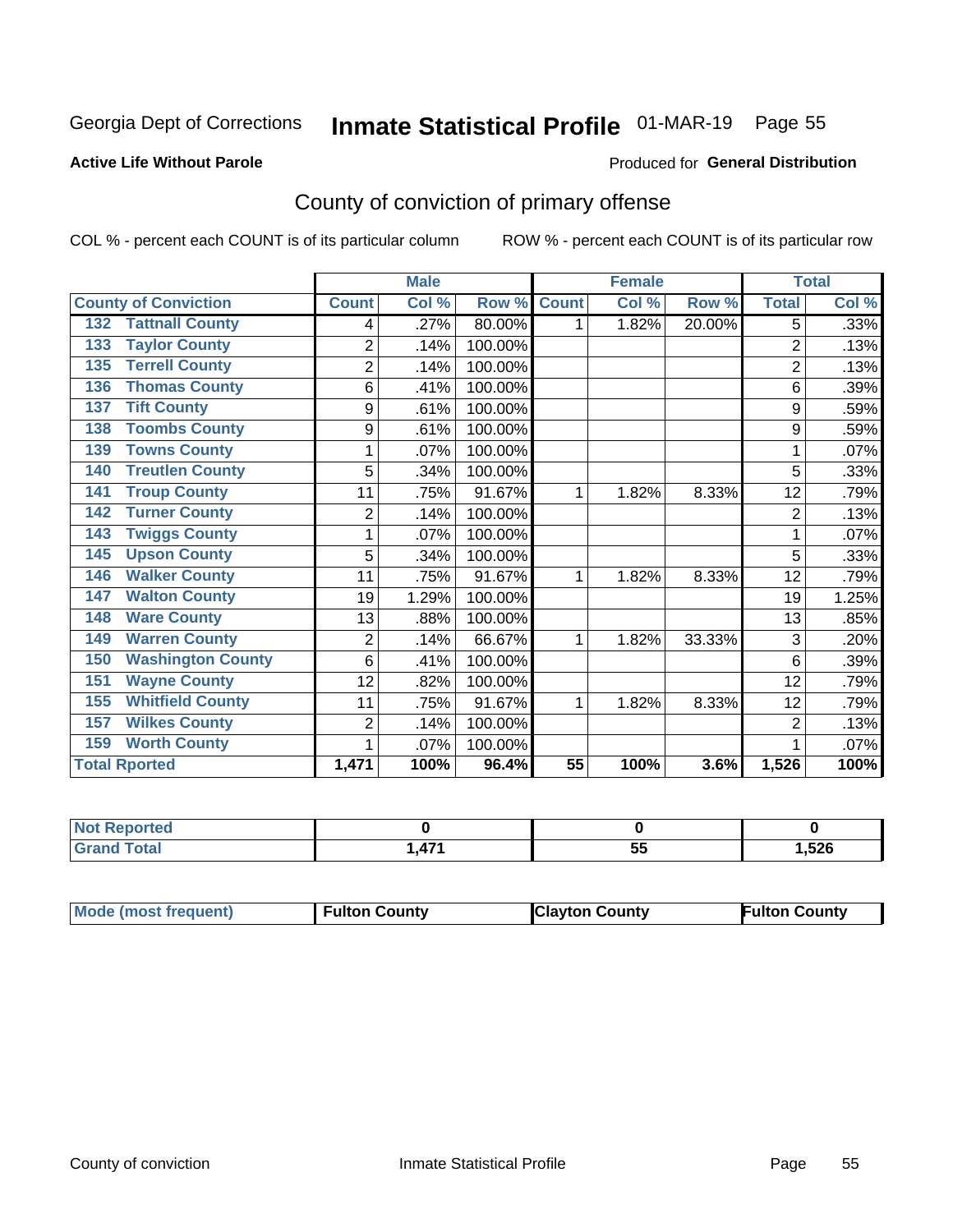### Georgia Dept of Corrections **Active Life Without Parole**

## Inmate Statistical Profile 01-MAR-19 Page 56

Produced for General Distribution

## Circuit of conviction of primary offense

COL % - percent each COUNT is of its particular column ROW % - percent each COUNT is of its particular row

|                         |                                 | <b>Male</b>    |        | <b>Female</b> |                         |       | <b>Total</b> |                |        |
|-------------------------|---------------------------------|----------------|--------|---------------|-------------------------|-------|--------------|----------------|--------|
|                         | <b>Circuit of Conviction</b>    | <b>Count</b>   | Col %  | Row %         | <b>Count</b>            | Col % | Row %        | <b>Total</b>   | Col %  |
| 1                       | <b>Alapaha Circuit</b>          | 13             | .89%   | 100.00%       |                         |       |              | 13             | .86%   |
| $\overline{2}$          | <b>Alcovy Circuit</b>           | 31             | 2.11%  | 93.94%        | $\overline{2}$          | 3.77% | 6.06%        | 33             | 2.17%  |
| $\overline{\mathbf{3}}$ | <b>Atlanta Circuit</b>          | 191            | 13.02% | 98.45%        | 3                       | 5.66% | 1.55%        | 194            | 12.76% |
| $\overline{4}$          | <b>Atlantic Circuit</b>         | 17             | 1.16%  | 94.44%        | 1                       | 1.89% | 5.56%        | 18             | 1.18%  |
| 5                       | <b>Augusta Circuit</b>          | 94             | 6.41%  | 95.92%        | $\overline{4}$          | 7.55% | 4.08%        | 98             | 6.45%  |
| $\overline{\bf{6}}$     | <b>Blue Ridge Circuit</b>       | $\overline{7}$ | .48%   | 100.00%       |                         |       |              | $\overline{7}$ | .46%   |
| 7                       | <b>Brunswick Circuit</b>        | 43             | 2.93%  | 100.00%       |                         |       |              | 43             | 2.83%  |
| $\overline{\mathbf{8}}$ | <b>Chattahoochee Circuit</b>    | 48             | 3.27%  | 97.96%        | 1                       | 1.89% | 2.04%        | 49             | 3.22%  |
| $\overline{9}$          | <b>Cherokee Circuit</b>         | 16             | 1.09%  | 94.12%        | 1                       | 1.89% | 5.88%        | 17             | 1.12%  |
| 10                      | <b>Clayton Circuit</b>          | 67             | 4.57%  | 93.06%        | 5                       | 9.43% | 6.94%        | 72             | 4.74%  |
| $\overline{11}$         | <b>Cobb Circuit</b>             | 71             | 4.84%  | 97.26%        | $\overline{2}$          | 3.77% | 2.74%        | 73             | 4.80%  |
| $\overline{12}$         | <b>Conasauga Circuit</b>        | 14             | .95%   | 93.33%        | 1                       | 1.89% | 6.67%        | 15             | .99%   |
| 13                      | <b>Cordele Circuit</b>          | 16             | 1.09%  | 100.00%       |                         |       |              | 16             | 1.05%  |
| 14                      | <b>Coweta Circuit</b>           | 25             | 1.70%  | 96.15%        | 1                       | 1.89% | 3.85%        | 26             | 1.71%  |
| 15                      | <b>Dougherty Circuit</b>        | 28             | 1.91%  | 96.55%        | 1                       | 1.89% | 3.45%        | 29             | 1.91%  |
| 16                      | <b>Dublin Circuit</b>           | 11             | .75%   | 100.00%       |                         |       |              | 11             | .72%   |
| 17                      | <b>Eastern Circuit</b>          | 58             | 3.95%  | 96.67%        | $\overline{2}$          | 3.77% | 3.33%        | 60             | 3.95%  |
| $\overline{18}$         | <b>Flint Circuit</b>            | 19             | 1.30%  | 95.00%        | 1                       | 1.89% | 5.00%        | 20             | 1.32%  |
| 19                      | <b>Griffin Circuit</b>          | 30             | 2.04%  | 93.75%        | $\mathbf 2$             | 3.77% | 6.25%        | 32             | 2.11%  |
| $\overline{20}$         | <b>Gwinnett Circuit</b>         | 64             | 4.36%  | 94.12%        | 4                       | 7.55% | 5.88%        | 68             | 4.47%  |
| $\overline{21}$         | <b>Houston Circuit</b>          | 26             | 1.77%  | 100.00%       |                         |       |              | 26             | 1.71%  |
| $\overline{22}$         | <b>Lookout Mountain Circuit</b> | 17             | 1.16%  | 89.47%        | $\overline{2}$          | 3.77% | 10.53%       | 19             | 1.25%  |
| 23                      | <b>Macon Circuit</b>            | 51             | 3.48%  | 96.23%        | $\overline{2}$          | 3.77% | 3.77%        | 53             | 3.49%  |
| $\overline{24}$         | <b>Middle Circuit</b>           | 34             | 2.32%  | 100.00%       |                         |       |              | 34             | 2.24%  |
| $\overline{25}$         | <b>Mountain Circuit</b>         | 8              | .55%   | 100.00%       |                         |       |              | 8              | .53%   |
| 26                      | <b>Northeastern Circuit</b>     | 24             | 1.64%  | 85.71%        | $\overline{\mathbf{4}}$ | 7.55% | 14.29%       | 28             | 1.84%  |
| $\overline{27}$         | <b>Northern Circuit</b>         | 15             | 1.02%  | 93.75%        | 1                       | 1.89% | 6.25%        | 16             | 1.05%  |
| 28                      | <b>Ocmulgee Circuit</b>         | 18             | 1.23%  | 94.74%        | 1                       | 1.89% | 5.26%        | 19             | 1.25%  |
| 29                      | <b>Oconee Circuit</b>           | $\overline{2}$ | .14%   | 100.00%       |                         |       |              | $\overline{2}$ | .13%   |
| 30                      | <b>Ogeechee Circuit</b>         | 14             | .95%   | 93.33%        | 1                       | 1.89% | 6.67%        | 15             | .99%   |
| $\overline{31}$         | <b>Pataula Circuit</b>          | 10             | .68%   | 100.00%       |                         |       |              | 10             | .66%   |
| 32                      | <b>Piedmont Circuit</b>         | 21             | 1.43%  | 100.00%       |                         |       |              | 21             | 1.38%  |
| 33                      | <b>Rome Circuit</b>             | 31             | 2.11%  | 96.88%        | $\mathbf{1}$            | 1.89% | 3.13%        | 32             | 2.11%  |
| 34                      | <b>South Georgia Circuit</b>    | 13             | .89%   | 100.00%       |                         |       |              | 13             | .86%   |
| 35                      | <b>Southern Circuit</b>         | 19             | 1.30%  | 100.00%       |                         |       |              | 19             | 1.25%  |
| 36                      | <b>Southwestern Circuit</b>     | $\overline{7}$ | .48%   | 100.00%       |                         |       |              | $\overline{7}$ | .46%   |
| 37                      | <b>Stone Mountain Circuit</b>   | 135            | 9.20%  | 97.12%        | $\overline{\mathbf{4}}$ | 7.55% | 2.88%        | 139            | 9.14%  |
| 38                      | <b>Tallapoosa Circuit</b>       | 10             | .68%   | 100.00%       |                         |       |              | 10             | .66%   |
| 39                      | <b>Tifton Circuit</b>           | 14             | .95%   | 100.00%       |                         |       |              | 14             | .92%   |
| 40                      | <b>Toombs Circuit</b>           | 8              | .55%   | 88.89%        | 1                       | 1.89% | 11.11%       | 9              | .59%   |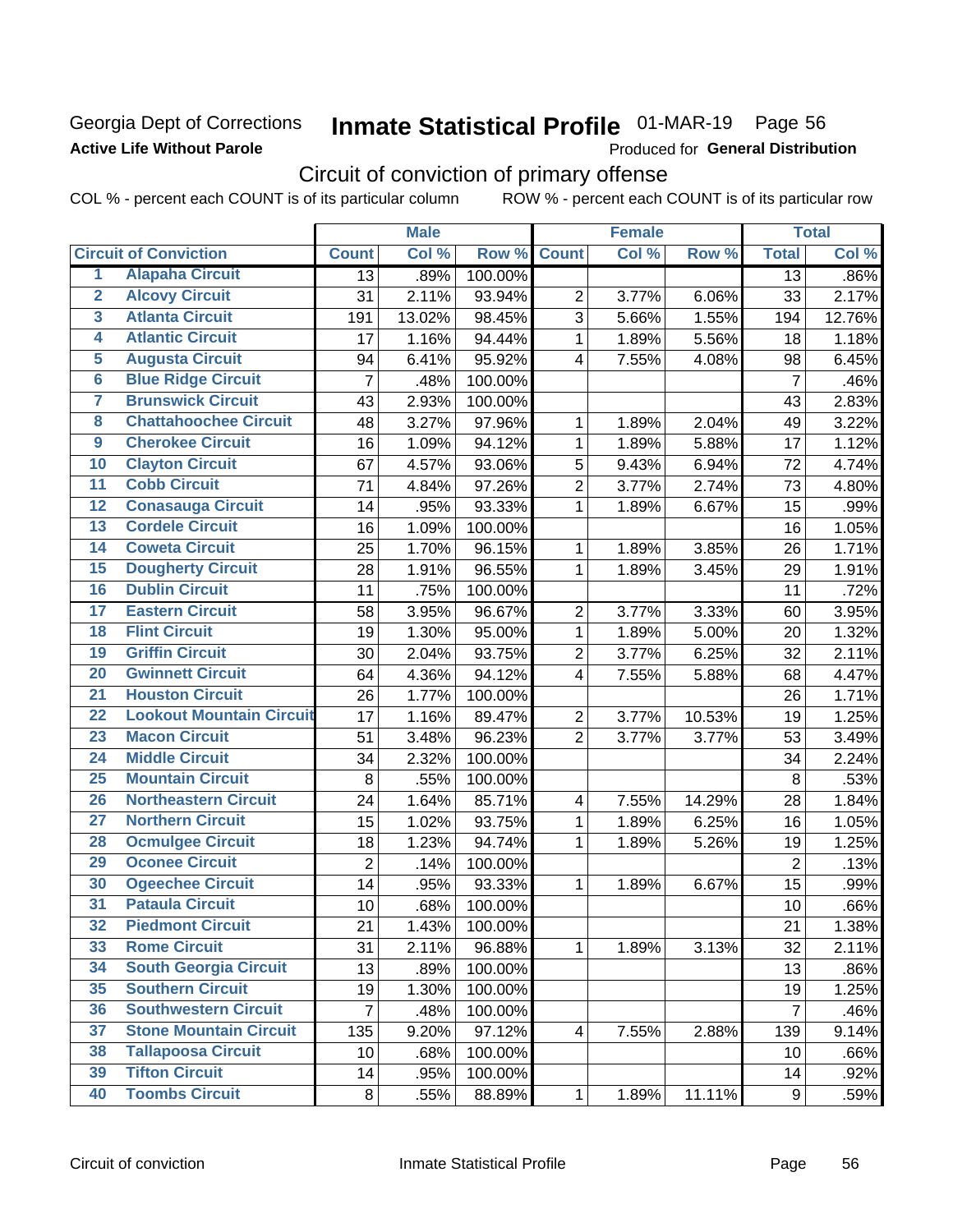### Georgia Dept of Corrections **Active Life Without Parole**

## Inmate Statistical Profile 01-MAR-19 Page 57

Produced for General Distribution

## Circuit of conviction of primary offense

COL % - percent each COUNT is of its particular column ROW % - percent each COUNT is of its particular row

|    |                                  |              | <b>Male</b>    |         |              | <b>Female</b> |        |                | <b>Total</b>   |
|----|----------------------------------|--------------|----------------|---------|--------------|---------------|--------|----------------|----------------|
|    | <b>Circuit of Conviction</b>     | <b>Count</b> | Col %          | Row %   | <b>Count</b> | Col %         | Row %  | <b>Total</b>   | Col %          |
| 41 | <b>Waycross Circuit</b>          | 31           | 2.11%          | 96.88%  |              | 1.89%         | 3.13%  | 32             | 2.11%          |
| 42 | <b>Western Circuit</b>           | 24           | 1.64%          | 96.00%  |              | 1.89%         | 4.00%  | 25             | 1.64%          |
| 43 | <b>Rockdale Circuit</b>          | 11           | .75%           | 100.00% |              |               |        | 11             | .72%           |
| 44 | <b>Douglas Circuit</b>           | 35           | 2.39%          | 94.59%  | 2            | 3.77%         | 5.41%  | 37             | 2.43%          |
| 45 | <b>Appalachian Circuit</b>       | 4            | .27%           | 100.00% |              |               |        | 4              | .26%           |
| 46 | <b>Enotah Circuit</b>            | 2            | .14%           | 100.00% |              |               |        | $\overline{2}$ | .13%           |
| 47 | <b>Bell-Forsyth J.C.</b>         | 4            | .27%           | 80.00%  |              | 1.89%         | 20.00% | 5              | .33%           |
| 48 | <b>Towaliga Judicial Circuit</b> | 13           | .89%           | 100.00% |              |               |        | 13             | .86%           |
| 49 | <b>Paulding Circuit</b>          | 3            | .20%           | 100.00% |              |               |        | 3              | .20%           |
|    | <b>Total Rported</b>             | 1,467        | 100%           | 96.51%  | 53           | 100%          | 3.49%  | 1,520          | 100%           |
|    | <b>Not Reported</b>              |              | 4              |         |              | $\mathbf{2}$  |        |                | 6              |
|    | <b>Grand Total</b>               | 1,471        |                |         | 55           |               |        | 1,526          |                |
|    | <b>Mode (most frequent)</b>      |              | <b>Atlanta</b> |         |              | Clayton       |        |                | <b>Atlanta</b> |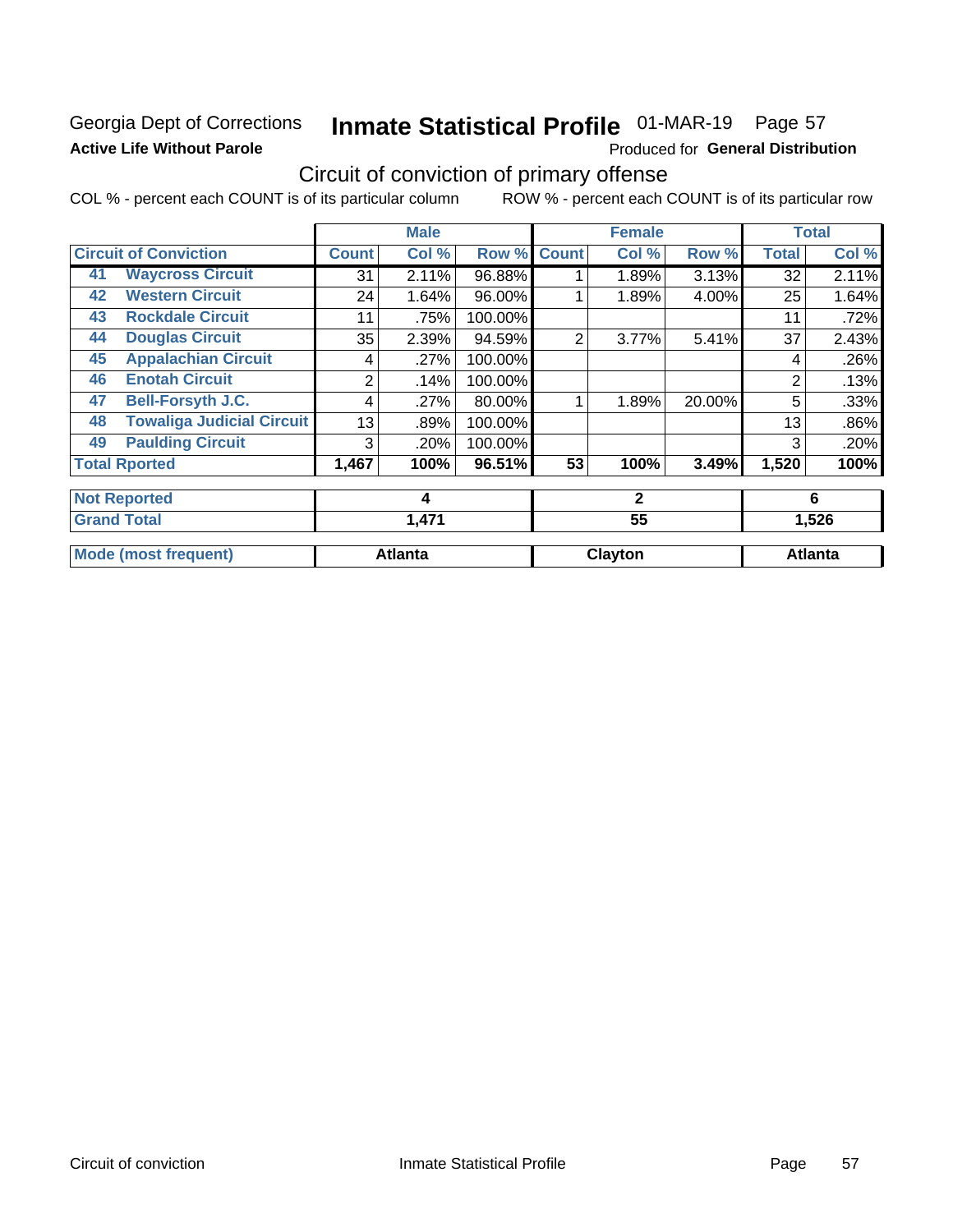#### **Active Life Without Parole**

#### Produced for General Distribution

### Years served (jail + prison) in this incarceration

COL % - percent each COUNT is of its particular column

|                        |                 | <b>Male</b> |         |              | <b>Female</b> |       | <b>Total</b>            |        |
|------------------------|-----------------|-------------|---------|--------------|---------------|-------|-------------------------|--------|
| <b>Years Served</b>    | <b>Count</b>    | Col %       | Row %   | <b>Count</b> | Col %         | Row % | <b>Total</b>            | Col %  |
| Less than one year     | $\overline{38}$ | 2.59%       | 97.44%  | 1            | 1.82%         | 2.56% | $\overline{39}$         | 2.56%  |
| 1 to 1.99 years        | 59              | 4.01%       | 96.72%  | 2            | 3.64%         | 3.28% | 61                      | 4.00%  |
| 2 to 2.99 years        | 98              | 6.67%       | 96.08%  | 4            | 7.27%         | 3.92% | 102                     | 6.69%  |
| 3 to 3.99 years        | 112             | 7.62%       | 94.92%  | 6            | 10.91%        | 5.08% | 118                     | 7.74%  |
| 4 to 4.99 years        | 115             | 7.82%       | 94.26%  | 7            | 12.73%        | 5.74% | 122                     | 8.00%  |
| 5 to 5.99 years        | 120             | 8.16%       | 96.00%  | 5            | 9.09%         | 4.00% | 125                     | 8.20%  |
| 6 to 6.99 years        | 95              | 6.46%       | 90.48%  | 10           | 18.18%        | 9.52% | 105                     | 6.89%  |
| 7 to 7.99 years        | 98              | 6.67%       | 97.03%  | 3            | 5.45%         | 2.97% | 101                     | 6.62%  |
| <b>8 to 8.99 years</b> | 79              | 5.37%       | 94.05%  | 5            | 9.09%         | 5.95% | 84                      | 5.51%  |
| 9 to 9.99 years        | 57              | 3.88%       | 98.28%  | $\mathbf{1}$ | 1.82%         | 1.72% | 58                      | 3.80%  |
| 10 to 10.99 years      | 47              | 3.20%       | 97.92%  | $\mathbf 1$  | 1.82%         | 2.08% | 48                      | 3.15%  |
| 11 to 11.99 years      | 48              | 3.27%       | 100.00% |              |               |       | 48                      | 3.15%  |
| 12 to 12.99 years      | 29              | 1.97%       | 93.55%  | 2            | 3.64%         | 6.45% | 31                      | 2.03%  |
| 13 to 13.99 years      | 25              | 1.70%       | 96.15%  | 1            | 1.82%         | 3.85% | 26                      | 1.70%  |
| 14 to 14.99 years      | 45              | 3.06%       | 100.00% |              |               |       | 45                      | 2.95%  |
| 15 to 15.99 years      | 28              | 1.90%       | 96.55%  | 1            | 1.82%         | 3.45% | 29                      | 1.90%  |
| 16 to 16.99 years      | 43              | 2.93%       | 91.49%  | 4            | 7.27%         | 8.51% | 47                      | 3.08%  |
| 17 to 17.99 years      | 38              | 2.59%       | 100.00% |              |               |       | 38                      | 2.49%  |
| 18 to 18.99 years      | 41              | 2.79%       | 100.00% |              |               |       | 41                      | 2.69%  |
| 19 to 19.99 years      | 36              | 2.45%       | 100.00% |              |               |       | 36                      | 2.36%  |
| 20 to 20.99 years      | 34              | 2.31%       | 97.14%  | 1            | 1.82%         | 2.86% | 35                      | 2.30%  |
| 21 to 21.99 years      | 44              | 2.99%       | 97.78%  | 1            | 1.82%         | 2.22% | 45                      | 2.95%  |
| 22 to 22.99 years      | 38              | 2.59%       | 100.00% |              |               |       | 38                      | 2.49%  |
| 23 to 23.99 years      | 29              | 1.97%       | 100.00% |              |               |       | 29                      | 1.90%  |
| 24 to 24.99 years      | 22              | 1.50%       | 100.00% |              |               |       | 22                      | 1.44%  |
| 25 to 25.99 years      | 19              | 1.29%       | 100.00% |              |               |       | 19                      | 1.25%  |
| 26 to 26.99 years      | 4               | 0.27%       | 100.00% |              |               |       | $\overline{\mathbf{4}}$ | 0.26%  |
| 27 to 27.99 years      | 6               | 0.41%       | 100.00% |              |               |       | 6                       | 0.39%  |
| 28 to 28.99 years      | 1               | 0.07%       | 100.00% |              |               |       | $\mathbf{1}$            | 0.07%  |
| 29 to 29.99 years      | 3               | 0.20%       | 100.00% |              |               |       | 3                       | 0.20%  |
| Thirty + years         | 19              | 1.29%       | 100.00% |              |               |       | $\overline{19}$         | 1.25%  |
| <b>Total Reported</b>  | 1,470           | 100%        | 96.39%  | 55           | 100%          | 3.61% | 1,525                   | 100.0% |
|                        |                 |             |         |              |               |       |                         |        |

| <b>Not Reported</b> |      |    |       |
|---------------------|------|----|-------|
| <b>Grand Total</b>  | ,471 | 55 | 1,526 |
|                     |      |    |       |

| ∣ Mean<br>(average)  | 10.48           | 7.37              | 10.37             |
|----------------------|-----------------|-------------------|-------------------|
| Median (middle)      | 7.995           | 6.08              | 7.85              |
| Mode (most frequent) | 3 to 3.99 years | $6$ to 6.99 years | $6$ to 6.99 years |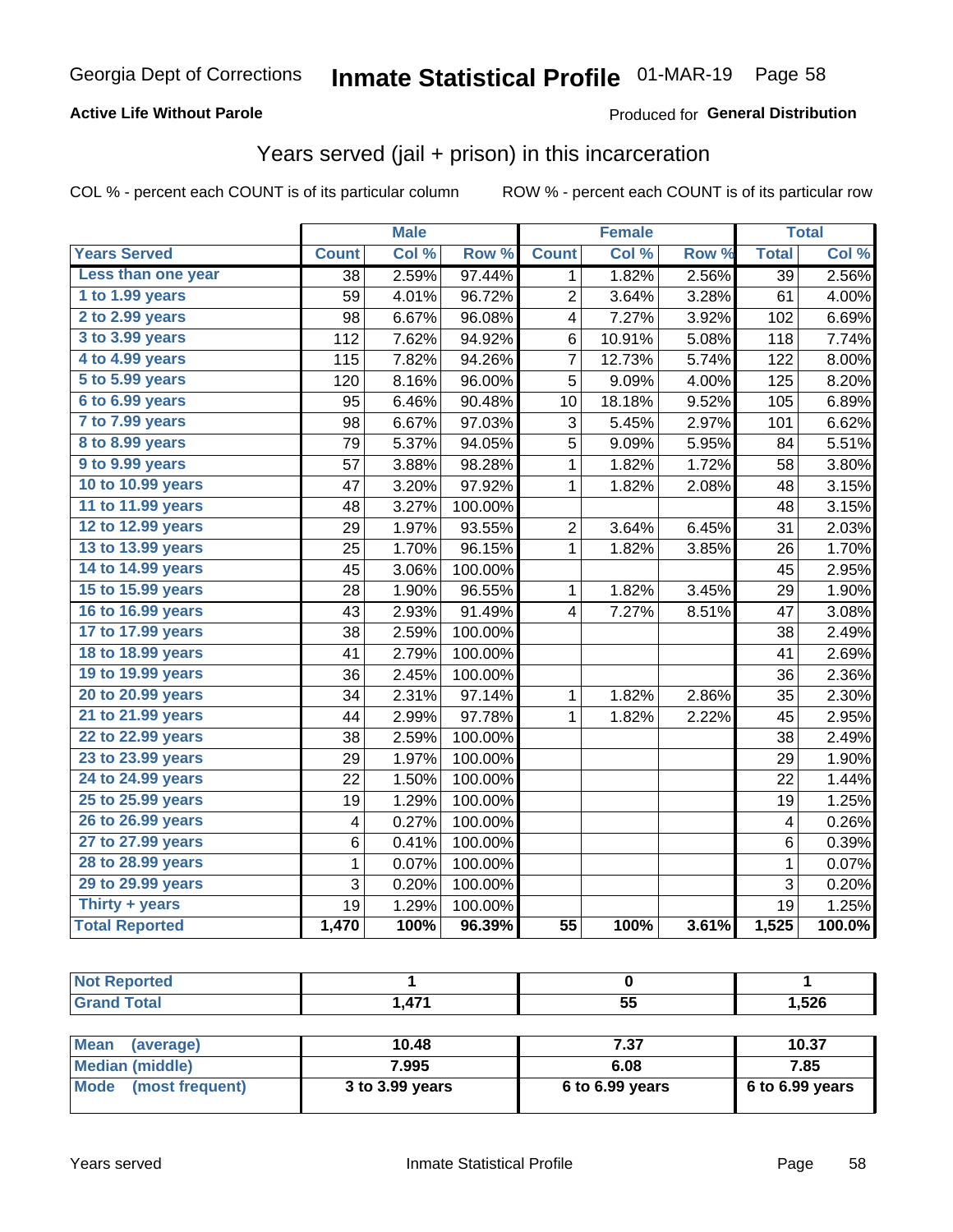## Inmate Statistical Profile 01-MAR-19 Page 59

#### **Active Life Without Parole**

Produced for General Distribution

### Results of most recent HIV tests

COL % - percent each COUNT is of its particular column

|                         | <b>Male</b>  |        |        | <b>Female</b>   |        |          | Total |        |
|-------------------------|--------------|--------|--------|-----------------|--------|----------|-------|--------|
| <b>HIV Test Results</b> | <b>Count</b> | Col %  | Row %I | <b>Count</b>    | Col %  | Row %    | Total | Col %  |
| <b>Positive</b>         | 12           | 0.85%  | 92.31% |                 | 1.92%  | 7.69%∎   | 13    | 0.89%  |
| <b>Negative</b>         | .399         | 99.15% | 96.48% | 51              | 98.08% | $3.52\%$ | .450  | 99.11% |
| <b>Total Reported</b>   | 1,411        | 100%   | 96.45% | 52 <sub>1</sub> | 100%   | 3.55%    | 1,463 | 100%   |

| <b>Not</b><br><b>Reported</b> | 60              |             | ~<br>vu      |
|-------------------------------|-----------------|-------------|--------------|
| `otal<br>. Grec               | <b>471</b><br>. | --<br><br>◡ | <b>1,526</b> |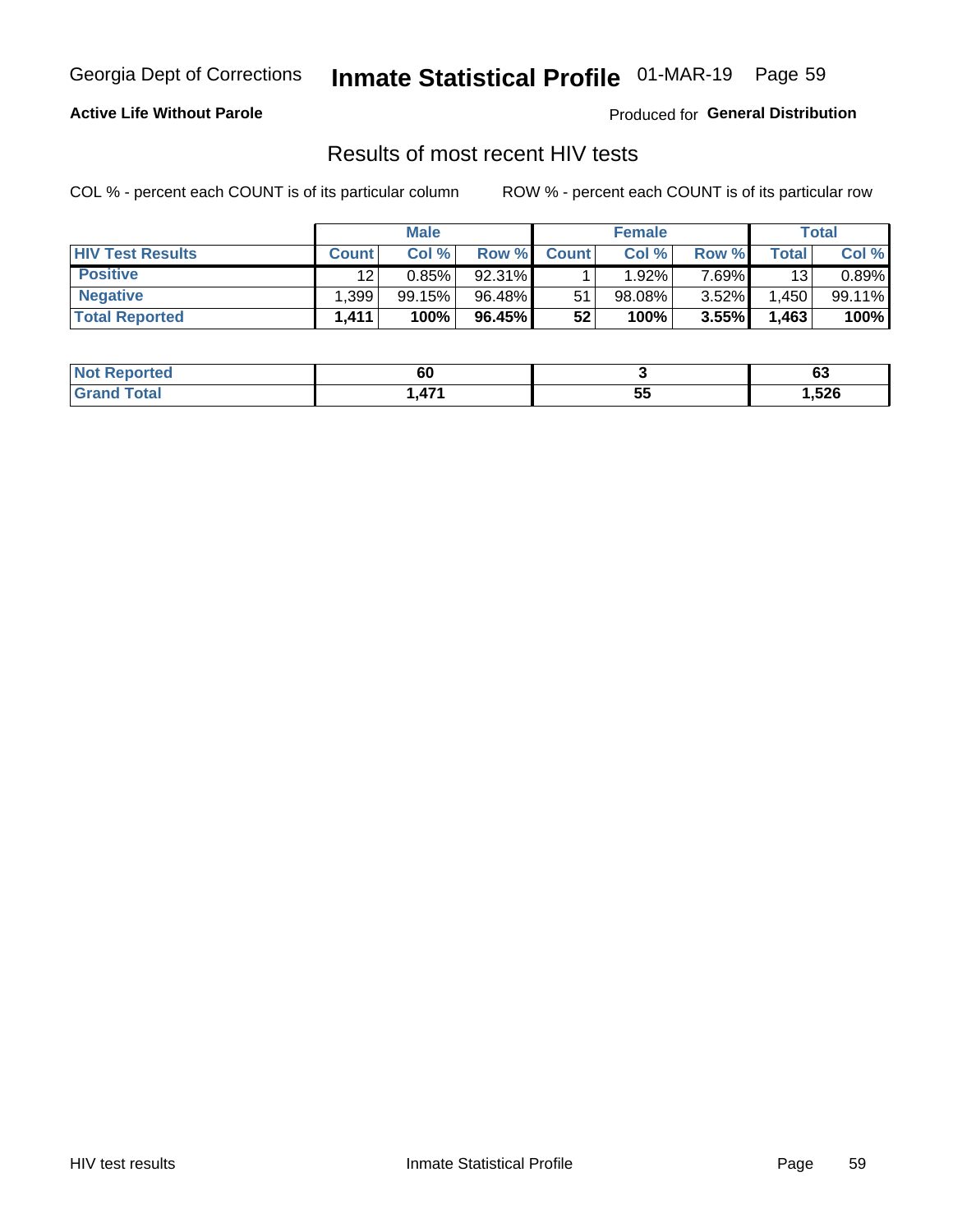## Georgia Dept of Corrections **Inmate Statistical Profile** 01-MAR-19 Page 60

#### **Active Life Without Parole**

Produced for **General Distribution**

### Results of most recent tuberculosis test

COL % - percent each COUNT is of its particular column ROW % - percent each COUNT is of its particular row

|                                  | <b>Male</b>  |        |        | <b>Female</b> |        |          | Total |        |
|----------------------------------|--------------|--------|--------|---------------|--------|----------|-------|--------|
| <b>Tuberculosis Test Results</b> | <b>Count</b> | Col%   | Row %I | <b>Count</b>  | Col%   | Row %    | Total | Col %  |
| <b>Positive on current test</b>  | 274          | 18.84% | 99.28% |               | 3.85%  | $0.72\%$ | 276   | 18.33% |
| <b>Negative</b>                  | .180         | 81.16% | 95.93% | 50            | 96.15% | 4.07%    | 1,230 | 81.67% |
| <b>Total Reported</b>            | 1,454        | 100%   | 96.55% | 52            | 100%   | 3.45%    | 1,506 | 100%   |

| <b>Not Reported</b> |     |          | ኅለ<br>ZV |
|---------------------|-----|----------|----------|
| Total               | A7' | --<br>JJ | ,526     |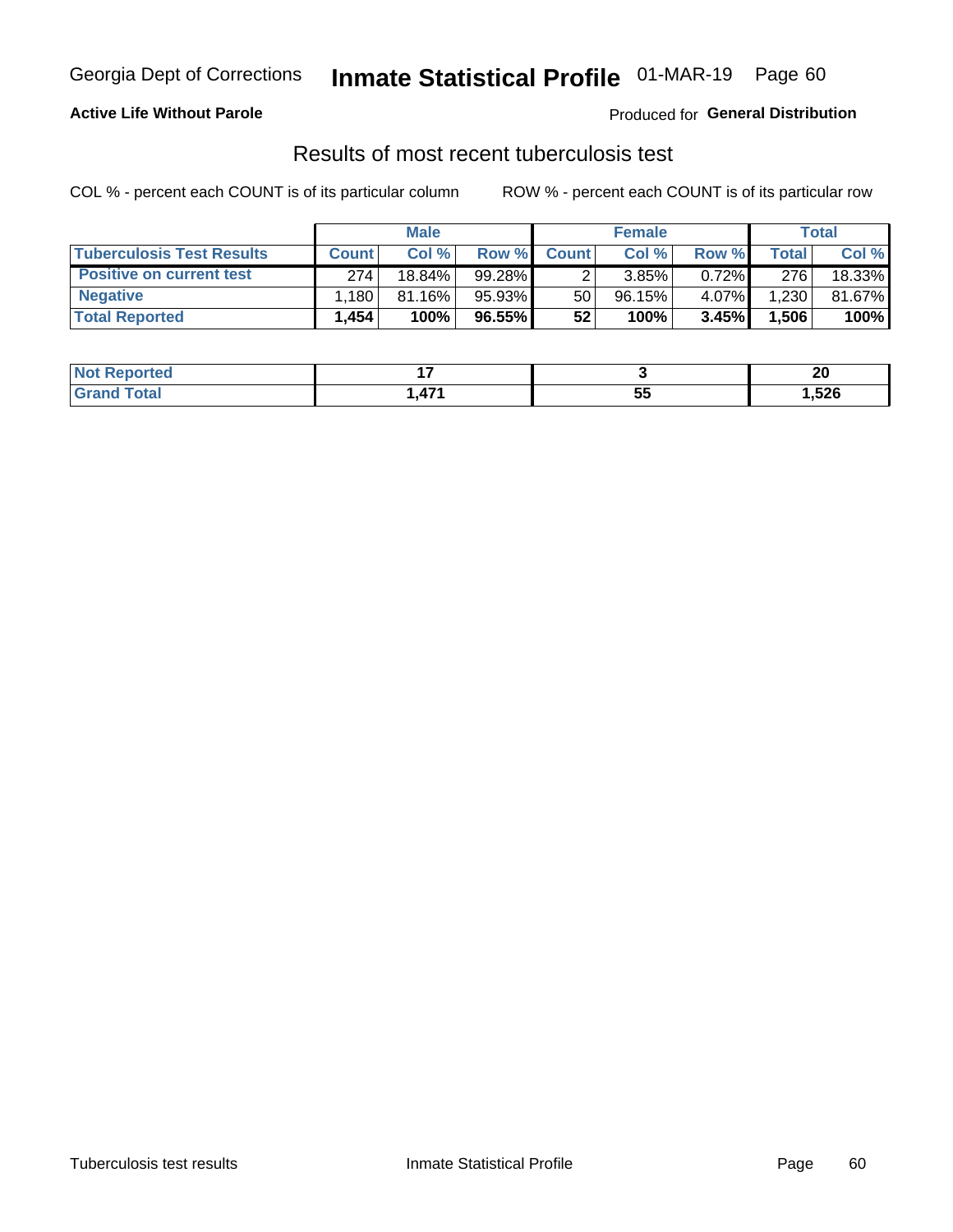## Georgia Dept of Corrections **Inmate Statistical Profile** 01-MAR-19 Page 61

#### **Active Life Without Parole**

Produced for **General Distribution**

### Results of most recent syphilis test

COL % - percent each COUNT is of its particular column ROW % - percent each COUNT is of its particular row

|                                 | <b>Male</b>  |           |           | <b>Female</b> |           |        | Total |        |
|---------------------------------|--------------|-----------|-----------|---------------|-----------|--------|-------|--------|
| <b>Syphilis Test Results</b>    | <b>Count</b> | Col%      | Row %     | <b>Count</b>  | Col %     | Row %I | Total | Col %  |
| <b>Positive on current test</b> | 16           | 2.70%     | $94.12\%$ |               | 9.09%     | 5.88%  | 17    | 2.81%  |
| <b>Negative</b>                 | 577          | $97.30\%$ | 98.30%    | 10            | $90.91\%$ | 1.70%  | 587   | 97.19% |
| <b>Total Reported</b>           | 593          | 100%      | 98.18%I   | 11            | 100%      | 1.82%  | 604   | 100%   |

| <b>Not Reported</b> | 070<br>07 O                   | 44      | 922    |
|---------------------|-------------------------------|---------|--------|
| <b>Total</b>        | $\overline{A}$ $\overline{A}$ | 55<br>◡ | 526, ا |